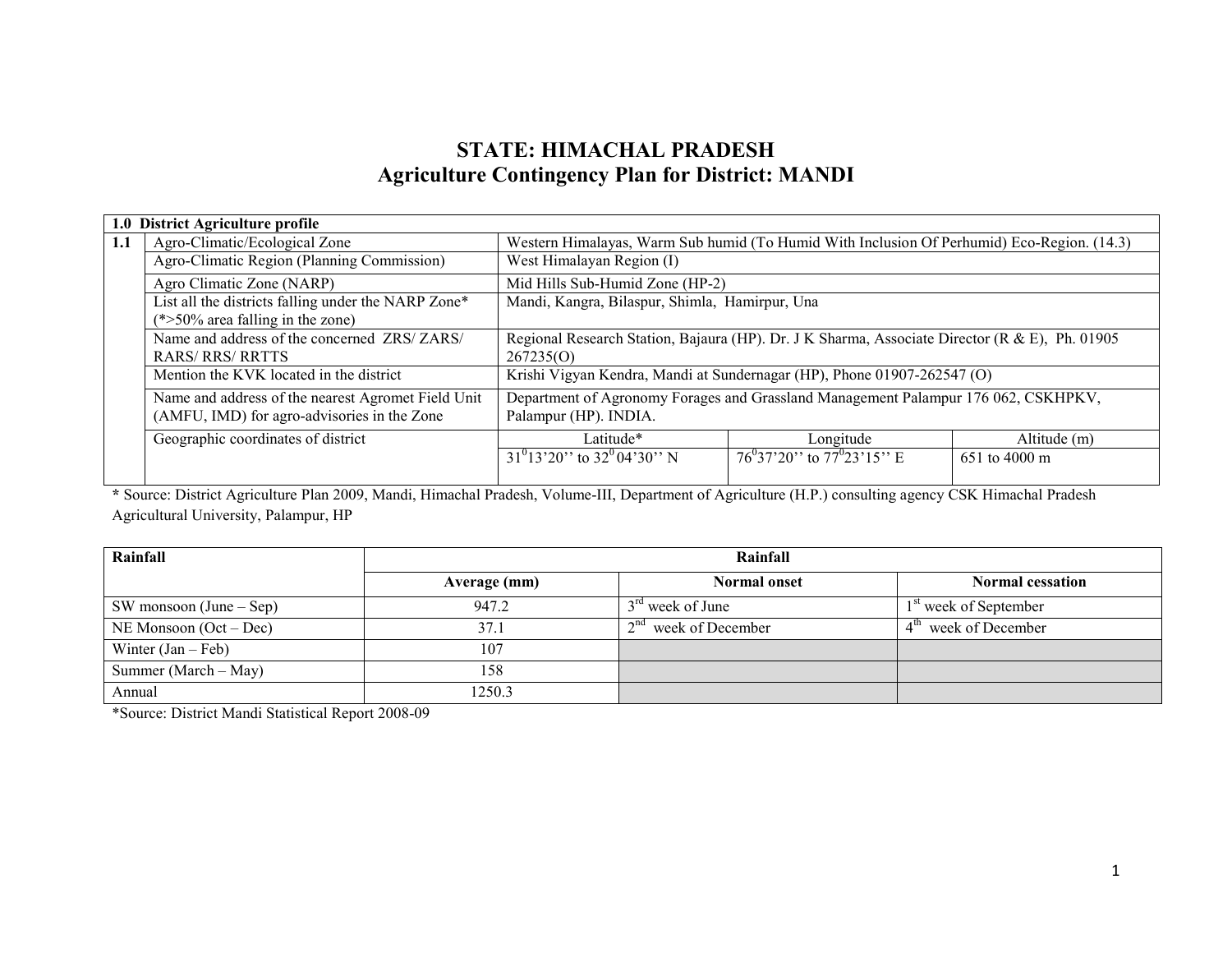| 1.3 | Land use<br>pattern of<br>the<br>district<br>(latest<br>statistics) | Geographi<br>cal<br>Area | Cultivable<br>area | Forest<br>area | Land<br>under<br>non-<br>agricultur<br>al use | Permanent<br><b>Pastures</b><br>and other<br>grazing<br>land | Cultivable<br>wasteland | Land under<br>misc. tree<br>crops and<br>groves | <b>Barren</b> and<br>uncultivable<br>land | $C$ urrent<br>fallows | Other<br>fallows |
|-----|---------------------------------------------------------------------|--------------------------|--------------------|----------------|-----------------------------------------------|--------------------------------------------------------------|-------------------------|-------------------------------------------------|-------------------------------------------|-----------------------|------------------|
|     | Area<br>$^{\circ}000$ ha)                                           | 397.8                    | 85.8               | 175.2          | 16.9                                          | 96.2                                                         | 4.5                     | 0.3                                             | 8.1                                       | 10.3                  | 40.1             |

Source: District Mandi Statistical Report 2008-09

## 1.4 Major soils

| 1.4 | <b>Description</b>                                                                                                          | % Area        |  |  |  |
|-----|-----------------------------------------------------------------------------------------------------------------------------|---------------|--|--|--|
|     | Shallow, loamy-skeletal soils with severe erosion and strong stoniness; associated with: Rock outcrops                      | 21.7          |  |  |  |
|     | Medium deep to deep loamy soils with moderate to severe erosion                                                             |               |  |  |  |
|     | Shallow to medium deep, loamy soils with moderate to severe erosion and slight stoniness                                    | 18.2          |  |  |  |
|     | Medium deep to deep, loamy-skeletal soils moderate to severe erosion; associated with: Loamy soils with moderate<br>erosion | 17.9          |  |  |  |
|     | Deep, loamy soils with moderate erosion and moderate stoniness; associated with: Medium, deep, loamy soils                  | 10.8          |  |  |  |
|     | Deep, loamy soils with severe erosion                                                                                       | 3.9           |  |  |  |
|     | Shallow to medium shallow, loamy soils with severe erosion                                                                  | 2.4           |  |  |  |
|     | Medium deep, loamy, calcareous soils with moderate erosion; associated with: Loamy-skeletal soils with severe<br>erosion    | 2.2           |  |  |  |
|     | Deep, loamy-skeletal soils with severe erosion and slight to moderate stoniness; associated with: Loamy soils               | 2.0           |  |  |  |
|     | Medium deep, loamy, calcareous soils with moderate to severe erosion                                                        | 1.4           |  |  |  |
|     | Deep, loamy soils with moderate erosion                                                                                     | $0.5^{\circ}$ |  |  |  |

\* Data source: Soil Resource Maps of NBSS & LUP, estimated values

| 1.5 | <b>Agricultural land use</b> | Area $('000 ha)$ | Cropping intensity % |
|-----|------------------------------|------------------|----------------------|
|     | Net sown area                | 85.8             | $188\%$              |
|     | Area sown more than once     | 75'<br>ے . د     |                      |
|     | Gross cropped area           | 161.1            |                      |

\*Source: District Mandi Statistical Report 2008-09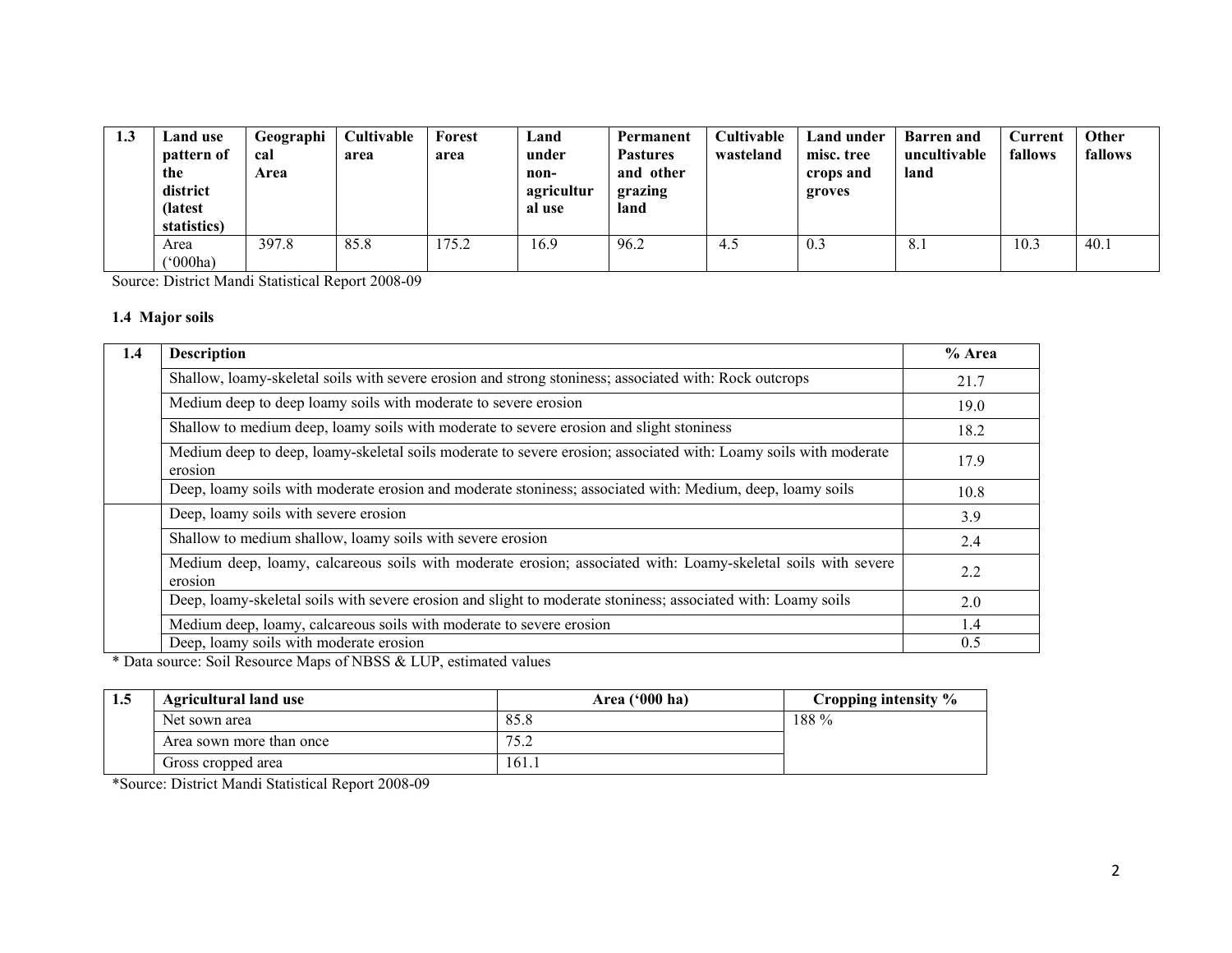| 1.6 | Irrigation                        | Area ('000 ha) |                                          |                                    |  |  |  |
|-----|-----------------------------------|----------------|------------------------------------------|------------------------------------|--|--|--|
|     | Net irrigated area                | 15.1           |                                          |                                    |  |  |  |
|     | Gross irrigated area              | 25.8           |                                          |                                    |  |  |  |
|     | Rain fed area                     | 70.7           |                                          |                                    |  |  |  |
|     | <b>Sources of Irrigation</b>      | <b>Number</b>  | Area ('000 ha)                           | Percentage of total irrigated area |  |  |  |
|     | Canals                            |                | 11.5                                     | 76.2                               |  |  |  |
|     | Tanks                             |                | 0.1                                      | 1.2                                |  |  |  |
|     | Open wells                        |                | 0.02                                     | $\overline{0.1}$                   |  |  |  |
|     | Bore wells                        |                | 0.45                                     | 2.9                                |  |  |  |
|     | Lift irrigation                   |                | 2.93                                     | 19.3                               |  |  |  |
|     | Other sources                     |                |                                          |                                    |  |  |  |
|     | Total                             |                | 15.1                                     | 97.7                               |  |  |  |
|     | Pump-sets                         | 208            | 0.02                                     | 0.2                                |  |  |  |
|     | Micro-irrigation                  |                | 0.3                                      | 2.1                                |  |  |  |
|     | No. of Tractors                   | 531            | 65.04**                                  |                                    |  |  |  |
|     | Groundwater availability and use* | No. of blocks  | $(\%)$ area                              | <b>Quality of water</b>            |  |  |  |
|     | Over exploited                    |                |                                          |                                    |  |  |  |
|     | Critical                          |                |                                          |                                    |  |  |  |
|     | Semi-critical                     |                |                                          |                                    |  |  |  |
|     | Safe                              |                | 22                                       | Good                               |  |  |  |
|     | Waste water availability and use  |                |                                          |                                    |  |  |  |
|     | Ground water quality              |                | Good, EC <750 µmhos/cm at $25^{\circ}$ C |                                    |  |  |  |

\*Source: District Mandi Statistical Report 2008-09). \* Over-exploited: groundwater utilization > 100%; critical: 90-100%; semi-critical: 70-90%; safe: <70% \*\* Rough estimate (70% of 92.925 ('000 ha) - net cultivated area

## 1.7 Area under major field crops & horticulture

| <b>Major Field Crops cultivated</b> |       | Area $('000 ha)$ |               |                          |                          |              |  |  |
|-------------------------------------|-------|------------------|---------------|--------------------------|--------------------------|--------------|--|--|
|                                     |       |                  | <b>Kharif</b> |                          | Rabi                     | <b>Total</b> |  |  |
|                                     |       | Irrigated        | Rainfed       | Irrigated                | Rainfed                  |              |  |  |
|                                     | Maize | ن . ب            | 47.4          | $\overline{\phantom{0}}$ |                          | 49.9         |  |  |
|                                     | Rice  | 10.9             | 8.6           | $\overline{\phantom{0}}$ | $\overline{\phantom{0}}$ | 19.5         |  |  |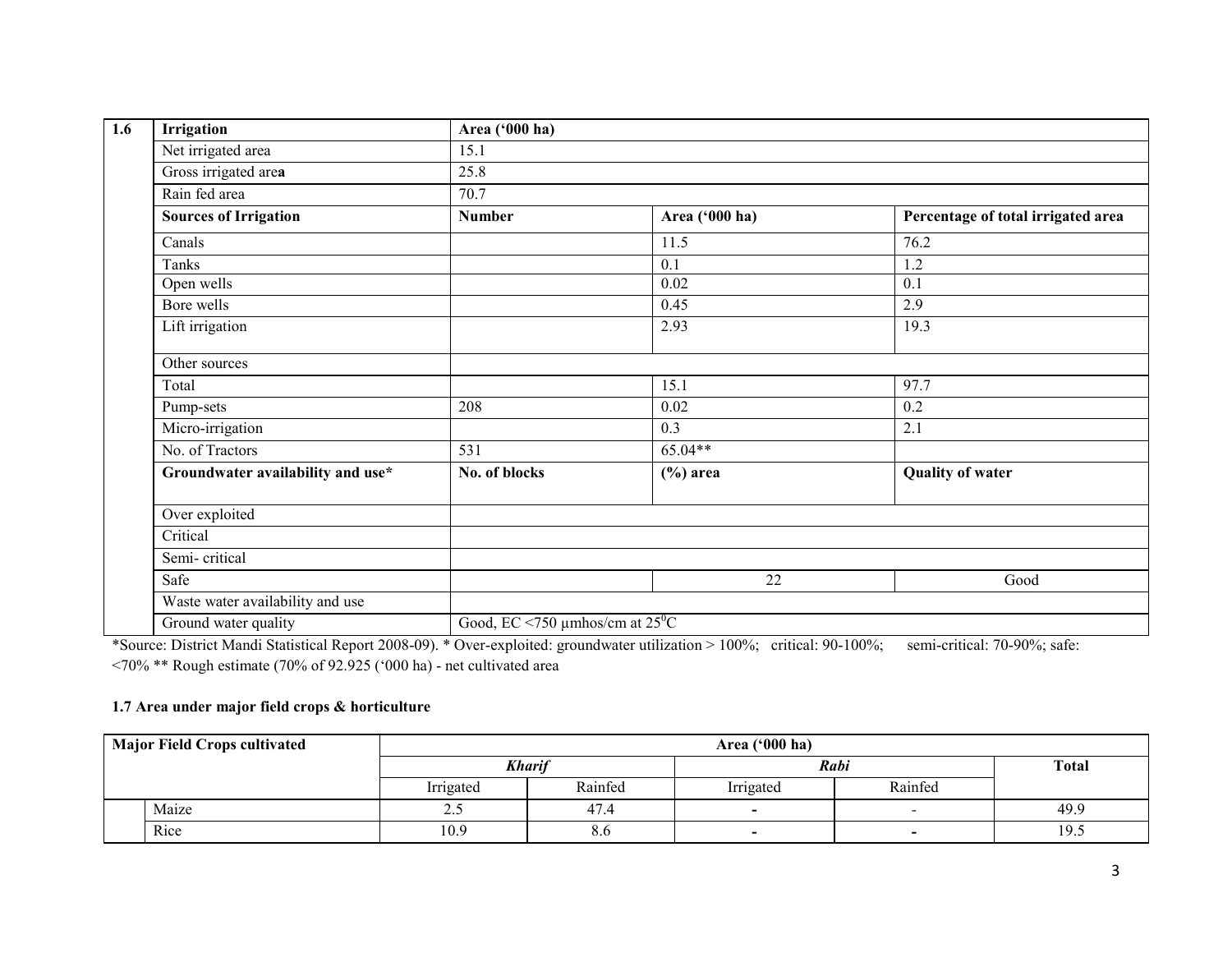| Other Pulses                        | 0.2               | 2.9            | $0.0\,$          | 1.547             | 4.7              |
|-------------------------------------|-------------------|----------------|------------------|-------------------|------------------|
| Blackgram                           | 0.07              | 1.3            | $\blacksquare$   | $\blacksquare$    | 1.4              |
| Soybean                             | 0.1               | 0.3            | $\blacksquare$   | $\blacksquare$    | 0.4              |
| Wheat                               | $\blacksquare$    | $\blacksquare$ | 11.3             | 56.3              | 67.6             |
| <b>Barley</b>                       | $\blacksquare$    | $\blacksquare$ | 0.1              | $\overline{3.7}$  | $\overline{3.9}$ |
| Rapeseed & mustard                  | $\qquad \qquad -$ | $\blacksquare$ | 0.04             | 0.3               | 0.3              |
| Linseed                             | $\blacksquare$    | $\blacksquare$ | 0.2              | 0.04              | 0.3              |
| <b>Horticulture crops - Fruits</b>  | <b>Irrigated</b>  |                | Rainfed          | <b>Total area</b> |                  |
| Apple                               |                   |                | 15.4             | 15.4              |                  |
| Stone fruits                        |                   |                | 1.8              | 1.8               |                  |
| Citrus fruits                       |                   |                | 4.3              | 4.3               |                  |
| Mango                               | $\overline{0.8}$  |                | 2.9              | $\overline{3.8}$  |                  |
| Litchi                              | $\overline{0.1}$  |                | $\overline{0.1}$ | 0.2               |                  |
| Guava                               |                   |                | 0.6              | 0.6               |                  |
| Papaya                              |                   |                | 0.02             | $\overline{0.02}$ |                  |
|                                     |                   |                | 1.01             | 1.01              |                  |
| Walnut                              |                   |                |                  |                   |                  |
| Horticultural crops - Vegetables    | Irrigated         |                | Rainfed          | <b>Total area</b> |                  |
| Potato                              | 0.05              |                | 2.4              | 2.4               |                  |
| Ginger                              | 0.03              |                | 0.07             | 0.1               |                  |
| Turmeric                            | 0.003             |                | 0.01             | 0.01              |                  |
| Garlic                              | 0.03              |                | 0.2              | 0.2               |                  |
| Chilli                              | $\overline{0.01}$ |                | 0.13             | 0.1               |                  |
| Peas                                | 0.25              |                | $\overline{1.5}$ | 1.7               |                  |
| Tomato                              | 0.85              |                | $0.2\,$          | 1.05              |                  |
| Cole crops                          | 0.53              |                | 0.2              | 0.7               |                  |
| Cucurbits                           | 0.3               |                | 0.01             | 0.3               |                  |
| Other vegetables                    | 0.44              |                | $\overline{1.5}$ | $\overline{1.9}$  |                  |
| <b>Medicinal and Aromatic crops</b> |                   |                |                  |                   |                  |
| Amla                                | $\overline{0.0}$  |                | 0.02             | 0.02              |                  |
| <b>Plantation crops</b>             |                   |                |                  |                   |                  |
| Tea<br>Fodder crops                 | 0.0               |                | 0.4              | 0.5               |                  |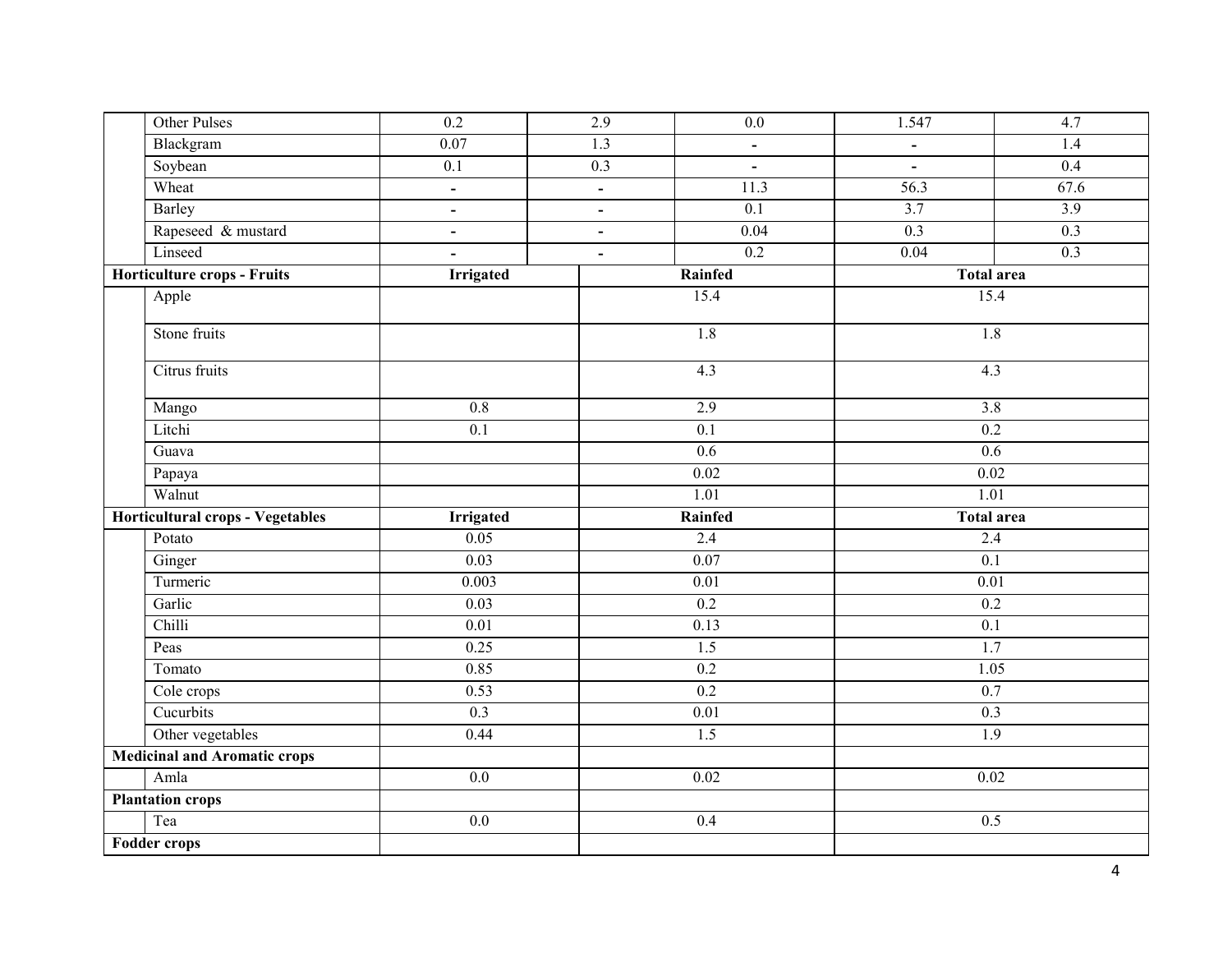|  | Berseem                | V.A            |      | ∪.∟            |
|--|------------------------|----------------|------|----------------|
|  | Sorghum-Pearl millet   | v.             |      |                |
|  | Others                 | 0.0            | 0.07 | 0.07           |
|  | Total fodder crop area | $\mathsf{v}$ . |      |                |
|  | <b>Grazing land</b>    |                |      | 96.2           |
|  | Sericulture etc        | 0.0            | ∪.⊥  | $\mathbf{U}$ . |

\*Source: District Mandi Statistical Report 2008-09

| 1.8 | <i>*Livestock</i>      | Total number ('000) |
|-----|------------------------|---------------------|
|     | Cattle                 | 485.8               |
|     | Buffaloes total        | 81.6                |
|     | Commercial dairy farms | -                   |
|     | Goat                   | 226.4               |
|     | Sheep                  | 140.8               |
|     | Rabbit (Angora)        | 2.5                 |
|     | Dogs                   | 15.2                |
|     | Equines etc.           | 7.5                 |
|     | Horses & Pony          | 2.1                 |
|     | Mule                   | 4.3                 |
|     | Donkeys                | 0.2                 |

\*Source: Livestock Censes 2007.

| 1.9 | *Poultry                 |                                           |
|-----|--------------------------|-------------------------------------------|
|     | :`ommercial              | 10 <sub>5</sub><br>. .<br>τυ.<br>.<br>. . |
|     | $\mathbf{r}$<br>Backvard |                                           |

\*Source: District Mandi Statistical Report 2008-09

| 1.10 | *Inland Fisheries           | Area $('000 ha)$ | Yield (t/ha) | Production (tones) |
|------|-----------------------------|------------------|--------------|--------------------|
|      | Brackish water              |                  |              |                    |
|      | Fresh water (Riverine)      |                  |              | 608                |
|      | Others (commercial farming) |                  |              | .                  |

\*Source: District Mandi Statistical Report 2008-09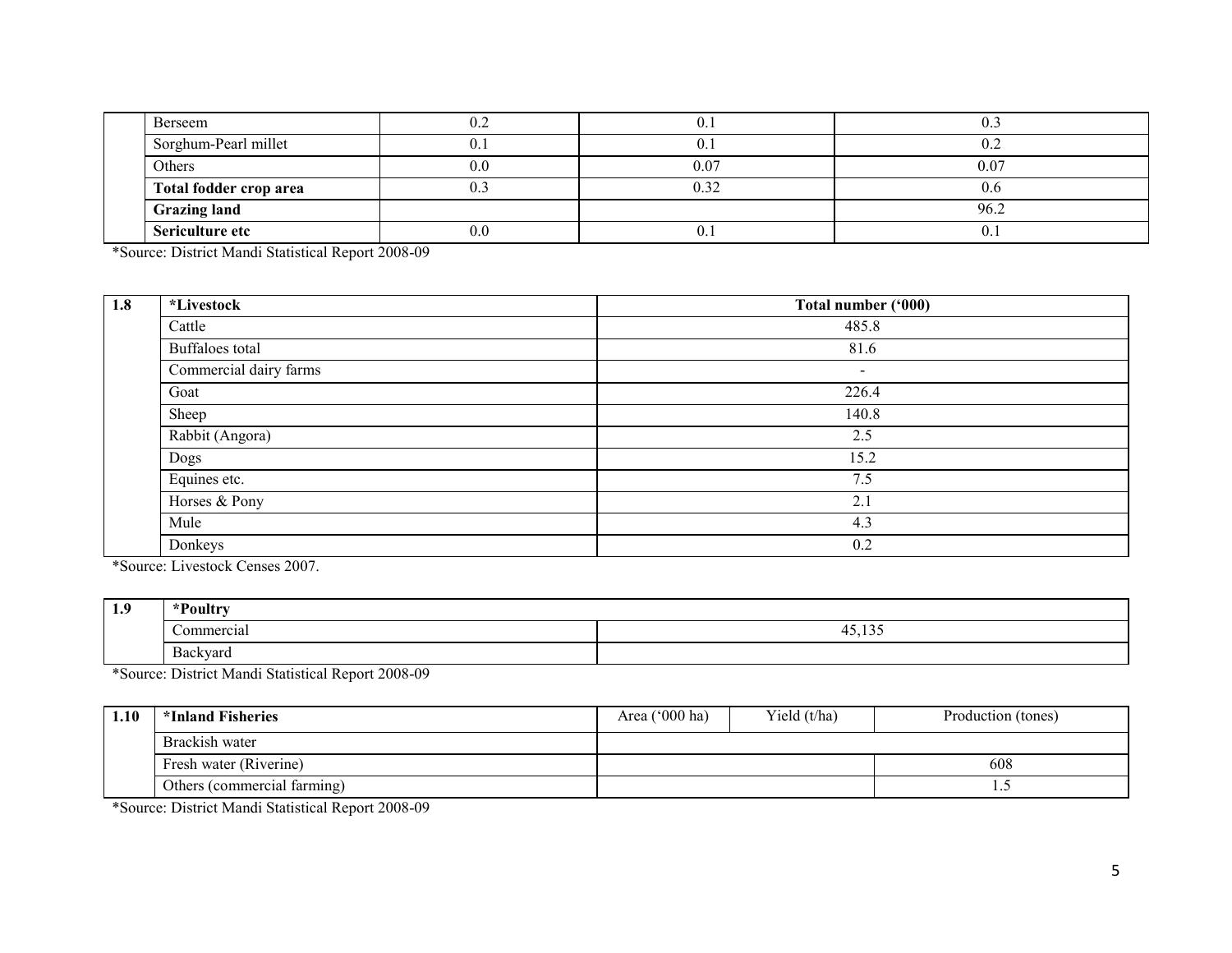| <b>Crops</b>  |                                  | <b>Kharif</b>           | Rabi                |                         | <b>Summer</b>       |                         | <b>Total</b>          |                         |
|---------------|----------------------------------|-------------------------|---------------------|-------------------------|---------------------|-------------------------|-----------------------|-------------------------|
|               | Production<br>(000 t)            | Productivity<br>(kg/ha) | Production ('000 t) | Productivity<br>(kg/ha) | Production ('000 t) | Productivity<br>(kg/ha) | Production<br>(000 t) | Productivity<br>(kg/ha) |
| Maize         | 137.2                            | 2820                    |                     |                         |                     |                         | 137.2                 | 2820                    |
| Rice          | 26.3                             | 1258                    |                     |                         |                     |                         | 26.3                  | 1258                    |
| Wheat         |                                  |                         | 121.193             | 1826                    |                     |                         | 121.1                 | 1826                    |
| Barley        |                                  |                         | 8.621               | 2119                    |                     |                         | 8.6                   | 2119                    |
| Green pea     |                                  |                         | 19.750              | 8273                    |                     |                         | 19.7                  | 8273                    |
| Potato        |                                  |                         | 34.484              | 14300                   |                     |                         | 34.4                  | 14300                   |
|               | <b>Major Horticultural crops</b> |                         |                     |                         |                     |                         |                       |                         |
| Apple         | 46.0                             | 3031                    |                     |                         |                     |                         | 46.5                  | 3031                    |
| Stone fruits  | 0.7                              | 392                     |                     |                         |                     |                         | 0.7                   | 392                     |
| Citrus fruits |                                  |                         |                     |                         | 6.5                 | 1591                    | 6.5                   | 1591                    |
| Mango         | 1.6                              | 422                     |                     |                         |                     |                         | 1.6                   | 422                     |
| Litchi        | 0.2                              | 887                     |                     |                         |                     |                         | 0.2                   | 887                     |
| Guava         |                                  |                         | 0.9                 | 1425                    |                     |                         | 0.9                   | 1425                    |
| Papaya        |                                  |                         |                     |                         | 0.05                | 2009                    | 0.05                  | 2009                    |
| Walnut        |                                  |                         | 0.2                 | 256                     |                     |                         | 0.26                  | 256                     |

#### 1.11 Production and productivity of major crops

 \*Source: District Agricultural Plan, Mandi (Vol. III, 2009) Department of Agriculture (H.P.) consulting agency CSK Himachal Pradesh Agricultural University Palampur

| 1.12 | Sowing window for 5 major crops  | <b>Maize</b>         | Rice                         | Wheat            | <b>Barley</b>    | Blackgram             |
|------|----------------------------------|----------------------|------------------------------|------------------|------------------|-----------------------|
|      | (start and end of sowing period) |                      |                              |                  |                  |                       |
|      |                                  |                      |                              |                  |                  |                       |
|      | Kharif-Rainfed                   | $3rd$ week of May to | $3rd$ week of May to         |                  |                  | $3rd$ week of June to |
|      |                                  | $3rd$ week of June   | 1 <sup>st</sup> week of June |                  |                  | $2nd$ week of July    |
|      | Kharif-Irrigated                 | $2nd$ week of May to | $3rd$ week of May to         |                  |                  | $3rd$ week of June to |
|      |                                  | $3rd$ week of June   | 1 <sup>st</sup> week of June |                  |                  | $2nd$ week of July    |
|      | Rabi-Rainfed                     |                      |                              | $1st$ week of    | $4th$ week of    |                       |
|      |                                  |                      |                              | October to $4th$ | October to $2nd$ |                       |
|      |                                  |                      |                              | week of          | week of November |                       |
|      |                                  |                      |                              | November         |                  |                       |
|      | Rabi-Irrigated                   |                      |                              | $1st$ week of    | $3rd$ week of    |                       |
|      |                                  |                      |                              | October to $2nd$ | October to $2nd$ |                       |
|      |                                  |                      |                              | week of          | week of November |                       |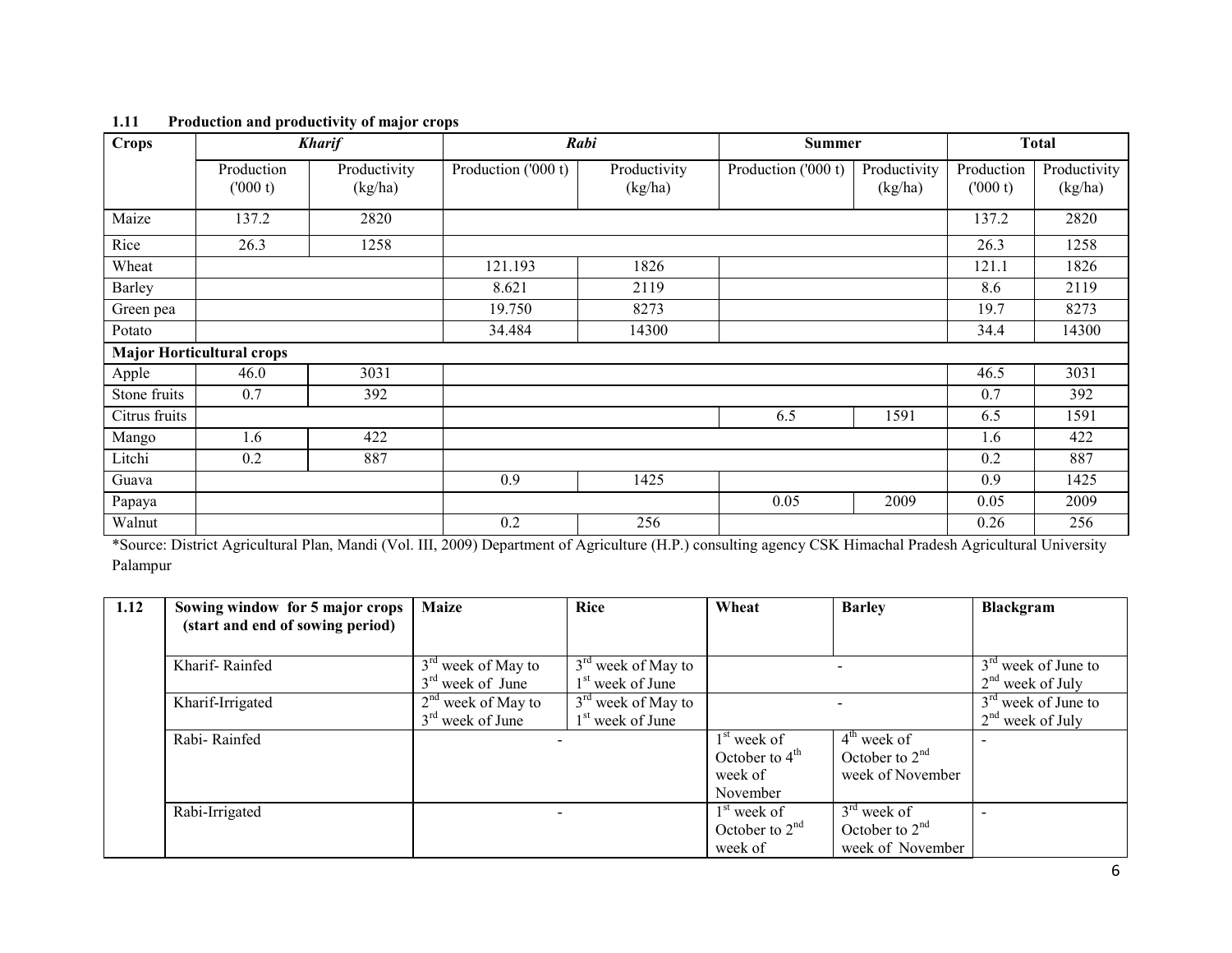| -<br>ovemne<br>. . |
|--------------------|

| 1.13 | What is the major contingency the district is prone to?                   | Regular                 | Occasional              | <b>None</b> |  |  |  |
|------|---------------------------------------------------------------------------|-------------------------|-------------------------|-------------|--|--|--|
|      | Drought                                                                   |                         |                         |             |  |  |  |
|      | Flood                                                                     |                         |                         |             |  |  |  |
|      | Cyclone                                                                   |                         |                         |             |  |  |  |
|      | Hail storm                                                                | ✓                       |                         |             |  |  |  |
|      | Heat wave                                                                 |                         | $\checkmark$ (May-June) |             |  |  |  |
|      | Cold wave                                                                 | $\checkmark$ (Dec.-Feb) |                         |             |  |  |  |
|      | Frost                                                                     | $\checkmark$ (Dec.-Feb) |                         |             |  |  |  |
|      | Sea water inundation                                                      |                         |                         |             |  |  |  |
|      | Pests and disease outbreak (Borers, Fungal, Bacterial and Viral diseases) |                         |                         |             |  |  |  |
|      | Fruit fly of tomato and cucurbits                                         | √                       |                         |             |  |  |  |
|      | Yellow rust of wheat                                                      | ୰                       |                         |             |  |  |  |
|      | Bacterial wilt of tomato/capsicum                                         | $\checkmark$            |                         |             |  |  |  |
|      | Powdery mildew of peas                                                    | ✔                       |                         |             |  |  |  |

| 1.14 | Include Digital maps of the | Location map of district within State as Annexure - I | Enclosed: Yes |
|------|-----------------------------|-------------------------------------------------------|---------------|
|      | district                    | Mean annual rainfall as Annexure-II                   | Enclosed: Yes |
|      |                             | Soil map as Annexure-III                              | Enclosed: Yes |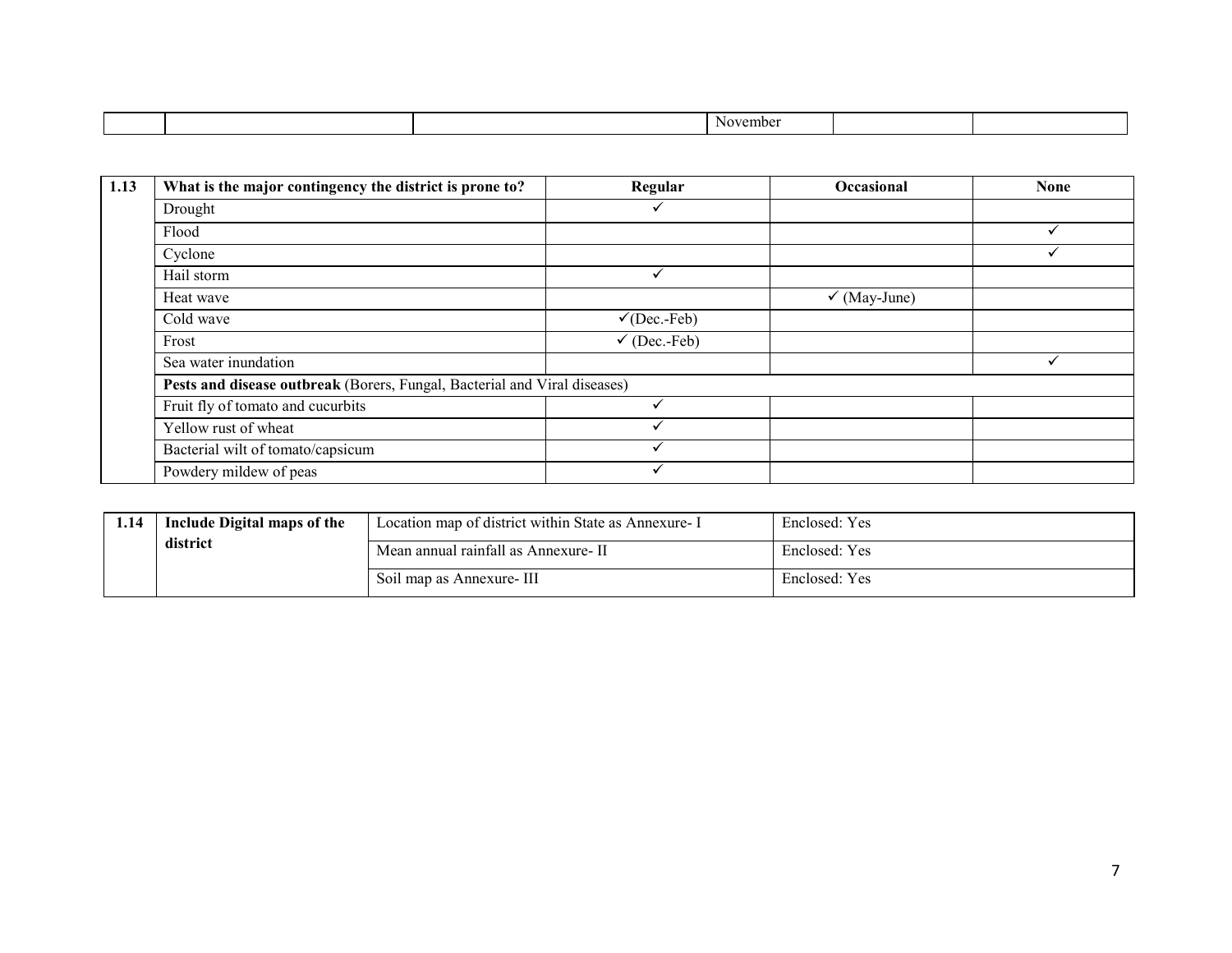#### Annexure-I

## Location map of district

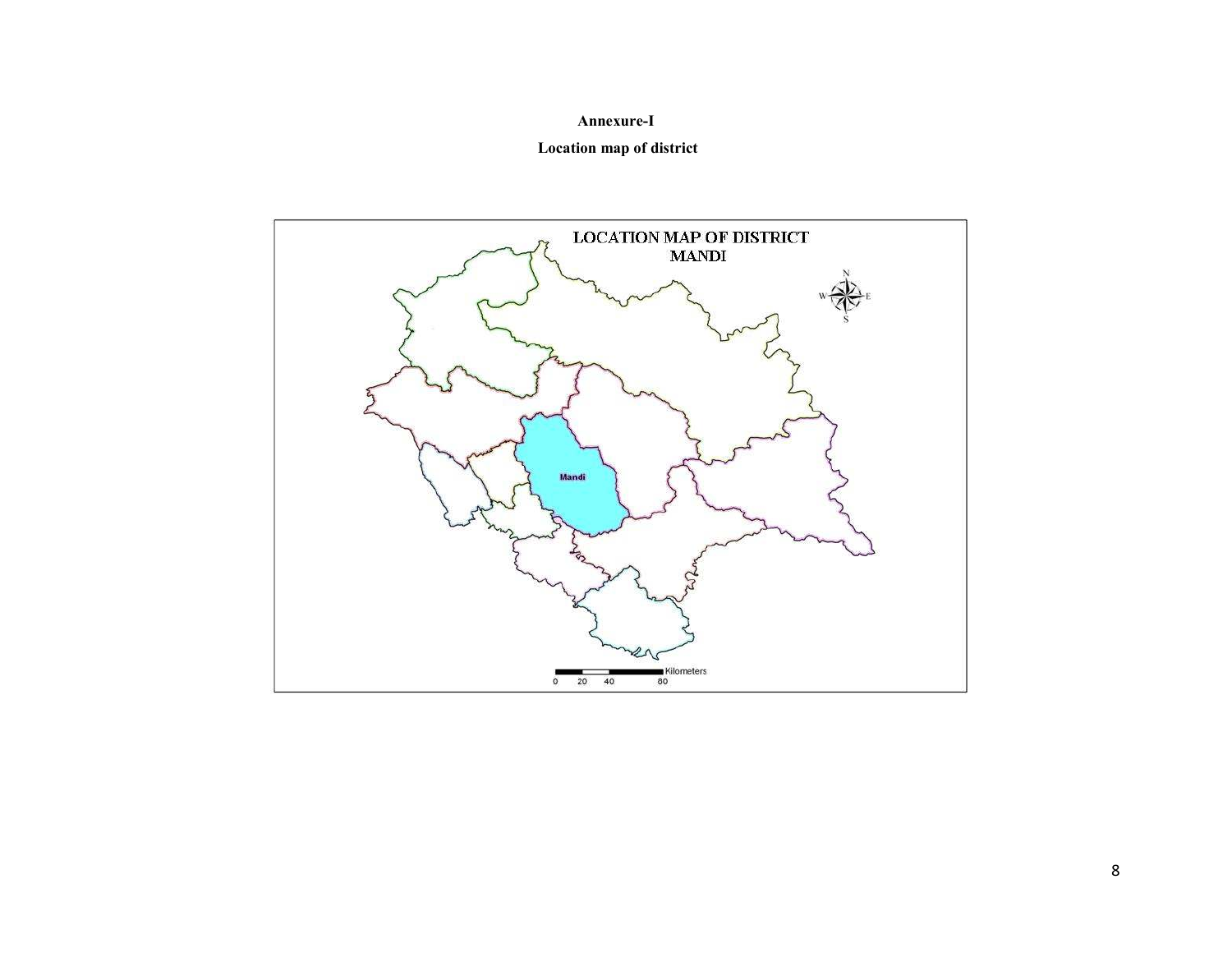Annexure-II: Mean Monthly Rainfall (mm)

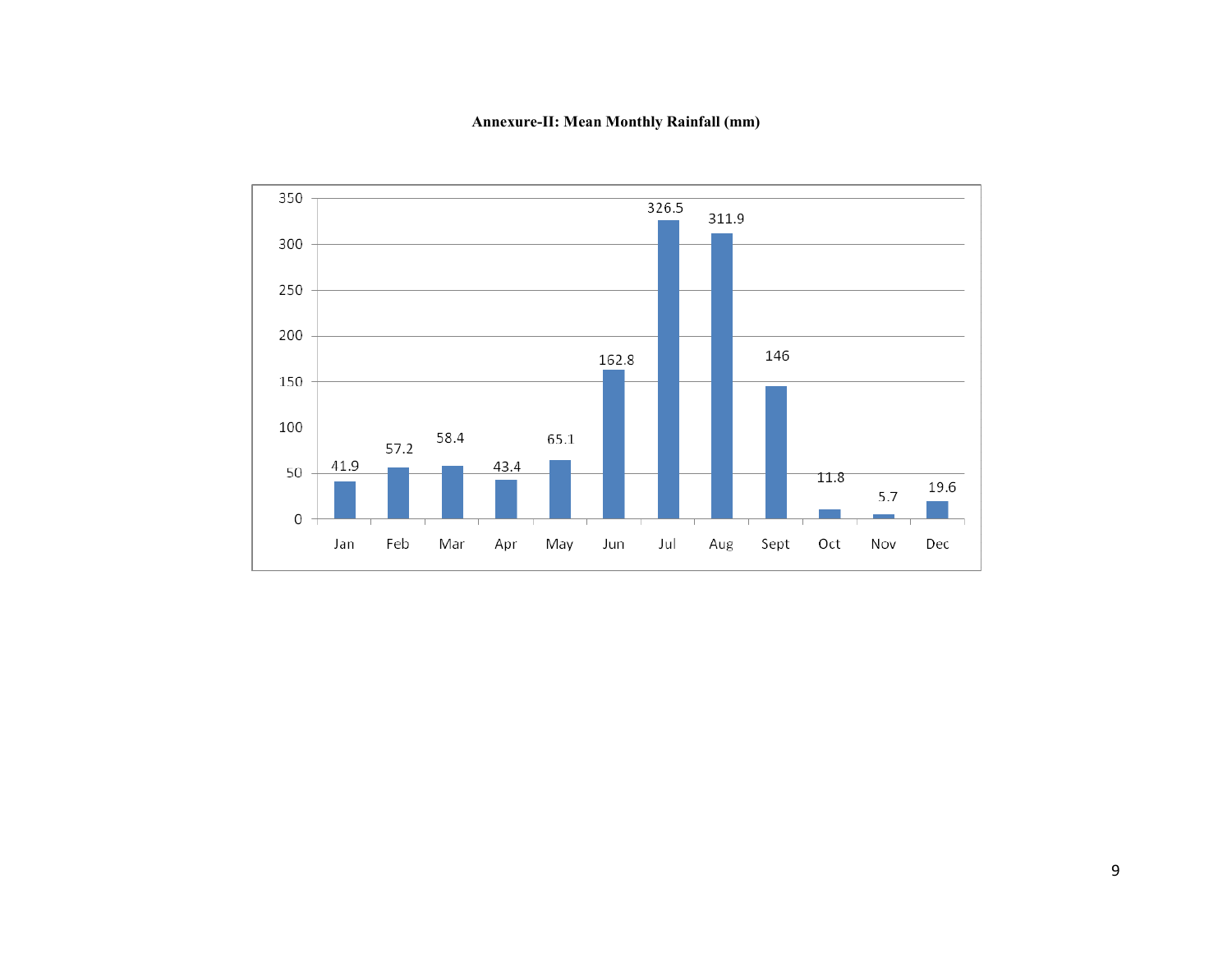#### ANNEXURE-III: Soil Classification Map



| <b>New Soil</b><br>Unit | <b>Description</b>                     | Area (ha) |
|-------------------------|----------------------------------------|-----------|
|                         | Shallow to medium shallow, loamy soils | 9480.6    |
| $\overline{2}$          | Deep, loamy-skeletal soils             | 7763.1    |
| 3                       | Shallow, loamy-skeletal soils          | 85862.5   |
| 4                       | Deep, loamy soils                      | 15484.5   |
| 5                       | Medium deep, loamy, calcareous soils   | 5470.6    |
| 6                       | Shallow to medium deep, loamy soils    | 72070.8   |
| 7                       | Medium deep to deep loamy soils        | 74941.1   |
| 8                       | Medium deep to deep, loamy-skeletal    | 70664.5   |
| 9                       | Deep, loamy soils                      | 42841.09  |
| 10                      | Medium deep, loamy, calcareous soils   | 8538.7    |
| 11                      | Deep, loamy soils                      | 1881.9    |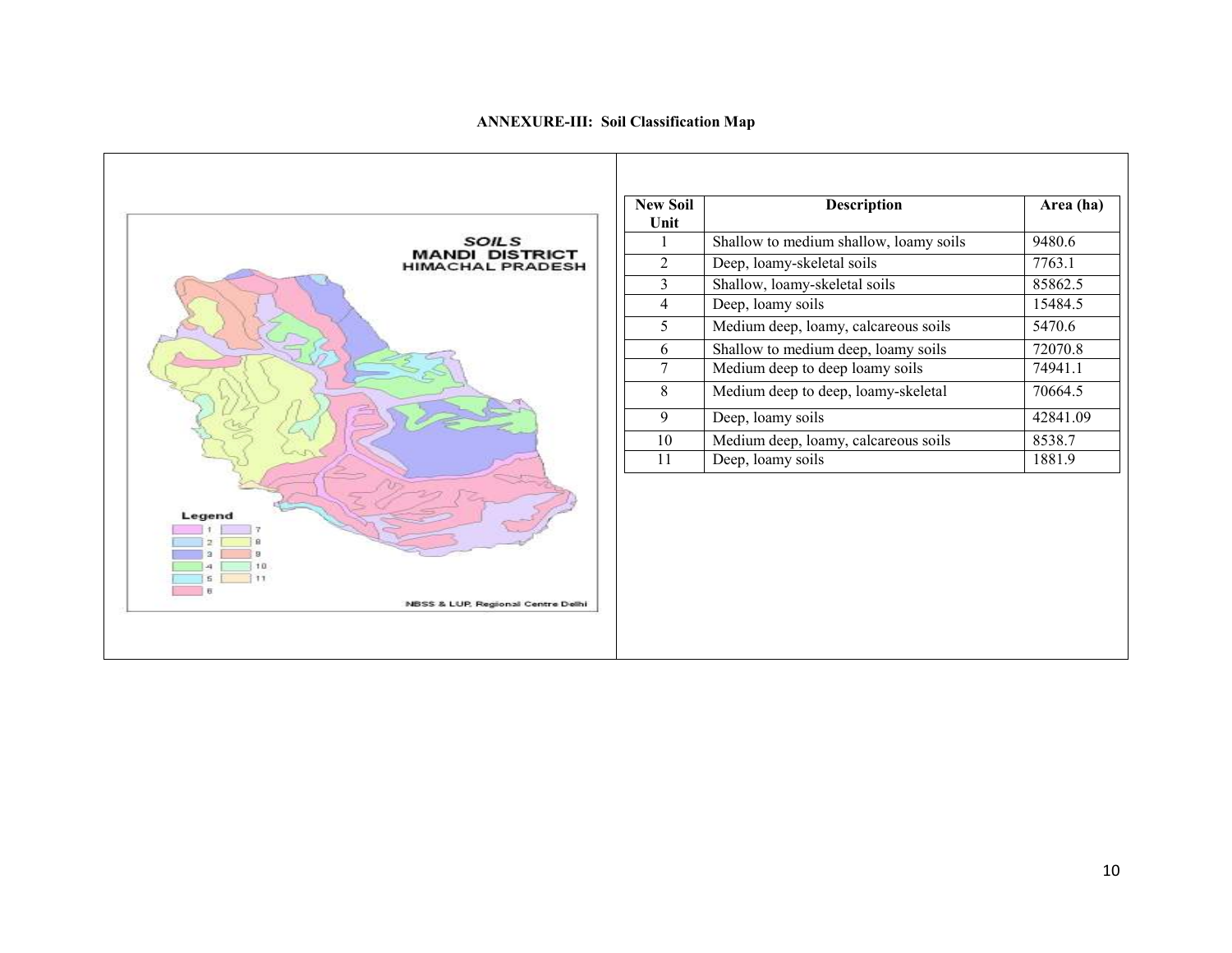## 2.0 Strategies for weather related contingencies

# 2.1 Drought

# 2.1.1 Rain fed situation (Kharif season)

| <b>Condition</b>               | <b>Suggested Contingency measures</b> |                      |                                  |                                |                   |  |
|--------------------------------|---------------------------------------|----------------------|----------------------------------|--------------------------------|-------------------|--|
| <b>Early season</b>            | <b>Major farming</b>                  | Crop/cropping system | Change in crop/cropping system   | <b>Agronomic measures</b>      | <b>Remarks</b> on |  |
| drought                        | situation                             |                      |                                  |                                | implementation    |  |
| (delayed onset)                |                                       |                      |                                  |                                |                   |  |
| Delay by 2                     | <b>Upland</b>                         | Rice (Transplanted / | No change                        | Increase the seed rate $(25%)$ | Dept. of          |  |
| weeks                          |                                       | Direct seeded)       |                                  | Addition of organic            | Agriculture,      |  |
|                                | Shallow<br>to                         | (Rice-wheat system)  |                                  | manures(FYM/compost) $(a)$     | <b>ISOPOM</b>     |  |
| Normal onset on                | medium<br>deep                        |                      |                                  | 5-10 t/ha                      |                   |  |
| $20^{\text{th}}$ June $\pm 10$ | loamy soils                           |                      | Maize                            | Increase the seed rate $(25%)$ |                   |  |
| days                           |                                       |                      | (Double Decalb, PSCL-4642,       | Addition of organic            |                   |  |
|                                |                                       |                      | PSCL-4640, PSCL-3438, HQPM-      | manures(FYM/compost) @         |                   |  |
|                                |                                       |                      | 1, Early Composite, Girija)      | 5-10 t/ha                      |                   |  |
| $1st$ week of July             |                                       |                      |                                  |                                |                   |  |
|                                |                                       |                      | Baby Corn: VL 78/ Early          |                                |                   |  |
| (sowing is done                |                                       |                      | Composite                        |                                |                   |  |
| generally by 20 <sup>th</sup>  |                                       | Maize                | Maize + Soybean (Harit soya)     | Re-sowing & intercropping      |                   |  |
| of June with pre               |                                       | (Maize-wheat system) | Cowpea (C-475, C-519),           |                                |                   |  |
| monsoon                        |                                       |                      | Soybean (Harit soya),            |                                |                   |  |
| showers)                       |                                       |                      | Black gram (Himachal Mash-1,     |                                |                   |  |
|                                |                                       |                      | $UG-218$                         |                                |                   |  |
|                                |                                       | Finger millet        | Cowpea (C-475, C-519), Soybean   | $\blacksquare$                 |                   |  |
|                                |                                       | (Finger millet-wheat | (Harit soya)                     |                                |                   |  |
|                                |                                       | system)              | Black gram (Himachal Mash-1,     |                                |                   |  |
|                                |                                       |                      | $UG-218$                         |                                |                   |  |
|                                | Lowland                               | Rice (Transplanted   | Rice (Direct seeded: VL-221/HPR- | Increase the seed rate $(25%)$ |                   |  |
|                                |                                       | /Direct seeded)      | 1156)                            |                                |                   |  |
|                                | Deep<br>loamy                         | (Rice-wheat system)  | Maize (Double Decalb, PSCL-      | Proper drainage                |                   |  |
|                                | soils to<br>skeletal                  |                      | 4642, PSCL-4640, PSCL-3438,      | Increase the seed rate $(25%)$ |                   |  |
|                                | deep loamy soils                      |                      | HQPM-1, Early Composite,         | Addition of organic            |                   |  |
|                                |                                       |                      | Girija),                         | manures(FYM/compost) $\omega$  |                   |  |
|                                |                                       |                      | Baby Corn (up to $15th$ Aug): VL | 5-10 t/ha                      |                   |  |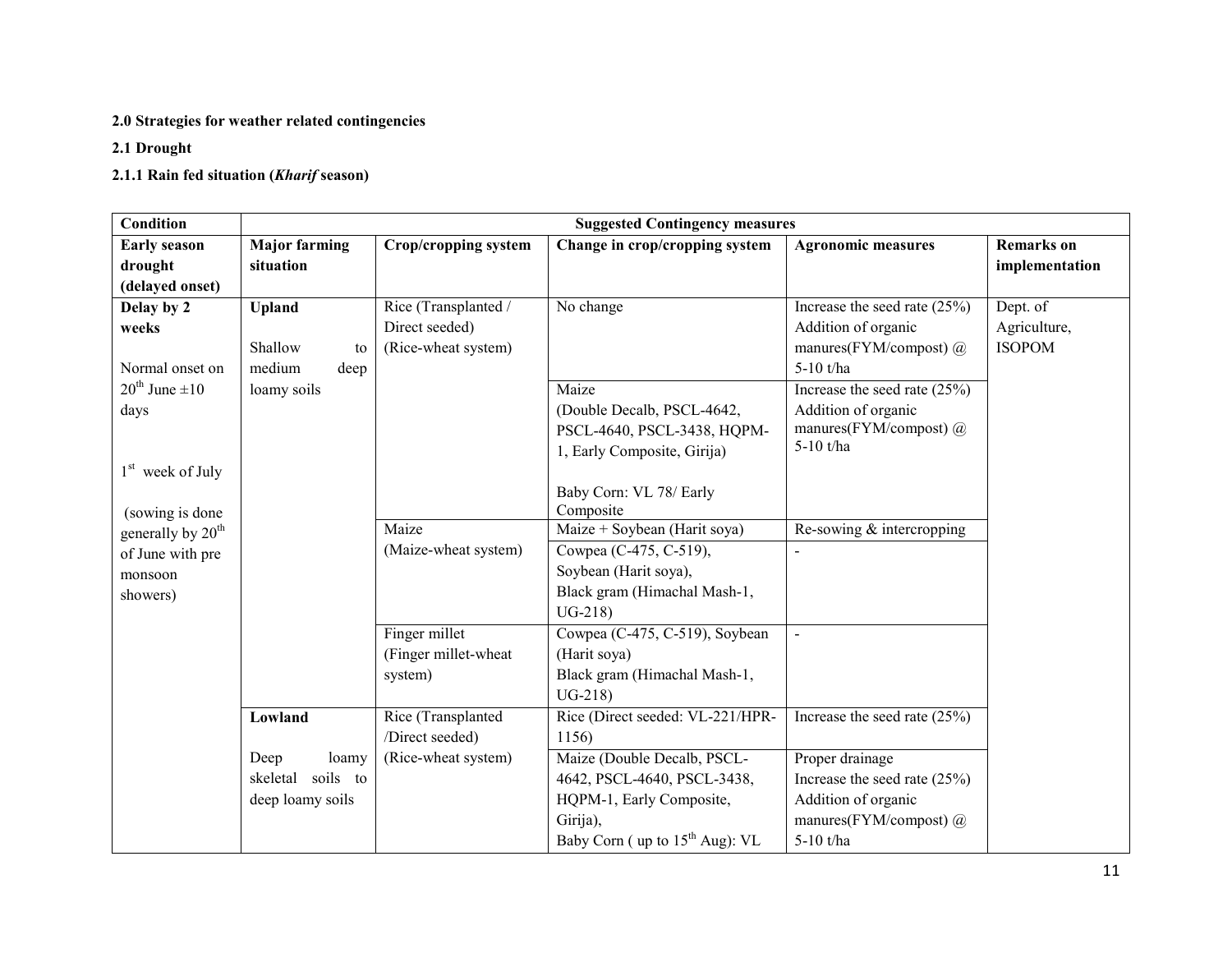|  | 78/ Early Composite          |                             |  |
|--|------------------------------|-----------------------------|--|
|  | Maize + Soybean (Harit Soya) | Re-sow maize if germination |  |
|  |                              | is less than $20\%$ . &     |  |
|  |                              | Intercropping               |  |
|  | Soybean (Harit soya)         |                             |  |
|  | Black gram (UG-218, Himachal |                             |  |
|  | Mash-1, Palampur-93)         |                             |  |

|                              | <b>Suggested Contingency measures</b> |                       |                                   |                                   |                   |  |
|------------------------------|---------------------------------------|-----------------------|-----------------------------------|-----------------------------------|-------------------|--|
| Condition                    |                                       |                       |                                   |                                   |                   |  |
| <b>Early season</b>          | <b>Major Farming</b>                  | Crop/cropping system  | Change in crop/cropping system    | <b>Agronomic measures</b>         | <b>Remarks</b> on |  |
| drought                      | situation                             |                       |                                   |                                   | Implementation    |  |
| (delayed onset)              |                                       |                       |                                   |                                   |                   |  |
| Delay by 4                   | Upland                                | Rice (Direct seeded)  | Rice (Direct seeded: VL-221)      | Increase the seed rate            | Dept. of          |  |
| weeks                        |                                       | (Rice-wheat system)   |                                   | (25%)                             | Agriculture,      |  |
|                              | Shallow<br>to                         |                       |                                   | Addition<br>of<br>organic         | <b>ISOPOM</b>     |  |
| 3 <sup>rd</sup> week of July | medium<br>deep                        |                       |                                   | manures (FYM/compost)             |                   |  |
|                              | loamy soils                           |                       |                                   | $(a)$ 5-10 t/ha                   |                   |  |
|                              |                                       | Maize                 | Maize (Double Decalb, PSCL-4642,  | Increase the seed rate            |                   |  |
|                              |                                       | (Maize-wheat system)  | PSCL-4640, PSCL-3438, HQPM-1,     | (25%)                             |                   |  |
|                              |                                       |                       | Early Composite, Girija)          | Addition of organic               |                   |  |
|                              |                                       |                       | Baby Corn: VL 78/ Early Composite | manures (FYM/compost)             |                   |  |
|                              |                                       |                       |                                   | $(a)$ 5-10 t/ha                   |                   |  |
|                              |                                       |                       | Black gram (UG-218, Himachal      | Increase the seed rate            |                   |  |
|                              |                                       |                       | Mash-1)                           | (25%)                             |                   |  |
|                              |                                       |                       |                                   |                                   |                   |  |
|                              |                                       | Cowpea, Finger-millet | Black gram (Himachal Mash-1, UG-  | Increase the seed rate            |                   |  |
|                              |                                       | (Finger millet/pulse- | 218)                              | (25%)                             |                   |  |
|                              |                                       | wheat system)         |                                   |                                   |                   |  |
|                              | Lowland                               | Rice (Direct seeded)  | Maize (Double Decalb, PSCL-4642,  | Proper drainage, higher           |                   |  |
|                              |                                       | (Rice-wheat system)   | PSCL-4640, PSCL-3438, HQPM-1,     | addition of<br>seed<br>rate,      |                   |  |
|                              | Deep<br>loamy                         |                       | Early Composite, Girija)          | organic<br>manures                |                   |  |
|                              | skeletal<br>soils to                  |                       |                                   | $(FYM/compost)$ ( <i>a</i> ) 5-10 |                   |  |
|                              | deep loamy soils                      |                       |                                   | t/ha                              |                   |  |
|                              |                                       |                       | Cowpea (C-475, C-519)             | Increase the seed rate            |                   |  |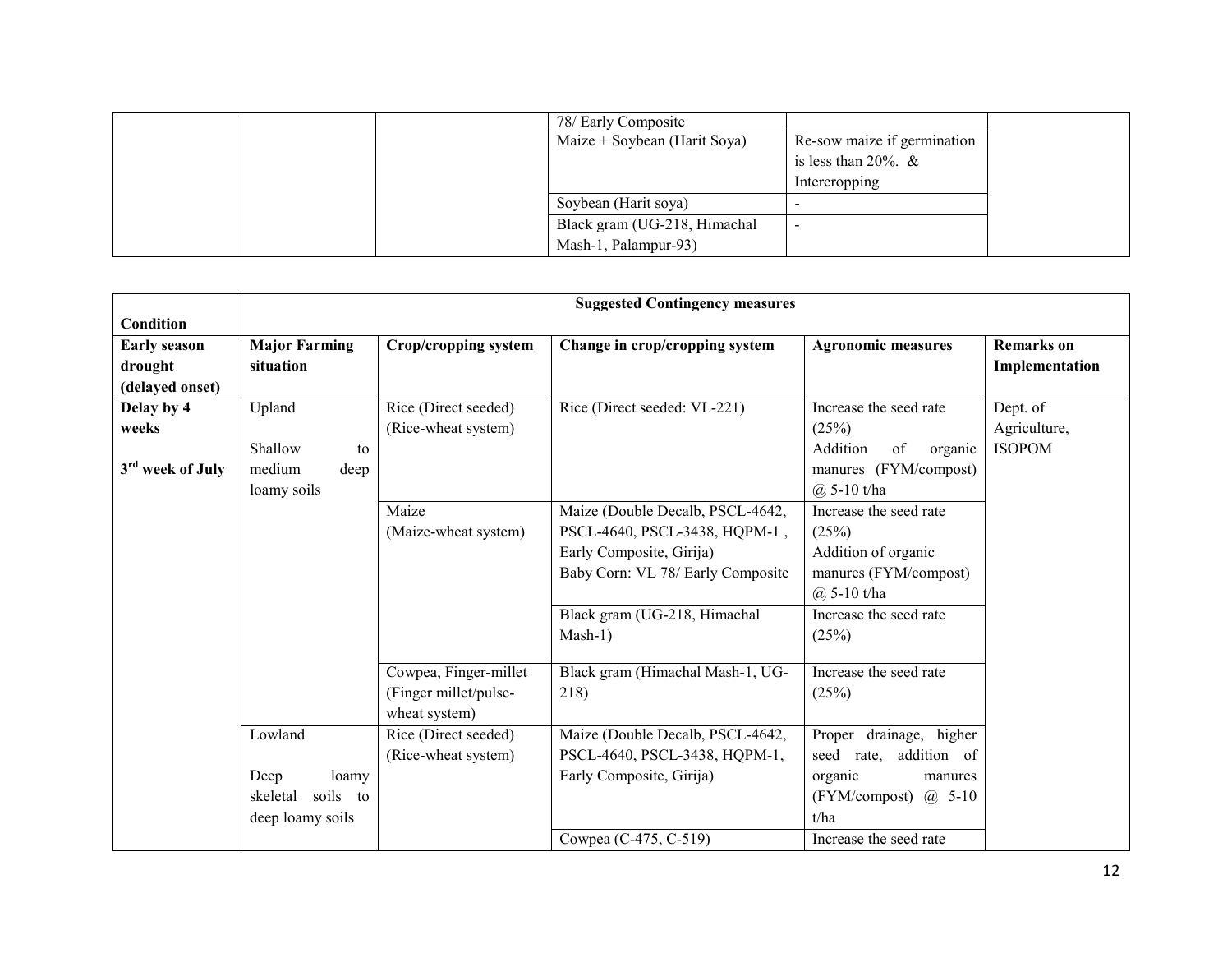|  |                                           | (25%)                           |  |
|--|-------------------------------------------|---------------------------------|--|
|  | Black gram (UG-218, Himachal<br>$Mask-1)$ | Increase the seed rate<br>(25%) |  |
|  |                                           |                                 |  |

| <b>Condition</b>            |                |                    | <b>Suggested Contingency measures</b>        |                           |                     |
|-----------------------------|----------------|--------------------|----------------------------------------------|---------------------------|---------------------|
| <b>Early season drought</b> | Major          | Crop/cropping      | Change in crop/cropping system               | <b>Agronomic measures</b> | <b>Remarks</b> on   |
| (delayed onset)             | Farming        | system             |                                              |                           | Implementation      |
|                             | situation      |                    |                                              |                           |                     |
| Delay by 6 weeks            | Upland         | Rice (Direct       | Early pea (Arkel, Matar Ageta, Palam         |                           | Dept. of            |
|                             |                | seeded)            | Triloki)                                     |                           | Agriculture,        |
| 2 <sup>nd</sup> week of Aug | Shallow<br>to  |                    | Radish (Pusa Chetki, Pusa Himani)            |                           | <b>ISOPOM, RKVY</b> |
|                             | medium<br>deep |                    | French bean (Laxmi, Arka Komal)              |                           |                     |
|                             | loamy soils    |                    | Kharif onion (AFDR, N-53)                    |                           |                     |
|                             |                |                    | Cauliflower (Pusa Dipali, Improved           |                           |                     |
|                             |                |                    | Japani)                                      |                           | ----Dept of         |
|                             |                |                    | <b>Broccoli</b><br>(Palam Vichitra,<br>Palam |                           | horticulture        |
|                             |                | (Rice-wheat        | Samridhi)                                    |                           |                     |
|                             |                | system)            | Cabbage (Golden Acre/Pusa Mukta)             |                           |                     |
|                             |                |                    | Tomato (Palam Pink, Palam Pride,             |                           |                     |
|                             |                |                    | Solan Sindhur)                               |                           |                     |
|                             |                | Maize, finger-     | Early pea (Arkel, Matar Ageta, Palam         |                           |                     |
|                             |                | millet, Blackgram, | Triloki)                                     |                           |                     |
|                             |                | cowpea             | Radish (Pusa Chetki, Pusa Himani)            |                           |                     |
|                             |                |                    | French bean (Laxmi, Arka Komal)              |                           |                     |
|                             |                |                    | Kharif onion (AFDR, N-53)                    |                           |                     |
|                             |                |                    | Cauliflower (Pusa Dipali, Improved           |                           |                     |
|                             |                |                    | Japani)                                      |                           |                     |
|                             |                |                    | Broccoli<br>(Palam<br>Vichitra,<br>Palam     |                           |                     |
|                             |                |                    | Samridhi)                                    |                           |                     |
|                             |                |                    | Cabbage (Golden Acre/Pusa Mukta)             |                           |                     |
|                             |                |                    | Tomato (Palam Pink, Palam Pride,             |                           |                     |
|                             |                |                    | Solan Sindhur)                               |                           |                     |
|                             | Lowland        | Rice (Direct       | Early pea (Arkel, Matar Ageta, Palam         |                           |                     |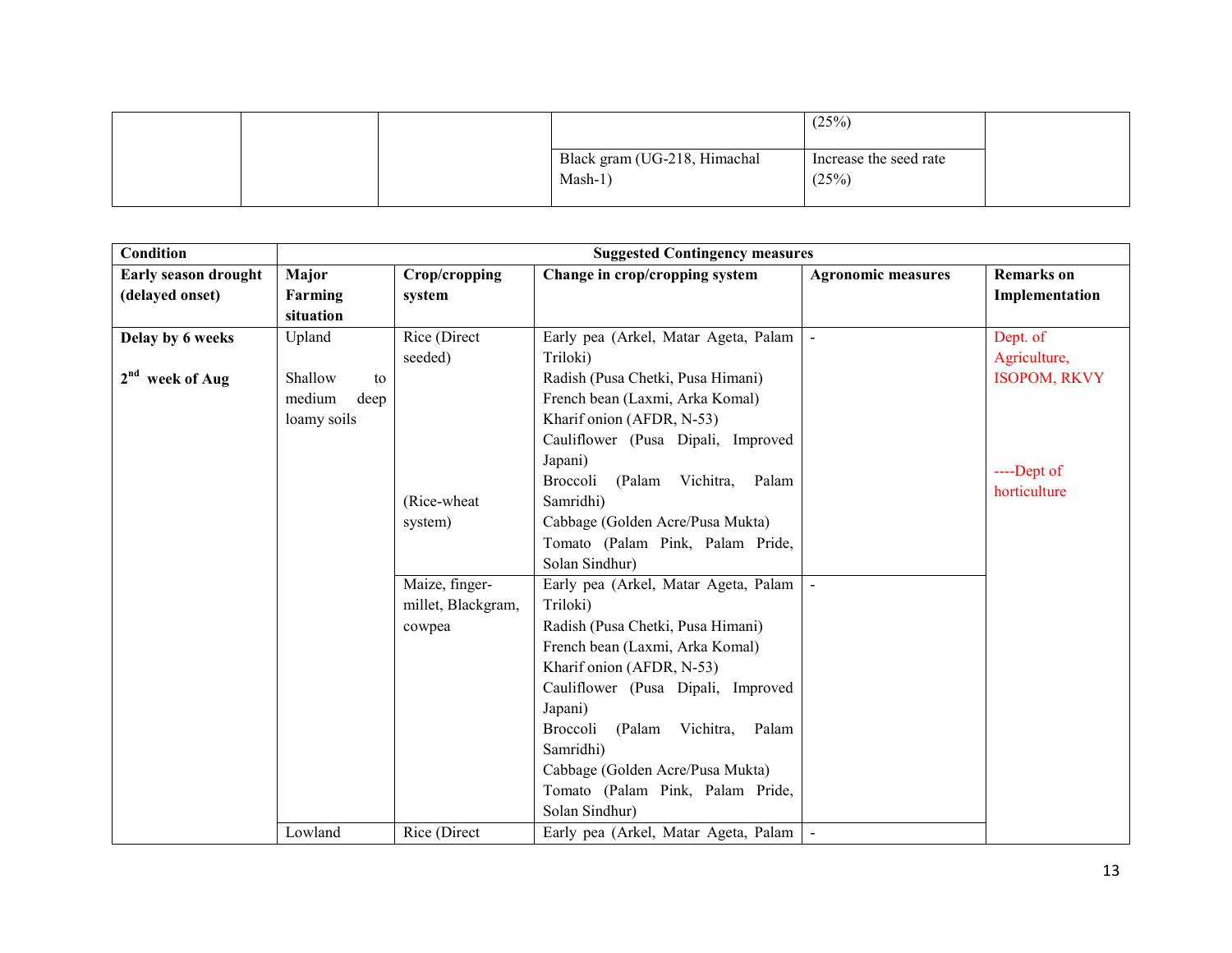| Deep<br>loamy-    | seeded)               | Triloki)                                 |  |
|-------------------|-----------------------|------------------------------------------|--|
| skeletal soils to |                       | Radish (Pusa Chetki, Pusa Himani)        |  |
| deep              | (Rice-wheat)<br>loamy | French bean (Laxmi, Arka Komal)          |  |
| soils             | system)               | Kharif onion (AFDR, N-53)                |  |
|                   |                       | Cauliflower (Pusa Dipali, Improved       |  |
|                   |                       | Japani)                                  |  |
|                   |                       | Vichitra,<br>Palam<br>Broccoli<br>(Palam |  |
|                   |                       | Samridhi)                                |  |
|                   |                       | Cabbage (Golden Acre/Pusa Mukta)         |  |
|                   |                       | Tomato (Palam Pink, Palam Pride,         |  |
|                   |                       | Solan Sindhur)                           |  |

| Condition                   |                |                | <b>Suggested Contingency measures</b>    |                           |                |
|-----------------------------|----------------|----------------|------------------------------------------|---------------------------|----------------|
| Early season drought        | Major          | Crop/cropping  | Change in crop/cropping system           | <b>Agronomic measures</b> | Remarks on     |
| (delayed onset)             | Farming        | system         |                                          |                           | Implementation |
|                             | situation      |                |                                          |                           |                |
| Delay by 8 weeks            | Upland         | Rice (Direct   | Green fodder (Barley))                   |                           | Dept. of       |
|                             |                | seeded)        | Early pea (Arkel, Matar Ageta, Palam     |                           | Agriculture,   |
| 4 <sup>th</sup> week of Aug | Shallow<br>to  | (Rice-wheat)   | Triloki)                                 |                           | ISOPOM, RKVY   |
|                             | medium<br>deep | system)        | Radish (Pusa Chetki, Pusa Himani)        |                           |                |
|                             | loamy soils    |                | French bean (Laxmi, Arka Komal)          |                           |                |
|                             |                |                | Kharif onion (AFDR, N-53) Cauliflower    |                           |                |
|                             |                |                | (Pusa Dipali, Improved Japani)           |                           |                |
|                             |                |                | Broccoli<br>(Palam<br>Vichitra,<br>Palam |                           |                |
|                             |                |                | Samridhi)                                |                           |                |
|                             |                |                | Cabbage (Golden Acre/Pusa Mukta)         |                           |                |
|                             |                |                | Tomato (Palam Pink, Palam Pride, Solan   |                           |                |
|                             |                |                | Sindhur)                                 |                           |                |
|                             |                |                | Chinese cabbage (Palampur Green)         |                           |                |
|                             |                | Maize, finger- | Early pea (Arkel, Matar Ageta, Palam     |                           |                |
|                             |                | millet,        | Triloki),                                |                           |                |
|                             |                | Blackgram,     | Radish (Pusa Chetki, Pusa Himani),       |                           |                |
|                             |                | cowpea         | French bean (Laxmi, Arka Komal)          |                           |                |
|                             |                |                | Kharif onion (AFDR, N-53) Cauliflower    |                           |                |
|                             |                |                | (Pusa Dipali, Improved Japani)           |                           |                |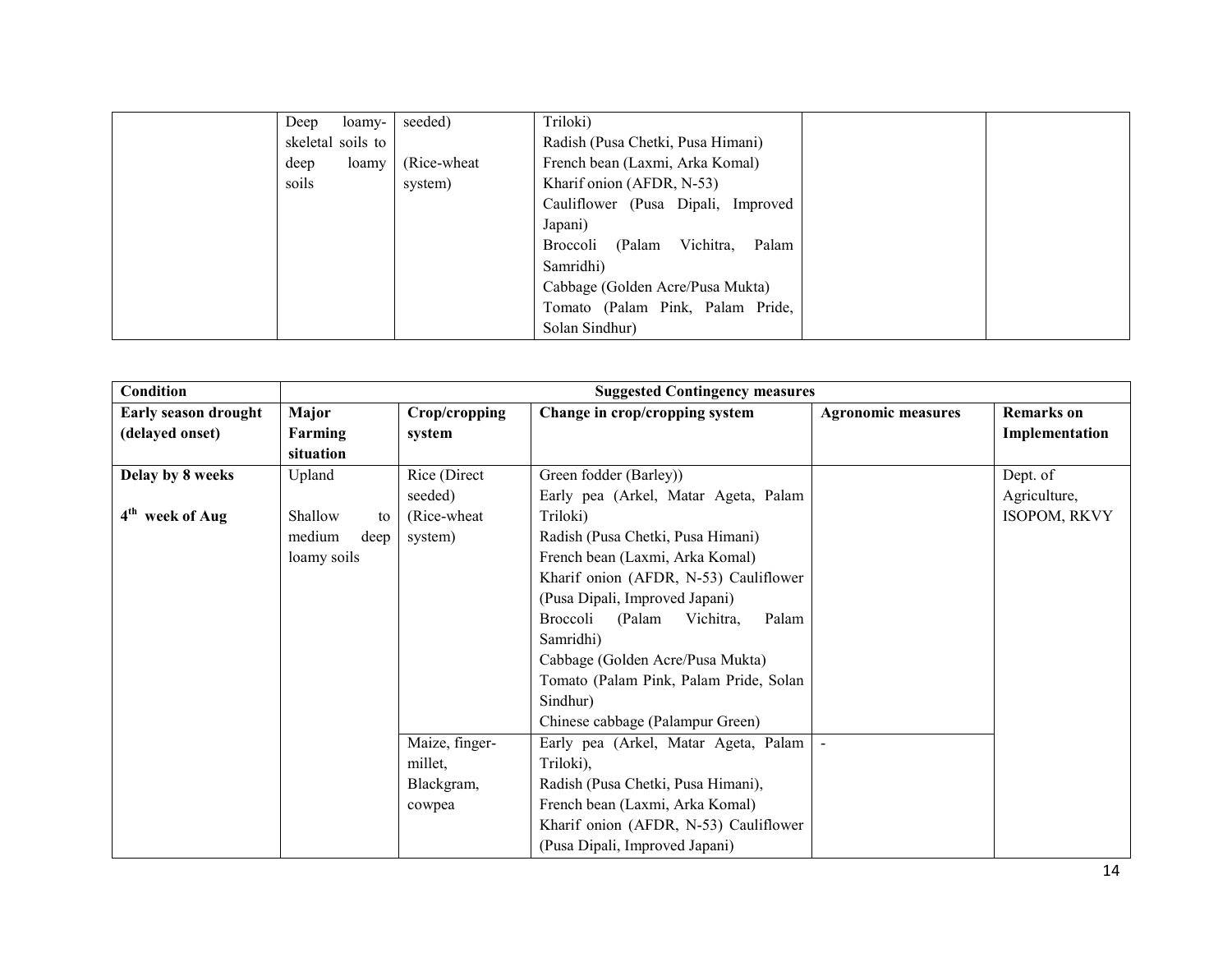|                   |              | (Palam<br>Vichitra,<br>Palam<br>Broccoli |                         |
|-------------------|--------------|------------------------------------------|-------------------------|
|                   |              | Samridhi)                                |                         |
|                   |              | Cabbage (Golden Acre/Pusa Mukta)         |                         |
|                   |              | Tomato (Palam Pink, Palam Pride, Solan   |                         |
|                   |              | Sindhur)                                 |                         |
|                   |              | Toria (Bhawani), Spinach (Pusa Harit),   |                         |
|                   |              | Chinese cabbage (Palampur Green)         |                         |
|                   |              | Green fodder (Barley), Green fodder      |                         |
|                   |              | (Berseem, Oats)                          |                         |
|                   |              | Wheat (VL-829, HPW-251), Barley          | Delayed sowing of early |
|                   |              | (Vimal), Barley (HBL-276)                | wheat & barley          |
|                   |              | Garlic: GHC 1                            |                         |
|                   |              | Fodder oats : Palampur-1, & Kent         |                         |
| Lowland           | Rice (Direct | Toria (Bhawani)                          |                         |
|                   | seeded)      | Green fodder (Chari, bajra)              |                         |
| Deep<br>loamy-    | (Rice-wheat  | Early pea (Arkel, Matar Ageta, Palam     |                         |
| skeletal soils to | system)      | Triloki)                                 |                         |
| deep<br>loamy     |              | Radish (Pusa Chetki, Pusa Himani)        |                         |
| soils             |              | French bean (Laxmi, Arka Komal)          |                         |
|                   |              | Kharif onion (AFDR, N-53) Cauliflower    |                         |
|                   |              | (Pusa Dipali, Improved Japani)           |                         |
|                   |              | Broccoli<br>(Palam<br>Vichitra,<br>Palam |                         |
|                   |              | Samridhi)                                |                         |
|                   |              | Cabbage (Golden Acre/Pusa Mukta)         |                         |
|                   |              | Tomato (Palam Pink, Palam Pride, Solan   |                         |
|                   |              | Sindhur)                                 |                         |
|                   |              | Green fodder (Berseem, Oats, Barley),    |                         |
|                   |              | Chinese cabbage (Palampur Green)         |                         |
|                   |              | Green fodder (Barley)                    | Sowing of fodder crops  |
|                   |              | Green fodder (Berseem, Oats)             |                         |
|                   |              | Wheat (VL-829, HPW-251), Barley          | Delayed sowing of early |
|                   |              | (Vimal), Barley (HBL-276)                | wheat & barley          |
|                   |              |                                          |                         |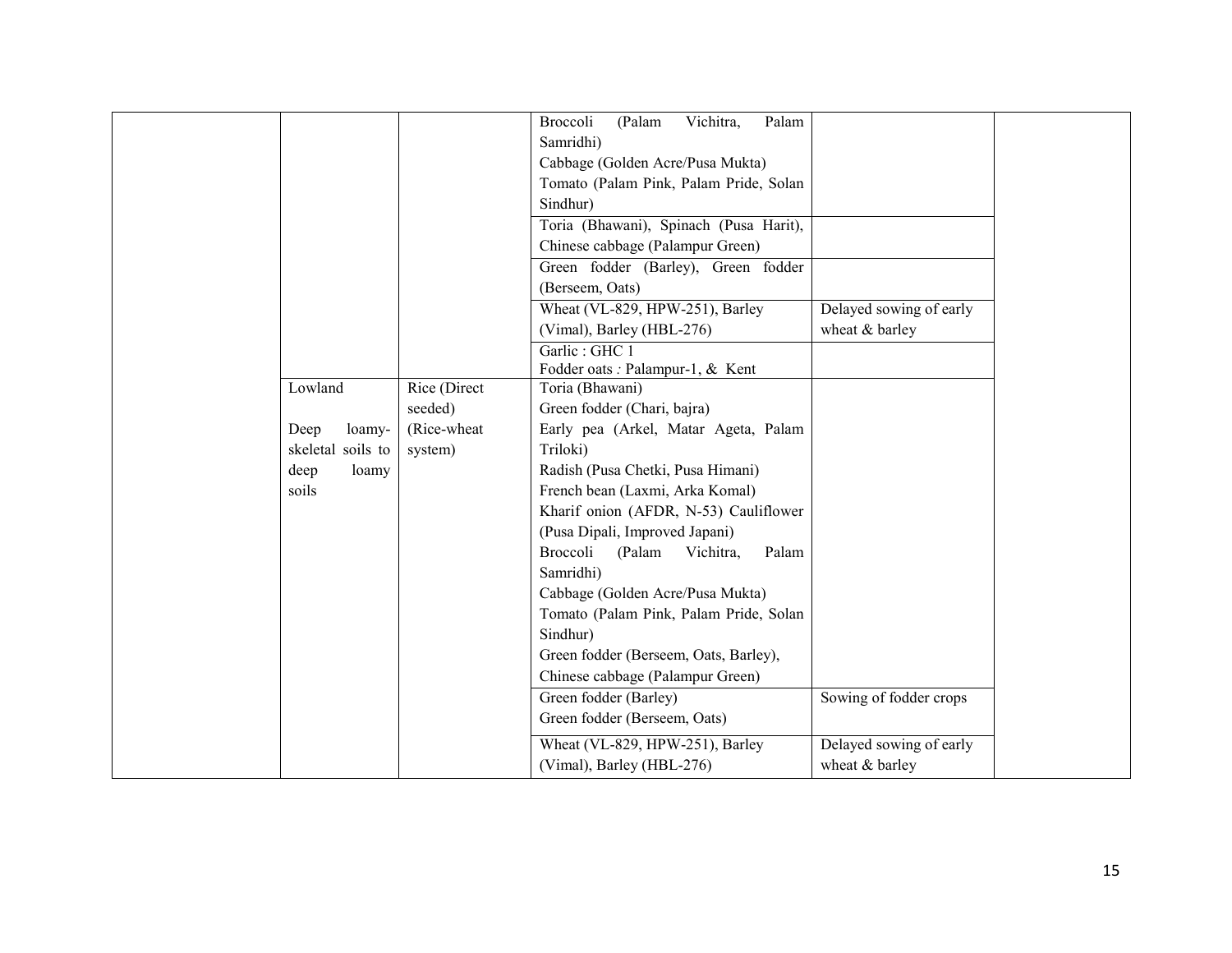| Condition                          |                      |                     | <b>Suggested contingency measures</b> |                                        |                      |
|------------------------------------|----------------------|---------------------|---------------------------------------|----------------------------------------|----------------------|
| Early season drought               | <b>Major farming</b> | Crop/cropping       | Crop management                       | Soil nutrient & moisture conservation  | <b>Remarks on</b>    |
| (Normal onset)                     | situation            | system              |                                       | measure                                | implementation       |
| (Normal date of onset              | <b>Upland</b>        | Rice (Transplanted/ | Gap filling/re-sowing                 | Top dressing of N application should   | Construction of rain |
| of monsoon 1 <sup>st</sup> week of |                      | direct seeded)      |                                       | coincides with rain splashes           | water harvesting     |
| July)                              | Shallow<br>to        | (Rice-wheat)        |                                       | Rain water harvesting of surrounding   | ponds through        |
| followed by 15-20                  | medium<br>deep       | system)             |                                       | fields                                 | <b>IWMP</b> and      |
| days dry spell after               | loamy soils          | Maize               | Intercropping/mixed                   | Rain water harvesting of surrounding   | <b>MNREGS</b>        |
| sowing leading to poor             |                      | (Maize-wheat)       | cropping of black gram,               | fields                                 |                      |
| germination/crop                   |                      | system)             | soybean                               | Use local available plant material for |                      |
| stand etc.                         |                      |                     |                                       | mulch                                  |                      |
|                                    |                      | Finger-millet       | Gap filling through                   | Rain water harvesting of surrounding   |                      |
|                                    |                      | (Finger millet-     | seedlings                             | fields                                 |                      |
|                                    |                      | wheat system)       |                                       | Use local available plant material for |                      |
|                                    |                      |                     |                                       | mulch                                  |                      |
|                                    | Lowland              | Rice (Transplanted/ | Gap filling                           | Top dressing of N application should   |                      |
|                                    | Deep<br>loamy-       | direct seeded)      |                                       | coincides with rain splashes           |                      |
|                                    | soils to<br>skeletal | (Rice-wheat)        |                                       | Rain water harvesting of surrounding   |                      |
|                                    | deep<br>loamy        | system)             |                                       | fields                                 |                      |
|                                    | soils                |                     |                                       | Use local available plant material for |                      |
|                                    |                      |                     |                                       | mulch                                  |                      |

| Condition            |                      | <b>Suggested contingency measures</b> |                                     |                            |                      |  |  |  |  |
|----------------------|----------------------|---------------------------------------|-------------------------------------|----------------------------|----------------------|--|--|--|--|
| Mid season           | <b>Major farming</b> | Crop/cropping system                  | Crop management                     | Soil nutrient &            | <b>Remarks</b> on    |  |  |  |  |
| drought (long dry    | situation            |                                       |                                     | moisture conservation      | implementation       |  |  |  |  |
| spell, consecutive 2 |                      |                                       |                                     | measure                    |                      |  |  |  |  |
| weeks rainless       |                      |                                       |                                     |                            |                      |  |  |  |  |
| $($ >2.5 mm) period) |                      |                                       |                                     |                            |                      |  |  |  |  |
|                      | <b>Upland</b>        | Rice (Transplanted/Direct             | Gap filling, use anti-transpirants, | Foliar N<br>management     | Construction of rain |  |  |  |  |
| At vegetative stage  |                      | seeded)                               | life saving irrigation if available | $(1\%$ urea spray) instead | harvesting<br>water  |  |  |  |  |
|                      | Shallow to medium    | (Rice-wheat system)                   |                                     | of top dressing of N       | through<br>ponds     |  |  |  |  |
|                      | deep loamy soils     | Maize                                 |                                     |                            | <b>IWMP</b><br>and   |  |  |  |  |
|                      |                      | (Maize-wheat system)                  |                                     | Efficient<br>weed          | <b>MNREGS</b>        |  |  |  |  |
|                      |                      | Finger-millet                         |                                     | management and their       |                      |  |  |  |  |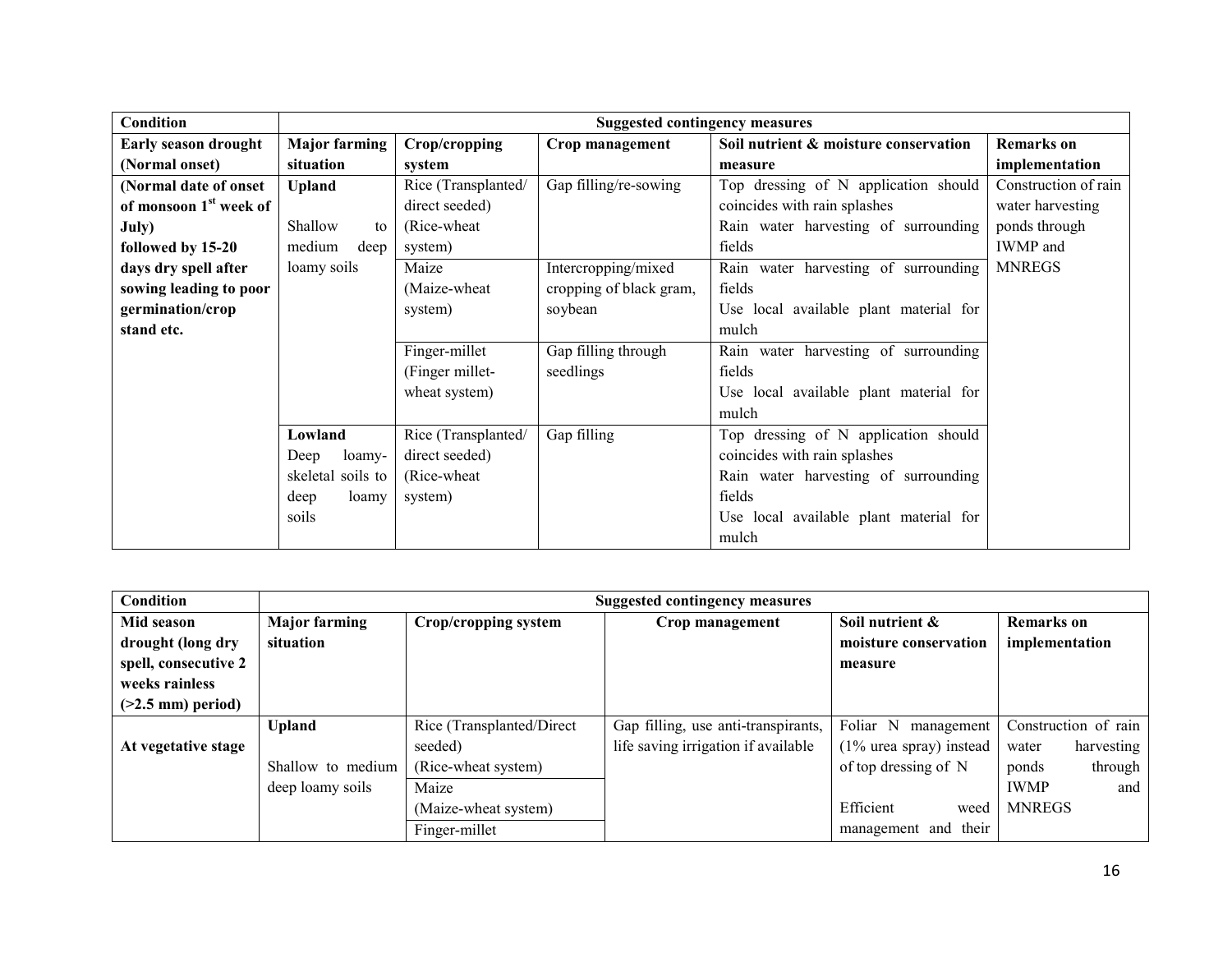|                     | (Finger millet-wheat system) |                                     | in-situ mulching          |  |
|---------------------|------------------------------|-------------------------------------|---------------------------|--|
|                     | Cowpea, blackgram            |                                     | available<br>local<br>Use |  |
|                     | (Rice-wheat system)          |                                     | for<br>material<br>plant  |  |
|                     |                              |                                     | mulch                     |  |
| Lowland             | Rice (Transplanted/Direct    | Gap filling, use anti-transpirants, | Foliar N<br>management    |  |
| Deep loamy-skeletal | seeded)                      | life saving irrigation if available | (1%<br>urea<br>spray)     |  |
| soils to deep loamy | (Rice-wheat system)          |                                     | instead of top dressing   |  |
| soils               |                              |                                     | of N                      |  |
|                     |                              |                                     | Efficient<br>weed         |  |
|                     |                              |                                     | management and their      |  |
|                     |                              |                                     | <i>in-situ</i> mulching   |  |
|                     |                              |                                     | local available<br>Use    |  |
|                     |                              |                                     | material<br>for<br>plant  |  |
|                     |                              |                                     | mulch                     |  |

| <b>Condition</b> |                      |                      | <b>Suggested contingency measures</b>    |                         |                      |
|------------------|----------------------|----------------------|------------------------------------------|-------------------------|----------------------|
| Mid season       | <b>Major Farming</b> | Crop/cropping system | Crop management                          | Soil nutrient &         | <b>Remarks</b> on    |
| drought (long    | situation            |                      |                                          | moisture conservation   | Implementation       |
| dry spell)       |                      |                      |                                          | measure                 |                      |
| At reproductive  | <b>Upland</b>        | Rice                 | Site-specific<br>management<br>crop      | Foliar N management     | Construction of rain |
| stage            |                      | (Transplanted/Direct | technologies:                            | $(1\%$ urea spray)      | water harvesting     |
|                  | Shallow to medium    | seeded)              | • If crop stand is poor then use of      | instead of top dressing | ponds through        |
|                  | deep loamy soils     | (Rice-wheat system)  | crop as fodder.                          | of N, if the crop stand | <b>IWMP</b> and      |
|                  |                      | Maize, Finger-millet | If grain setting has occurred in         | is still better         | <b>MNREGS</b>        |
|                  |                      | (maize/fingermillet- | maize, the tassels can be cut            | Use local available     |                      |
|                  |                      | wheat system)        | down to reduce transpiration             | plant material for      |                      |
|                  |                      | Cowpea, Blackgram    | Cowpea and Blackgram can be<br>$\bullet$ | mulch                   |                      |
|                  |                      | (Pulse-wheat system) | incorporated as green manure $\&$        |                         |                      |
|                  |                      |                      | conserve moisture for Rabi crops,        |                         |                      |
|                  |                      |                      | If rain comes Toria can be sown,         |                         |                      |
|                  |                      |                      | in mid September                         |                         |                      |
|                  |                      |                      | Thinning, life saving irrigation         |                         |                      |
|                  |                      |                      | from rain                                |                         |                      |
|                  |                      |                      | water harvest ponds,                     |                         |                      |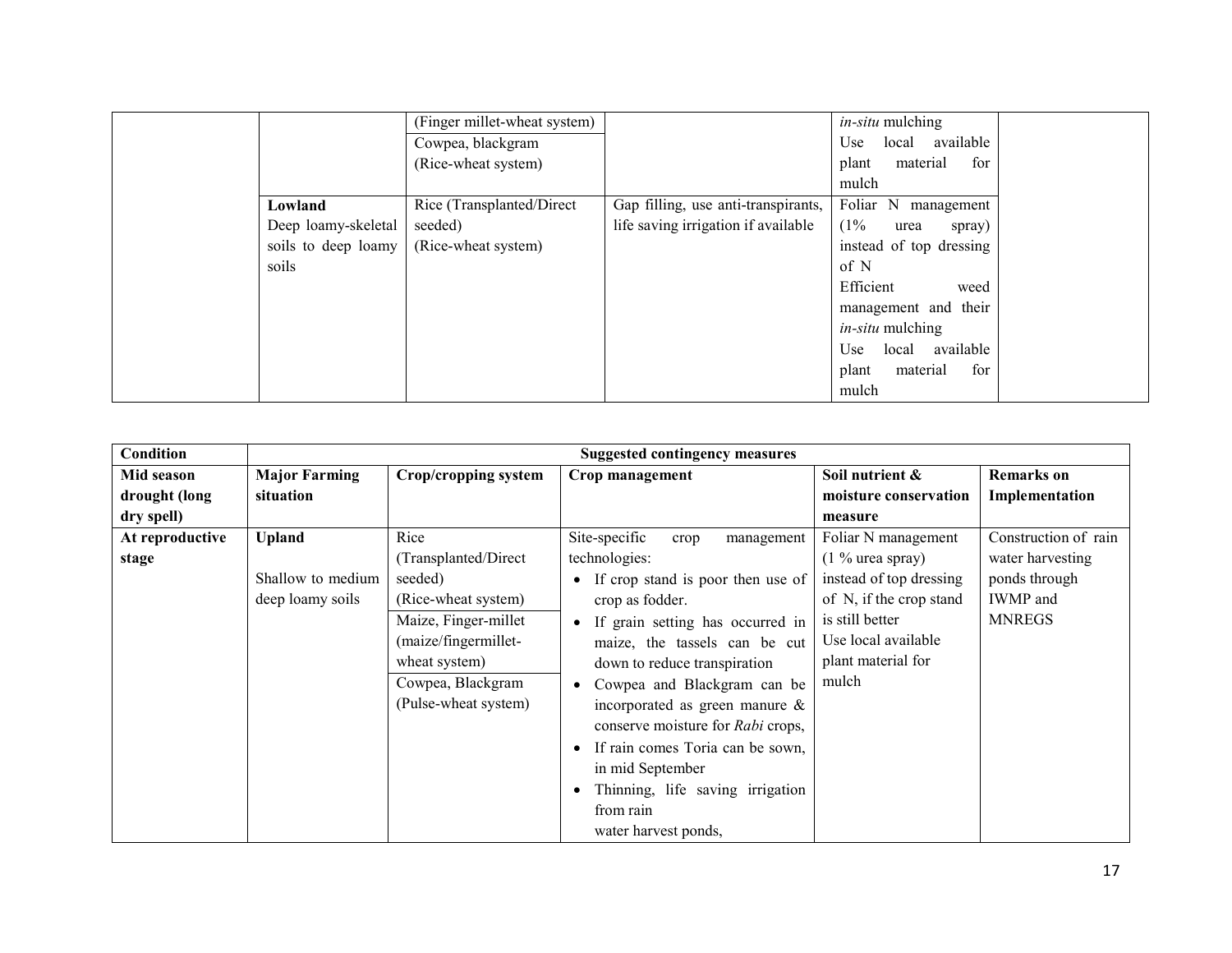|                                                                       |                                                                | Weeding and Weed mulching<br>Anti-transpirant spray<br>$\bullet$<br>physiological<br>Harvesting<br>at<br>$\bullet$<br>maturity                                                                                                               |                                                                                                                                                                                                                      |                                                                                               |
|-----------------------------------------------------------------------|----------------------------------------------------------------|----------------------------------------------------------------------------------------------------------------------------------------------------------------------------------------------------------------------------------------------|----------------------------------------------------------------------------------------------------------------------------------------------------------------------------------------------------------------------|-----------------------------------------------------------------------------------------------|
| Lowland<br>Deep<br>loamy-<br>soils to<br>skeletal<br>deep loamy soils | Rice<br>(Transplanted/Direct<br>seeded)<br>(Rice-wheat system) | Site-specific<br>management<br>crop<br>technologies:<br>Life saving irrigation, if available<br>· Toria can be sown, in mid<br>September (If rainfall receives)<br>Anti-transpirant spray<br>physiological<br>• Harvesting<br>at<br>maturity | Foliar N management<br>$(1\%$ urea spray)<br>instead of top dressing<br>of N application.<br>Efficient weed<br>management and their<br><i>in-situ</i> mulching<br>Use local available<br>plant material for<br>mulch | Construction of rain<br>water harvesting<br>ponds through<br><b>IWMP</b> and<br><b>MNREGS</b> |

| Condition |                                                        | <b>Suggested contingency measures</b>                                                                                                                                                                                    |                                                                                                                                                                                                                                                                                                                                                                                                                     |                                                                                                                                                                                       |                                                                                               |  |  |  |  |
|-----------|--------------------------------------------------------|--------------------------------------------------------------------------------------------------------------------------------------------------------------------------------------------------------------------------|---------------------------------------------------------------------------------------------------------------------------------------------------------------------------------------------------------------------------------------------------------------------------------------------------------------------------------------------------------------------------------------------------------------------|---------------------------------------------------------------------------------------------------------------------------------------------------------------------------------------|-----------------------------------------------------------------------------------------------|--|--|--|--|
| Terminal  | <b>Major Farming</b>                                   | Crop/cropping system                                                                                                                                                                                                     | <b>Crop Management</b>                                                                                                                                                                                                                                                                                                                                                                                              | Rabi crop planning                                                                                                                                                                    | <b>Remarks</b> on                                                                             |  |  |  |  |
| drought   | situation                                              |                                                                                                                                                                                                                          |                                                                                                                                                                                                                                                                                                                                                                                                                     |                                                                                                                                                                                       | Implementation                                                                                |  |  |  |  |
|           | <b>Upland</b><br>Shallow to medium<br>deep loamy soils | Rice (Transplanted/Direct<br>seeded)<br>(Rice-wheat system)<br>Maize<br>(Maize-wheat system)<br>Cowpea<br>(Pulse-wheat system)<br>Blackgram<br>(Pulse-wheat system)<br>Finger-millet<br>(Finger millet-wheat)<br>system) | Site-specific<br>crop<br>management technologies:<br>If crop stand is poor<br>use crop as fodder.<br>Cowpea and blackgram<br>can be incorporated as<br>&<br>manure<br>green<br>conserve moisture<br>for<br>Rabi crops,<br>Weeding and<br>weed<br>mulching<br>Anti-transpirant spray<br>Harvest whatever crop<br>available<br>and<br><b>1S</b><br>immediately conserve<br>the soil moisture for<br><i>Rabi</i> crops | In-situ moisture conservation<br>of<br>sowing<br>Zaid<br>and<br>toria/Frenchbean if possible<br>otherwise Rabi crops sowing<br>would be done after the<br>receiving of rainfall spell | Construction of rain<br>water harvesting<br>ponds through<br><b>IWMP</b> and<br><b>MNREGS</b> |  |  |  |  |
|           | Lowland                                                | Rice (Transplanted/Direct<br>seeded)                                                                                                                                                                                     | Site-specific<br>crop<br>management:                                                                                                                                                                                                                                                                                                                                                                                | <i>In-situ</i> moisture conservation<br>and sowing of toria/ French                                                                                                                   |                                                                                               |  |  |  |  |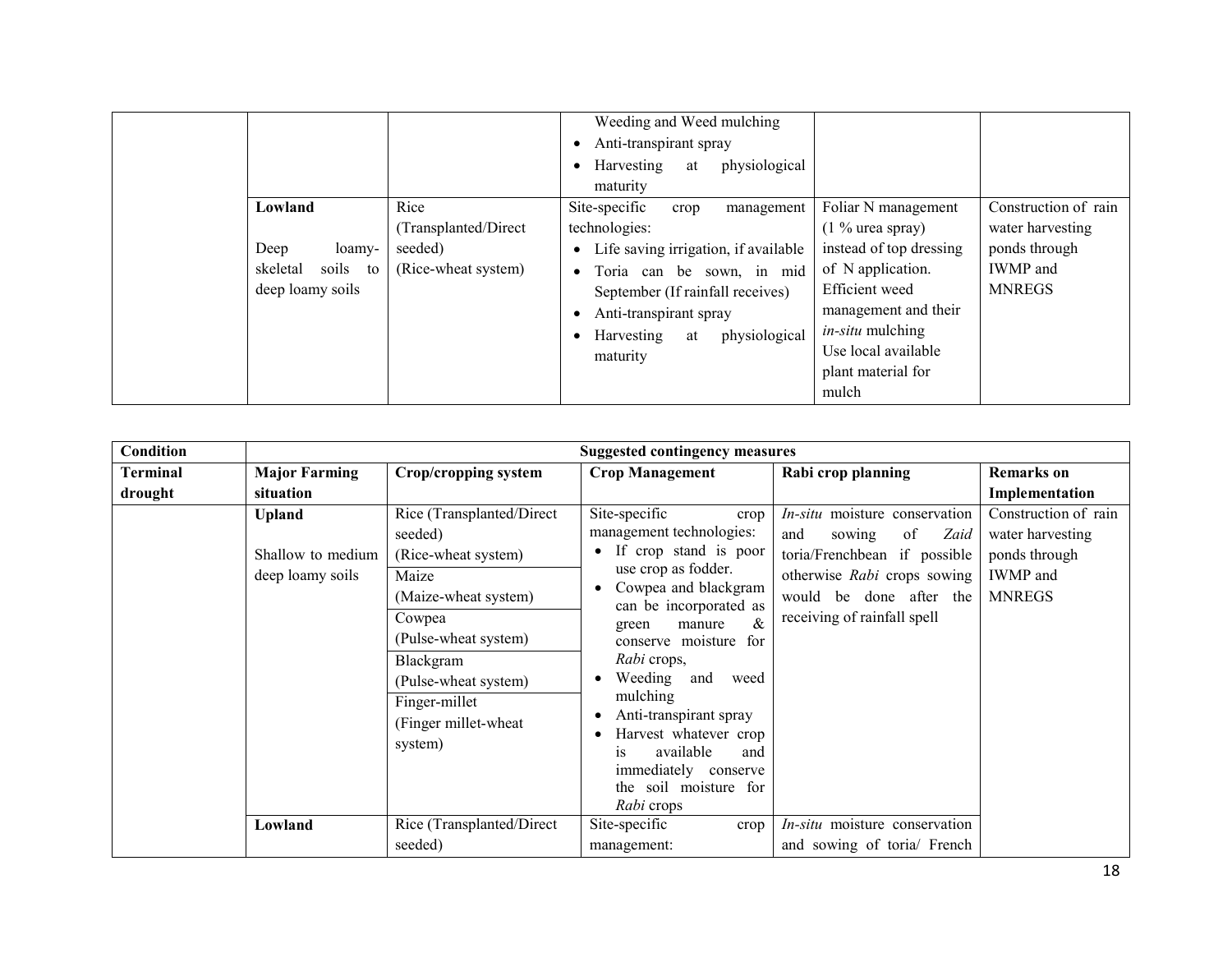| Deep             | loamy-            | (Rice-wheat system) | Harvesting             | at bean if possible otherwise.                      |  |
|------------------|-------------------|---------------------|------------------------|-----------------------------------------------------|--|
|                  | skeletal soils to |                     | physiological maturity |                                                     |  |
| deep loamy soils |                   |                     |                        | Harvest whatever crop   Rabi crops sowing should be |  |
|                  |                   |                     | available<br>1S        | and done after the rainfall spells                  |  |
|                  |                   |                     | immediately conserve   | are received                                        |  |
|                  |                   |                     | the soil moisture for  |                                                     |  |
|                  |                   |                     | Rabi crops             |                                                     |  |

## 2.1.2 Rain fed situation (Rabi season)

| Condition                      | <b>Suggested Contingency measures</b> |                             |                         |                             |                   |  |  |
|--------------------------------|---------------------------------------|-----------------------------|-------------------------|-----------------------------|-------------------|--|--|
| <b>Early season</b>            | <b>Major farming</b>                  | Crop/cropping system        | Change in crop/cropping | <b>Agronomic measures</b>   | <b>Remarks</b> on |  |  |
| drought (delayed               | situation                             |                             | system                  |                             | implementation    |  |  |
| onset)                         |                                       |                             |                         |                             |                   |  |  |
| Delay by 2 weeks               |                                       | Wheat                       | No change               | Addition of organic manures |                   |  |  |
|                                | Shallow to medium                     | (Rice/maize-wheat cropping) | Late sown wheat (VL892, | (FYM/compost) $@$ 5-10      |                   |  |  |
|                                | deep loamy soils,                     | system)                     | HS-420, HPW-42, Raj     | t/ha, increase seed rate by |                   |  |  |
| $1st$ week of                  | and<br>deep<br>loamy-                 |                             | 3777),                  | 25%, reduce N fertilizer    |                   |  |  |
| January                        | soils<br>skeletal<br>to               |                             |                         | dose by $25%$               |                   |  |  |
|                                | deep loamy soils                      |                             |                         | Adopt soil moisture         |                   |  |  |
| (Normal onset 20 <sup>th</sup> |                                       |                             |                         | conservation measures with  |                   |  |  |
| December $\pm$ 31              |                                       |                             |                         | locally available mulch     |                   |  |  |
| days                           |                                       |                             |                         | materials                   |                   |  |  |
|                                |                                       | Barley                      | Change of crop          | Addition of organic manures |                   |  |  |
|                                |                                       | (Maize-barley system)       | Late sown wheat (VL892, | (FYM/compost) $@$ 5-10      |                   |  |  |
|                                |                                       |                             | HS-420, HPW-42, Raj     | t/ha, increase seed rate by |                   |  |  |
|                                |                                       |                             | 3777)                   | 25%, reduce N fertilizer    |                   |  |  |
|                                |                                       |                             |                         | dose by $25%$               |                   |  |  |
|                                |                                       |                             |                         | Adopt soil moisture         |                   |  |  |
|                                |                                       |                             |                         | conservation measures with  |                   |  |  |
|                                |                                       |                             |                         | locally available mulch     |                   |  |  |
|                                |                                       |                             |                         | materials                   |                   |  |  |
|                                |                                       | Wheat                       | Intercropping           | Intercropping with Gobhi    |                   |  |  |
|                                |                                       | (Rice/maize-wheat system)   |                         | sarson/brown sarson,        |                   |  |  |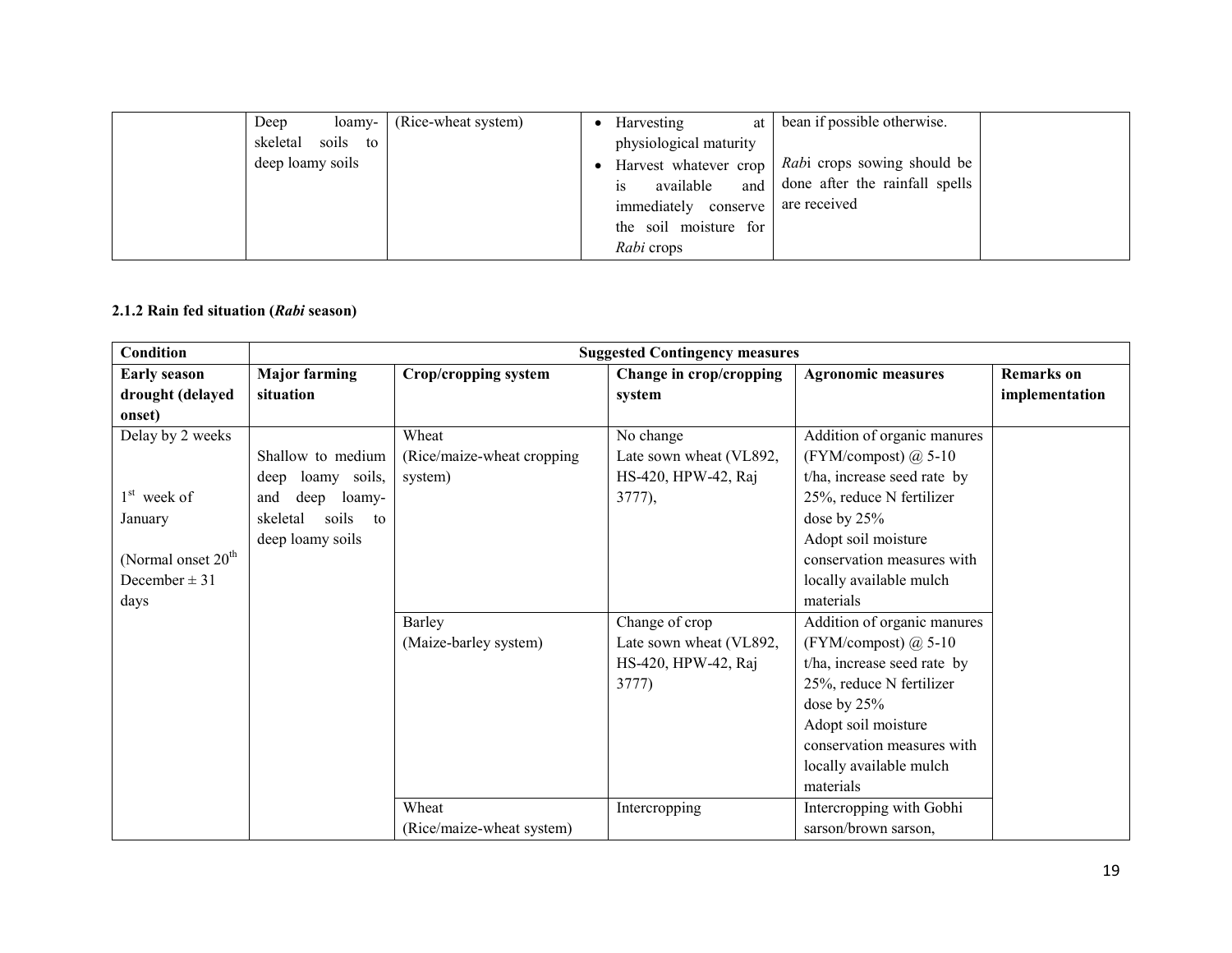|                           |                        | addition of organic manures    |
|---------------------------|------------------------|--------------------------------|
|                           |                        | (FYM/compost) $\omega$ 5-10    |
|                           |                        | t/ha, reduce N fertilizer dose |
|                           |                        | by 25%, adopt soil moisture    |
|                           |                        | conservation measures with     |
|                           |                        | locally available mulch        |
|                           |                        | materials                      |
| Wheat                     | Change of crop like    | Addition of organic manures    |
| (Rice/maize-wheat system) | Gobhi Sarson           | (FYM/compost) $\omega$ 5-10    |
|                           | (Sheetal, Neelam,      | t/ha, reduce N fertilizer dose |
|                           | ONK-1), Browm sarson   | by 25%, adopt soil moisture    |
|                           | (KBS-3), Peas (AP-1),  | conservation measures with     |
|                           | potato (Kufri Jyoti)   | locally available mulch        |
|                           |                        | materials                      |
| Wheat                     | Change of crop         | Increase the seed rate $(25%)$ |
| (Rice/maize-wheat system) | Gram (HC-1, HC-2, GPF- |                                |
|                           | 2), lentil (Vipasha,   |                                |
|                           | Markandey)             |                                |

| Condition           |                         | <b>Suggested Contingency measures</b> |                             |                           |                   |  |  |  |
|---------------------|-------------------------|---------------------------------------|-----------------------------|---------------------------|-------------------|--|--|--|
| <b>Early season</b> | <b>Major Farming</b>    | Crop/cropping system                  | Change in crop/cropping     | <b>Agronomic measures</b> | <b>Remarks</b> on |  |  |  |
| drought (delayed    | situation               |                                       | system                      |                           | Implementation    |  |  |  |
| onset)              |                         |                                       |                             |                           |                   |  |  |  |
| Delay by 4 weeks    | Shallow to medium       | Wheat                                 | No change                   | Increase the seed rate    |                   |  |  |  |
|                     | deep loamy soils,       | (Rice/maize-wheat system)             |                             | (25%)                     |                   |  |  |  |
|                     | deep<br>and<br>loamy-   |                                       | Late sown wheat (VL892, HS- | Addition of organic       |                   |  |  |  |
|                     | skeletal<br>soils<br>to |                                       | 420, HPw-42, Raj 3777)      | manures(FYM/compost)      |                   |  |  |  |
| $3rd$ week of       | deep loamy soils        |                                       |                             | $(a)$ 5-10 t/ha, reduce N |                   |  |  |  |
| January             |                         |                                       |                             | fertilizer dose by 25%,   |                   |  |  |  |
|                     |                         |                                       |                             | adopt soil moisture       |                   |  |  |  |
|                     |                         |                                       |                             | conservation measures     |                   |  |  |  |
|                     |                         |                                       |                             | with locally available    |                   |  |  |  |
|                     |                         |                                       |                             | mulch materials           |                   |  |  |  |
|                     |                         | <b>Barley</b>                         | Change of crop              | Increase the seed rate    |                   |  |  |  |
|                     |                         | (Maize-barley system)                 | Late sown wheat (VL892, HS- | (25%)                     |                   |  |  |  |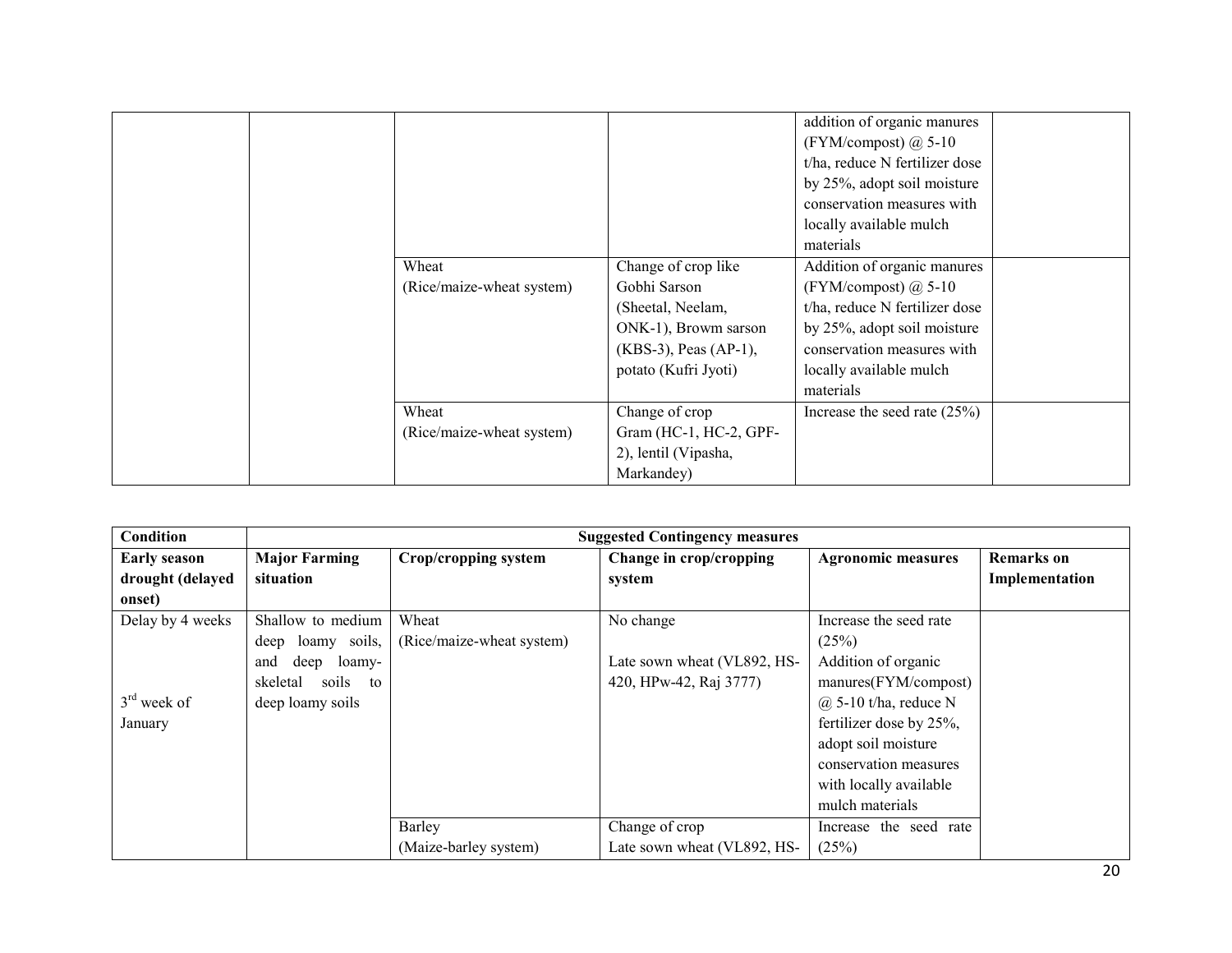|                             | 420, HPw-42, Raj 3777)                           | Addition<br>of<br>organic<br>manures                                                                                              |  |
|-----------------------------|--------------------------------------------------|-----------------------------------------------------------------------------------------------------------------------------------|--|
|                             |                                                  | (FYM/compost) $\omega$ 5-10                                                                                                       |  |
|                             |                                                  | t/ha, reduce N fertilizer                                                                                                         |  |
|                             |                                                  | dose by 25%, adopt soil                                                                                                           |  |
|                             |                                                  | moisture<br>conservation                                                                                                          |  |
|                             |                                                  | with locally<br>measures                                                                                                          |  |
|                             |                                                  | available<br>mulch                                                                                                                |  |
|                             |                                                  | materials                                                                                                                         |  |
| Wheat                       | Intercropping with gobhi                         | Intercropping,                                                                                                                    |  |
| (Rice/maize-wheat system)   | sarson/brown sarson                              | Increase the seed rate                                                                                                            |  |
|                             |                                                  | $(25\%)$ , addition of                                                                                                            |  |
|                             |                                                  | organic manures                                                                                                                   |  |
|                             |                                                  | (FYM/compost) $@$ 5-10<br>t/ha, reduce N fertilizer                                                                               |  |
|                             |                                                  |                                                                                                                                   |  |
|                             |                                                  | moisture conservation                                                                                                             |  |
|                             |                                                  | measures with locally                                                                                                             |  |
|                             |                                                  | available mulch                                                                                                                   |  |
|                             |                                                  |                                                                                                                                   |  |
|                             |                                                  |                                                                                                                                   |  |
|                             |                                                  |                                                                                                                                   |  |
|                             |                                                  |                                                                                                                                   |  |
| Wheat, sarson, gram, lentil | Peas (AP-1), potato (Kufri<br>Jyoti), fodder oat | dose by 25%, adopt soil<br>materials<br>Adopt soil moisture<br>conservation measures<br>with locally available<br>mulch materials |  |

| Condition                   |                                                                                                     | <b>Suggested Contingency measures</b> |                                                 |                                                    |                   |  |  |  |
|-----------------------------|-----------------------------------------------------------------------------------------------------|---------------------------------------|-------------------------------------------------|----------------------------------------------------|-------------------|--|--|--|
| <b>Early season drought</b> | Major                                                                                               | Crop/cropping                         | Change in crop/cropping                         | <b>Agronomic measures</b>                          | <b>Remarks</b> on |  |  |  |
| (delayed onset)             | Farming                                                                                             | system                                | svstem                                          |                                                    | Implementation    |  |  |  |
|                             | situation                                                                                           |                                       |                                                 |                                                    |                   |  |  |  |
| Delay by 6 weeks            | Shallow<br>to                                                                                       | Wheat, barley,                        | Change of crop                                  | Adopt soil moisture conservation                   |                   |  |  |  |
| week of February            | medium<br>deep<br>loamy soils, and<br>deep<br>loamy-<br>skeletal soils to<br>loamy<br>deep<br>soils | gram, sarson                          | Potato (Kufri Jyoti)/green<br>coriander/Spinach | measures with locally available<br>mulch materials |                   |  |  |  |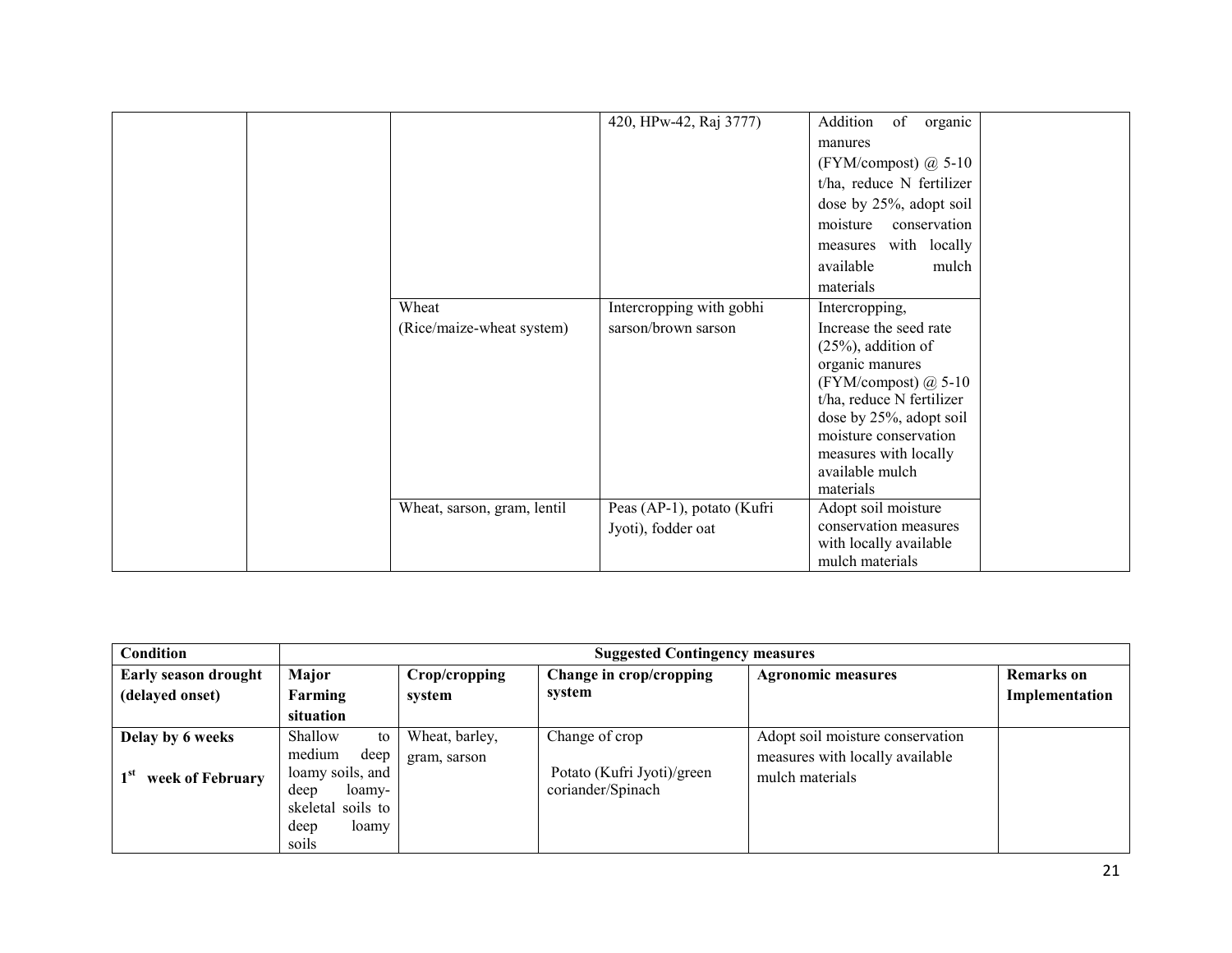| Condition                        |                   | <b>Suggested Contingency measures</b> |                          |                                  |                |  |
|----------------------------------|-------------------|---------------------------------------|--------------------------|----------------------------------|----------------|--|
| <b>Early season drought</b>      | Major             | Crop/cropping                         | Change in crop/cropping  | <b>Agronomic measures</b>        | Remarks on     |  |
| (delayed onset)                  | Farming           | system                                | system                   |                                  | Implementation |  |
|                                  | situation         |                                       |                          |                                  |                |  |
| Delay by 8 weeks                 | Shallow<br>to     | Wheat                                 | Change of crop           | Adopt soil moisture conservation |                |  |
|                                  | medium<br>deep    | (Rice/maize-wheat)                    |                          | measures with locally available  |                |  |
| 3 <sup>rd</sup> week of February | loamy soils, and  | system)                               | Potato, green coriander, | mulch materials                  |                |  |
|                                  | deep<br>loamy-    |                                       | Spinach                  |                                  |                |  |
|                                  | skeletal soils to | Wheat                                 | Change of crop/farming   | Fodder oats                      |                |  |
|                                  | deep<br>loamy     | (Rice/maize-wheat)                    | system                   |                                  |                |  |
|                                  | soils             | system)                               |                          |                                  |                |  |

| Condition            | <b>Suggested contingency measures</b> |                    |                               |                                       |                   |
|----------------------|---------------------------------------|--------------------|-------------------------------|---------------------------------------|-------------------|
| Early season drought | <b>Major farming</b>                  | Crop/cropping      | Crop management               | Soil nutrient & moisture              | <b>Remarks</b> on |
| (Normal onset)       | situation                             | system             |                               | conservation measures                 | implementation    |
|                      | Shallow<br>to                         | Wheat              | Intercropping with Brassica   | Top dressing of N should be           |                   |
|                      | medium<br>deep                        | (Rice/maize-wheat) |                               | recommended and should coincides      |                   |
|                      | loamy soils, and                      | system)            |                               | with rain splashes, adopt soil        |                   |
|                      | deep<br>loamy-                        |                    |                               | moisture conservation measures with   |                   |
|                      | skeletal soils to                     |                    |                               | locally available mulch materials     |                   |
|                      | deep<br>loamy                         | Wheat              | Inter cropping with           | Top dressing of N should be           |                   |
|                      | soils                                 | (Rice/maize-wheat) | Gram                          | recommended and should coincides      |                   |
|                      |                                       | system)            |                               | with rain splashes, adopt soil        |                   |
|                      |                                       |                    |                               | moisture conservation measures with   |                   |
|                      |                                       |                    |                               | locally available mulch materials     |                   |
|                      |                                       | Barley             | Shift of crop as fodder       | Top dressing of N should be           |                   |
|                      |                                       | (Maize-barley)     |                               | recommended and should coincides      |                   |
|                      |                                       | system)            |                               | with rain splashes, adopt soil        |                   |
|                      |                                       |                    |                               | moisture conservation measures with   |                   |
|                      |                                       |                    |                               | locally available mulch materials     |                   |
|                      |                                       | Potato, Gram,      | Site-specific crop management | Efficient weed management and their   |                   |
|                      |                                       | <i>Brassicas</i>   | technologies                  | in-situ mulching, adopt soil moisture |                   |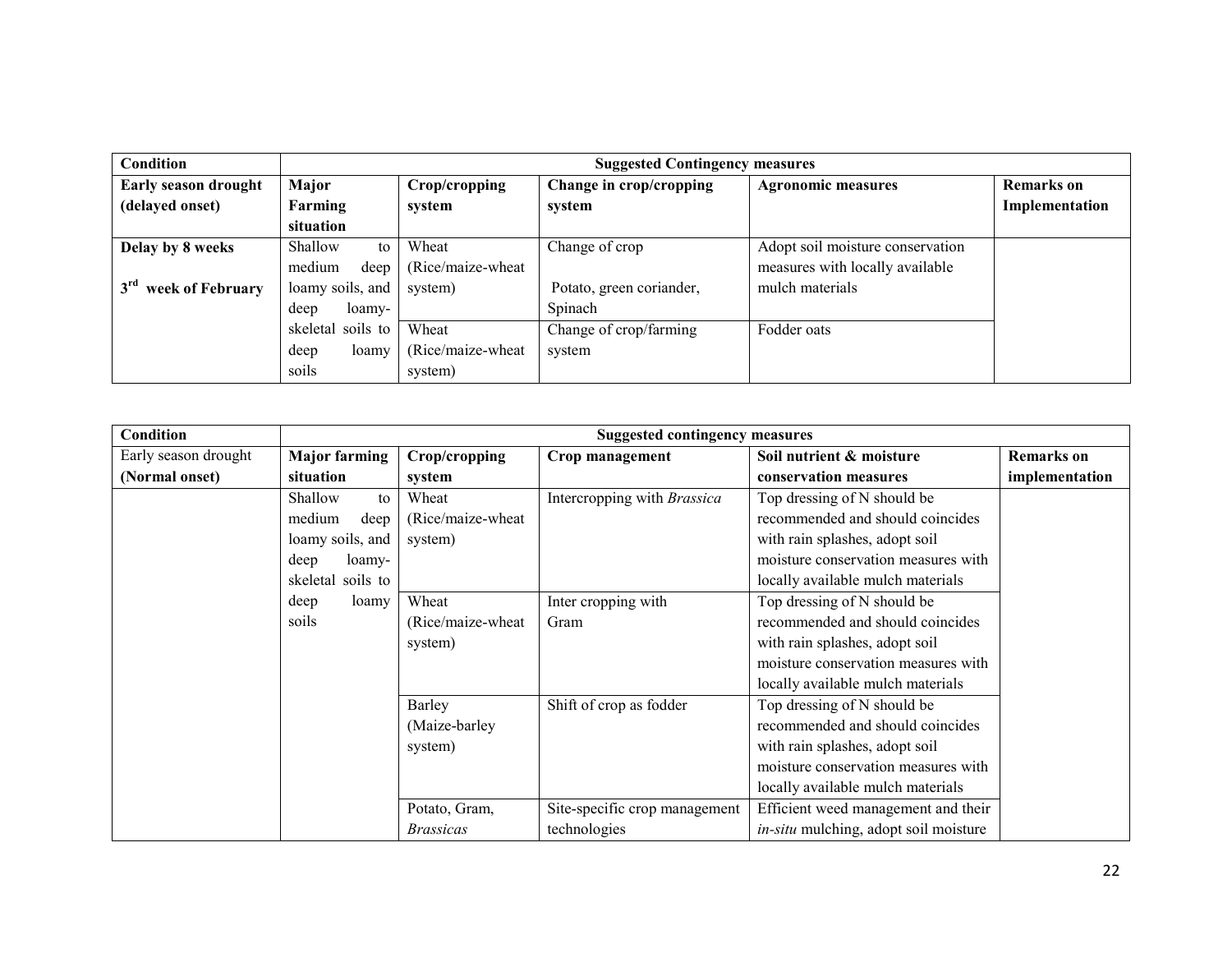|  |  | $\sim$ $\sim$ $\sim$<br>cally<br>WIth.<br>measures<br>valion. |  |
|--|--|---------------------------------------------------------------|--|
|  |  | mu<br>materials<br>.io b<br>тарк<br>.                         |  |

| Condition            |                        |                      | <b>Suggested contingency measures</b> |                                              |                   |
|----------------------|------------------------|----------------------|---------------------------------------|----------------------------------------------|-------------------|
| Mid season           | <b>Major farming</b>   | Crop/cropping system | Crop management                       | Soil nutrient & moisture                     | <b>Remarks</b> on |
| drought (long dry    | situation              |                      |                                       | conservation measues                         | implementation    |
| spell, consecutive 2 |                        |                      |                                       |                                              |                   |
| weeks rainless       |                        |                      |                                       |                                              |                   |
| $(>2.5$ mm) period)  |                        |                      |                                       |                                              |                   |
| At vegetative stage  | Shallow to medium      | Wheat, Barley        | Site-specific crop                    | Foliar N management (1% urea                 |                   |
|                      | deep loamy soils, and  | (Maize-barley/wheat  | management                            | spray)                                       |                   |
|                      | loamy-skeletal<br>deep | system)              | technologies                          | Efficient weed management and                |                   |
|                      | soils to deep loamy    |                      |                                       | their <i>in-situ</i> mulching, adopt soil    |                   |
|                      | soils                  |                      |                                       | moisture conservation measures with          |                   |
|                      |                        |                      |                                       | locally available mulch materials            |                   |
|                      |                        | Peas, Potato, Gram,  | Site-specific crop                    | Efficient weed management and their          |                   |
|                      |                        | <i>Brassicas</i>     | management                            | <i>in-situ</i> mulching, adopt soil moisture |                   |
|                      |                        |                      | technologies                          | conservation measures with locally           |                   |
|                      |                        |                      |                                       | available mulch materials                    |                   |

| Condition         |                         |                             | <b>Suggested contingency measures</b> |                            |                   |
|-------------------|-------------------------|-----------------------------|---------------------------------------|----------------------------|-------------------|
| Mid season        | <b>Major Farming</b>    | Crop/cropping system        | Crop management                       | Soil nutrient &            | <b>Remarks</b> on |
| drought (long dry | situation               |                             |                                       | moisture conservation      | Implementation    |
| spell)            |                         |                             |                                       | measures                   |                   |
| At reproductive   | Shallow to medium       | Wheat, barley               | Site-specific crop management         | Foliar N management        |                   |
| stage             | deep loamy soils,       | (Maize-barley/wheat system) | technologies and if crop stand        | $(1\%$ urea spray) instead |                   |
|                   | deep<br>loamy-<br>and   |                             | is poor then use of crop as           | of Top dressing of N, if   |                   |
|                   | soils<br>skeletal<br>to |                             | fodder                                | the crop stand is still    |                   |
|                   | deep loamy soils        |                             |                                       | better, life saving        |                   |
|                   |                         |                             |                                       | irrigation, adopt soil     |                   |
|                   |                         |                             |                                       | moisture conservation      |                   |
|                   |                         |                             |                                       | measures with locally      |                   |
|                   |                         |                             |                                       | available mulch            |                   |
|                   |                         |                             |                                       | materials                  |                   |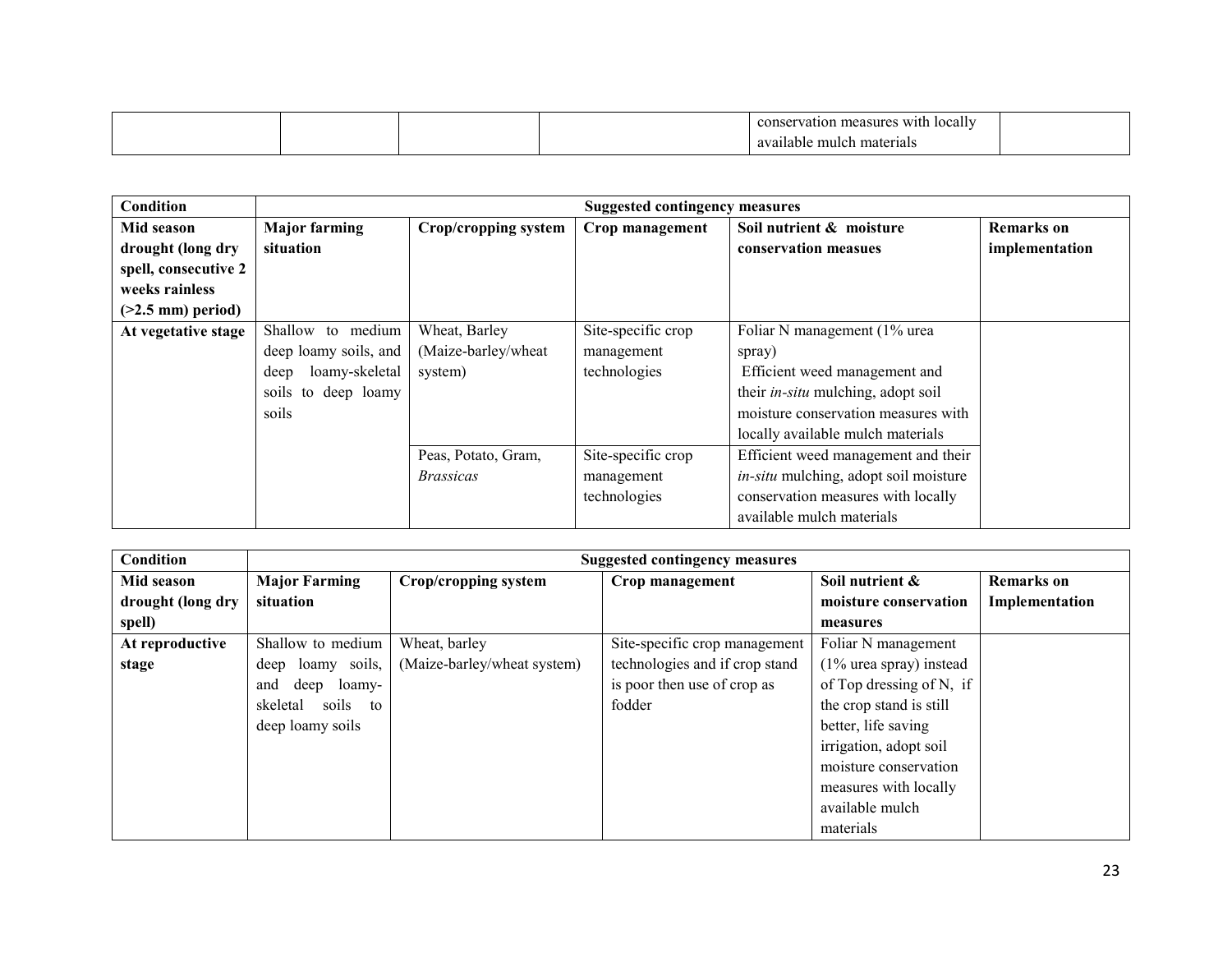|  | Gram, <i>Brassicas</i> , potato, peas | Site-specific crop management | Efficient weed                |  |
|--|---------------------------------------|-------------------------------|-------------------------------|--|
|  |                                       | technologies                  | management and their          |  |
|  |                                       |                               | <i>in-situ</i> mulching, life |  |
|  |                                       |                               | saving irrigation, adopt      |  |
|  |                                       |                               | soil moisture                 |  |
|  |                                       |                               | conservation measures         |  |
|  |                                       |                               | with locally available        |  |
|  |                                       |                               | mulch materials               |  |

| Condition |                       |                              |                       | Suggested contingency measures          |                   |
|-----------|-----------------------|------------------------------|-----------------------|-----------------------------------------|-------------------|
| Terminal  | <b>Major Farming</b>  | <b>Crop/cropping system</b>  | Crop management       | <b>Rabi Crop planning</b>               | <b>Remarks</b> on |
| drought   | situation             |                              |                       |                                         | Implementation    |
|           | Shallow to medium     | Wheat, barley                | If crop stand is poor | <i>In-situ</i> moisture conservation    |                   |
|           | deep loamy soils,     | (Maize-barley/wheat system)  | then use of crop as   | and sowing of <i>summer</i> crop if     |                   |
|           | deep<br>and<br>loamy- |                              | fodder                | possible after the rainfall             |                   |
|           | skeletal soils to     |                              |                       | spells are received, life saving        |                   |
|           | deep loamy soils      |                              |                       | irrigation, adopt soil moisture         |                   |
|           |                       |                              |                       | conservation measures with              |                   |
|           |                       |                              |                       | locally<br>available<br>mulch           |                   |
|           |                       |                              |                       | materials                               |                   |
|           |                       | Gram, Brassica, Potato, peas | Site-specific crop    | Efficient weed management               |                   |
|           |                       |                              | management            | and their <i>in-situ</i> mulching, life |                   |
|           |                       |                              | technologies          | saving irrigation, adopt soil           |                   |
|           |                       |                              |                       | moisture conservation                   |                   |
|           |                       |                              |                       | measures with locally                   |                   |
|           |                       |                              |                       | available mulch materials               |                   |

## 2.1.3 Irrigated situation (Kharif Season)

| <b>Condition</b>    | <b>Suggested contingency measures</b> |                      |                              |                           |                |  |
|---------------------|---------------------------------------|----------------------|------------------------------|---------------------------|----------------|--|
|                     | Major farming                         | Crop/cropping system | Change in crop/cropping      | <b>Agronomic measures</b> | Remarks on     |  |
|                     | situation                             |                      | system                       |                           | implementation |  |
| Delayed/limited     | Shallow to medium                     | Rice (Direct)        | Direct seeded rice (Varietal | Foliar N management       |                |  |
| release of water in | soils.<br>deep<br>loamy               | seeded/Transplanted) | intervention: VL-221/HPR-    | $(1\%$ urea spray)        |                |  |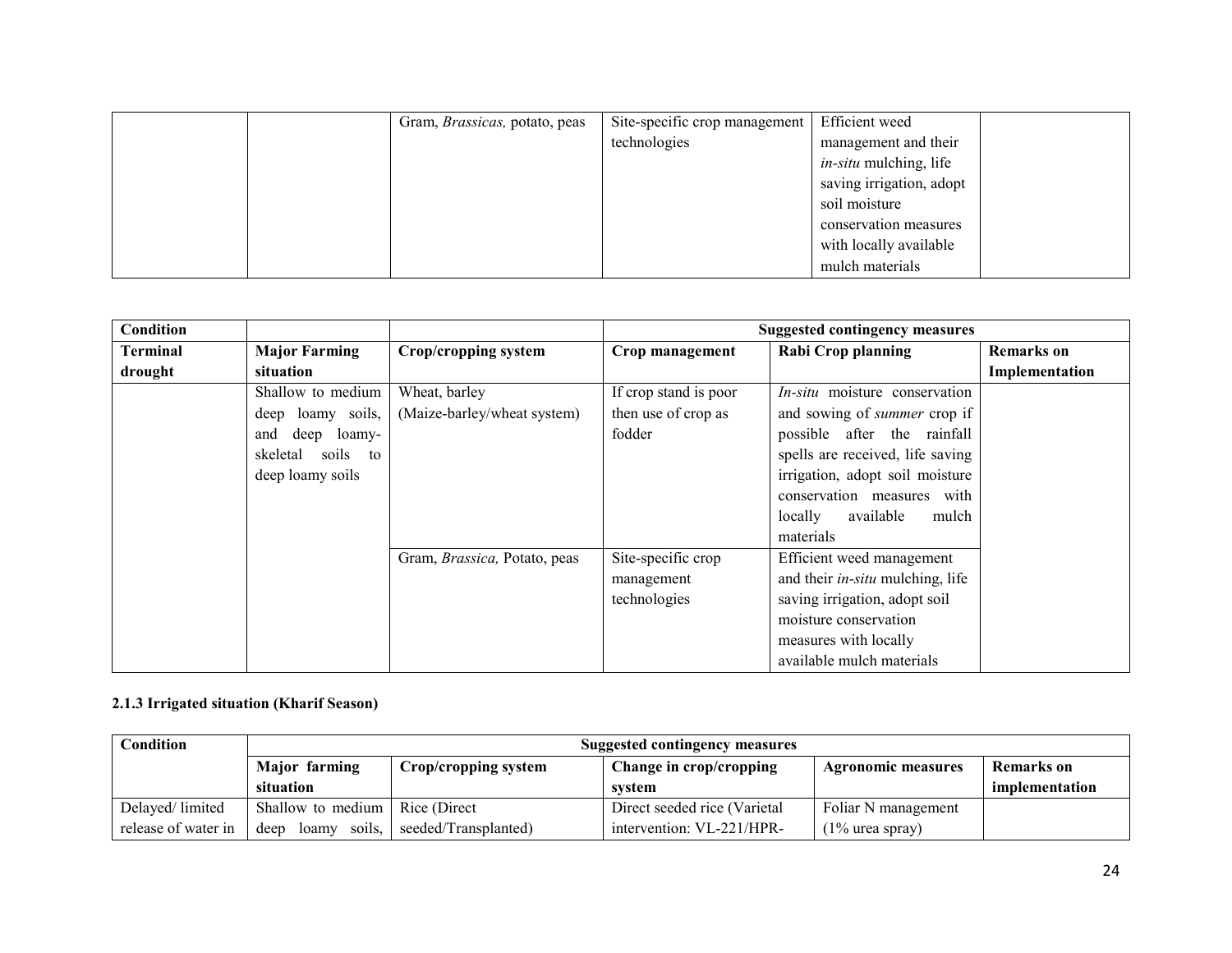| Condition         | <b>Suggested contingency measures</b> |                      |                              |                           |                   |  |
|-------------------|---------------------------------------|----------------------|------------------------------|---------------------------|-------------------|--|
|                   | Major farming                         | Crop/cropping system | Change in crop/cropping      | <b>Agronomic measures</b> | <b>Remarks</b> on |  |
|                   | situation                             |                      | system                       |                           | implementation    |  |
| canals due to low | and<br>deep<br>loamy-                 |                      | 1156 in mid hill areas)      |                           |                   |  |
| rainfall          | soils<br>skeletal<br>to               |                      | Direct seeded rice (Varietal | Foliar N management       |                   |  |
|                   | deep loamy soils                      |                      | intervention: Bharigu-dhan/  | $(1\%$ urea spray)        |                   |  |
|                   | (Irrigated)                           |                      | Varun dhan above 1500 m      |                           |                   |  |
|                   |                                       |                      | amsl)                        |                           |                   |  |
|                   |                                       | Maize                | Maize + soybean, maize +     | Intercropping             |                   |  |
|                   |                                       | (Maize-wheat system) | cowpea, maize + black gram;  |                           |                   |  |
|                   |                                       |                      | Baby Corn: VL 78/ Early      |                           |                   |  |
|                   |                                       |                      | Composite                    |                           |                   |  |
|                   |                                       | Cowpea, Blackgram    | No change                    | $In-situ$ moisture        |                   |  |
|                   |                                       | (Pulse-wheat system) |                              | conservation.             |                   |  |
|                   |                                       |                      |                              | weeding/mulching, life    |                   |  |
|                   |                                       |                      |                              | saving irrigation         |                   |  |
|                   |                                       | Finger-millet        | No change                    | In-situ moisture          |                   |  |
|                   |                                       |                      |                              | conservation,             |                   |  |
|                   |                                       |                      |                              | weeding/mulching, life    |                   |  |
|                   |                                       |                      |                              | saving irrigation         |                   |  |
|                   |                                       | Okra                 | Adjustment of sowing dates   | In-situ moisture          |                   |  |
|                   |                                       |                      |                              | conservation.             |                   |  |
|                   |                                       |                      |                              | weeding/mulching, life    |                   |  |
|                   |                                       |                      |                              | saving irrigation         |                   |  |

| Condition        | <b>Suggested contingency measures</b> |                      |                              |                           |                   |  |
|------------------|---------------------------------------|----------------------|------------------------------|---------------------------|-------------------|--|
|                  | Major farming                         | Crop/cropping system | Change in crop/cropping      | <b>Agronomic measures</b> | <b>Remarks</b> on |  |
|                  | situation                             |                      | system                       |                           | implementation    |  |
| Non release of   | Shallow to medium                     | Rice (Direct)        | Direct seeded rice (Varietal | Adjustment in sowing      |                   |  |
| water in canals  | deep loamy soils,                     | seeded/Transplanted) | intervention: VL-221/HPR-    | dates, foliar N           |                   |  |
| under delayed    | deep<br>loamy-<br>and                 |                      | 1156 in mid hill areas)      | management (1% urea       |                   |  |
| onset of monsoon | soils<br>skeletal<br>to               | (Rice-wheat system)  |                              | spray)                    |                   |  |
| in catchment     | deep loamy soils                      |                      | Direct seeded rice (Varietal | Adjustment in sowing      |                   |  |
|                  | (Irrigated)                           |                      | intervention: Bharigu-dhan/  | dates, foliar N           |                   |  |
|                  |                                       |                      | Varun dhan above 1500 m      | management (1% urea       |                   |  |
|                  |                                       |                      | amsl)                        | spray) instead of top N   |                   |  |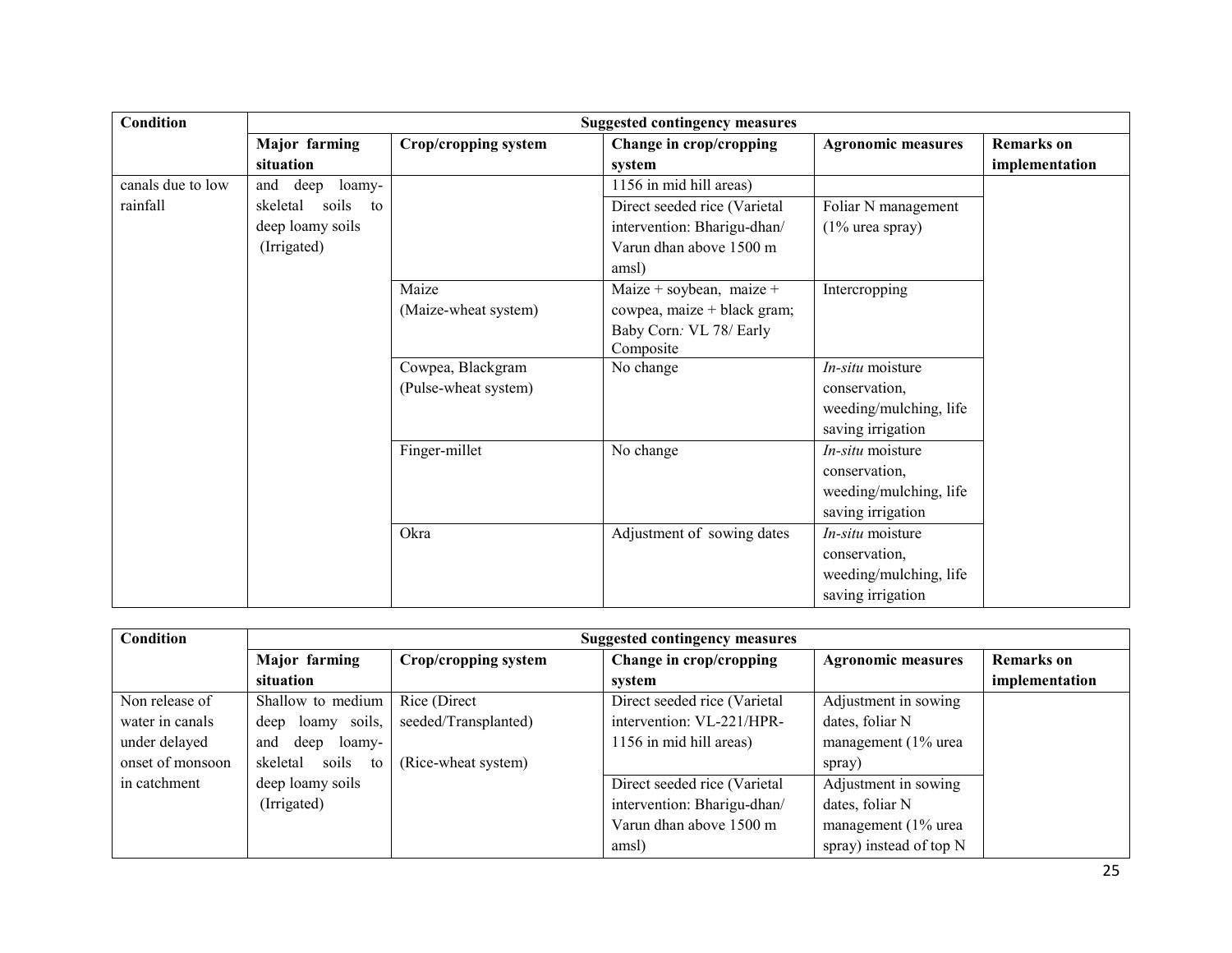| Condition | <b>Suggested contingency measures</b> |                      |                             |                               |                   |  |
|-----------|---------------------------------------|----------------------|-----------------------------|-------------------------------|-------------------|--|
|           | Major farming                         | Crop/cropping system | Change in crop/cropping     | <b>Agronomic measures</b>     | <b>Remarks</b> on |  |
|           | situation                             |                      | system                      |                               | implementation    |  |
|           |                                       |                      |                             | dress                         |                   |  |
|           |                                       | Maize                | Maize + soybean, maize +    | Intercropping, <i>In-situ</i> |                   |  |
|           |                                       | (Maize-wheat system) | cowpea, maize + black gram; | moisture conservation,        |                   |  |
|           |                                       |                      | Baby Corn: VL 78/ Early     | weeding/mulching              |                   |  |
|           |                                       |                      | Composite                   |                               |                   |  |
|           |                                       | Cowpea, Blackgram    | No change in crop'          | <i>In-situ</i> moisture       |                   |  |
|           |                                       | (Pulse-wheat system) | Adjustment in sowing dates  | conservation.                 |                   |  |
|           |                                       | Finger-millet, okra  | No change in crop,          | weeding/mulching              |                   |  |
|           |                                       |                      | adjustment in sowing dates  |                               |                   |  |

| Condition                                                                           | <b>Suggested contingency measures</b>                                                                          |                                                             |                                                                                                                                                     |                                                                                                                                          |                   |
|-------------------------------------------------------------------------------------|----------------------------------------------------------------------------------------------------------------|-------------------------------------------------------------|-----------------------------------------------------------------------------------------------------------------------------------------------------|------------------------------------------------------------------------------------------------------------------------------------------|-------------------|
|                                                                                     | Major farming                                                                                                  | Crop/cropping system                                        | Change in crop/cropping                                                                                                                             | <b>Agronomic measures</b>                                                                                                                | <b>Remarks</b> on |
|                                                                                     | situation                                                                                                      |                                                             | system                                                                                                                                              |                                                                                                                                          | implementation    |
| Lack of inflows<br>into tanks due to<br>insufficient<br>delayed onset of<br>monsoon | Shallow to medium<br>deep loamy soils,<br>and<br>deep<br>loamy-<br>soils<br>skeletal<br>to<br>deep loamy soils | Rice (Direct<br>seeded/Transplanted)<br>(Rice-wheat system) | Direct seeded rice (Varietal<br>intervention: VL-221/HPR-<br>1156 in mid hill areas)<br>Direct seeded rice (Varietal<br>intervention: Bharigu-dhan/ | Adjustment in sowing<br>dates.<br>Foliar N management<br>$\bullet$<br>$(1\%$ urea spray)<br>In-situ<br>$\bullet$<br>moisture             |                   |
|                                                                                     | (Irrigated)                                                                                                    | Maize<br>(Maize-wheat system)                               | Varun Dhan above 1500 m<br>amsl)<br>Maize + soybean, maize +<br>cowpea, maize + black gram;<br>Baby Corn: VL 78/ Early<br>Composite                 | conservation.<br>weeding/mulching<br>Limited irrigation<br>$\bullet$<br>Alternate furrow<br>irrigation/<br>drip<br>irrigation for upland |                   |
|                                                                                     |                                                                                                                | Cowpea, blackgram                                           | No change<br>Adjustment in sowing dates                                                                                                             | crops                                                                                                                                    |                   |
|                                                                                     |                                                                                                                | Finger-millet, okra                                         | No change<br>Adjustment in sowing dates<br>Green fodder (Jowar, Bajra)                                                                              |                                                                                                                                          |                   |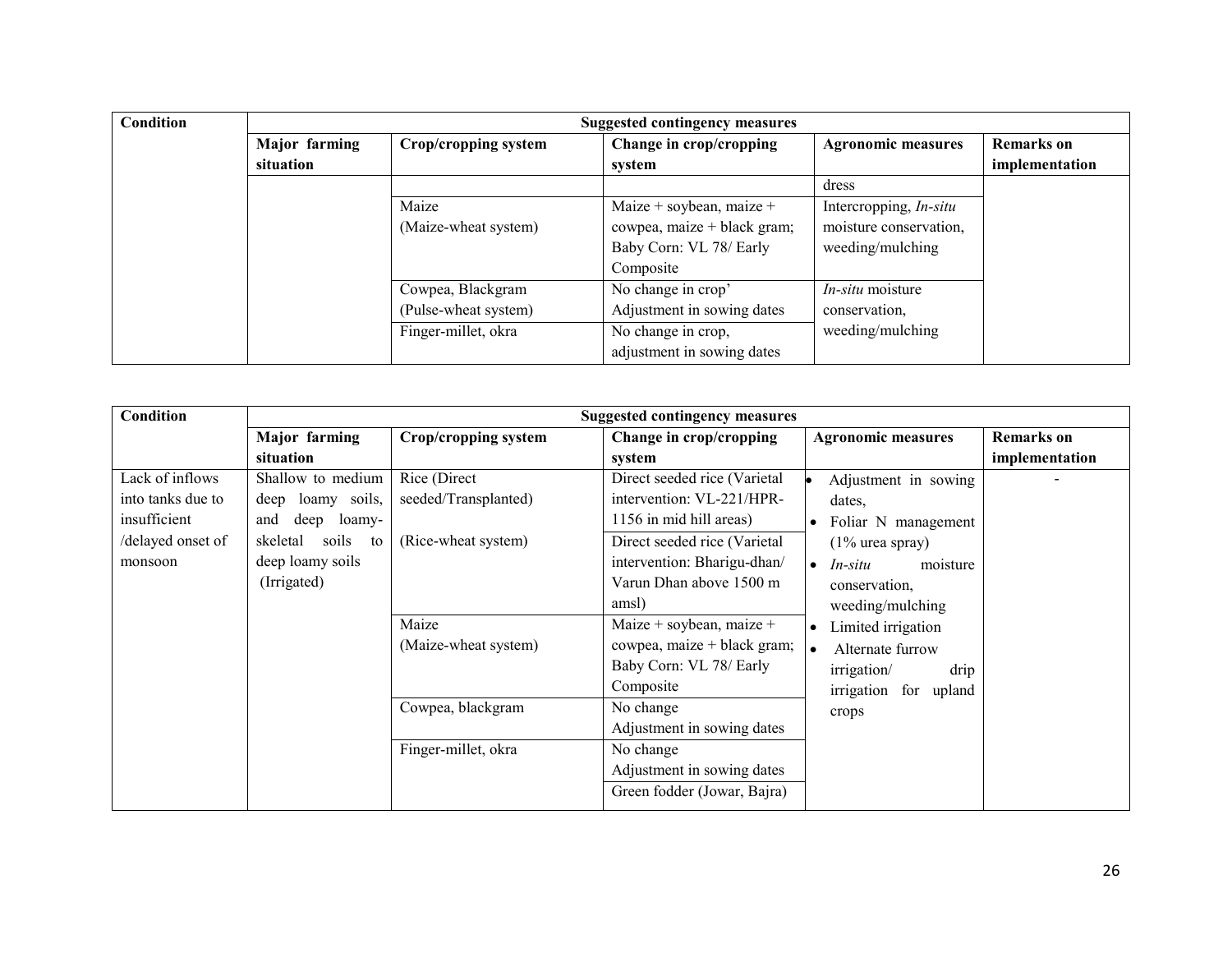| Condition       | <b>Suggested contingency measures</b> |                      |                              |                           |                   |
|-----------------|---------------------------------------|----------------------|------------------------------|---------------------------|-------------------|
|                 | <b>Major</b> farming                  | Crop/cropping system | Change in crop/cropping      | <b>Agronomic measures</b> | <b>Remarks</b> on |
|                 | situation                             |                      | system                       |                           | implementation    |
| Insufficient    | Shallow to medium                     | Rice (Direct         | Direct seeded rice (varietal | Adjustment in sowing      |                   |
| groundwater     | deep loamy soils,                     | seeded/Transplanted) | intervention: VL-221/HPR-    | Foliar<br>N<br>dates,     |                   |
| recharge due to | deep<br>loamy-<br>and                 | (Rice-wheat system)  | 1156 in mid hill areas)      | management $(1\%$ urea    |                   |
| low rainfall    | soils<br>skeletal<br>to               |                      | Direct seeded rice (Varietal | Intercropping,<br>spray), |                   |
|                 | deep loamy soils                      |                      | intervention: Bharigu-dhan/  | In-situ<br>moisture       |                   |
|                 | (Irrigated)                           |                      | Varun Dhan above 1500 m)     | conservation,             |                   |
|                 |                                       | Maize                | Maize + soybean, maize +     | weeding/mulching,         |                   |
|                 |                                       | (Maize-wheat system) | cowpea, maize + black gram;  | limited<br>irrigation,    |                   |
|                 |                                       |                      | Baby Corn: VL 78/ Early      | alternate<br>furrow       |                   |
|                 |                                       |                      | Composite                    | irrigation,<br>drip       |                   |
|                 |                                       |                      | Green fodder (Chari, Bajra), | irrigation,<br>anti-      |                   |
|                 |                                       |                      | maize (African Tall)         | transpirant spray         |                   |
|                 |                                       | Cowpea, blackgram    | No change in                 |                           |                   |
|                 |                                       |                      | Adjustment of sowing dates   |                           |                   |
|                 |                                       | Finger-millet, okra  | No change                    |                           |                   |
|                 |                                       |                      | Adjustment of sowing dates   |                           |                   |
|                 |                                       |                      |                              |                           |                   |
|                 |                                       |                      |                              |                           |                   |

## 2.1.4 Irrigated situation (Rabi season)

| Condition           | <b>Suggested contingency measures</b>       |                      |                             |                               |                   |
|---------------------|---------------------------------------------|----------------------|-----------------------------|-------------------------------|-------------------|
|                     | Major farming                               | Crop/cropping system | Change in crop/cropping     | <b>Agronomic measures</b>     | <b>Remarks</b> on |
|                     | situation                                   |                      | system                      |                               | implementation    |
| Delayed/limited     | Shallow to medium                           | Wheat                | Wheat $+$ gram or           | Intercropping, <i>In-situ</i> |                   |
| release of water in | deep loamy soils,                           | (Rice-wheat system)  | Wheat $+$ Gobhi sarson      | moisture conservation,        |                   |
| canals due to low   | deep<br>and<br>loamy-                       |                      |                             | life saving irrigation        |                   |
| rainfall            | soils<br>skeletal<br>to<br>deep loamy soils | Pea, Barley          | Sowing of late sown pea     | <i>In-situ</i> moisture       |                   |
|                     |                                             |                      | cultivars                   | conservation, life            |                   |
| (Irrigated)         |                                             |                      | saving irrigation           |                               |                   |
|                     |                                             | Potato               | Adjustment in potato sowing | <i>In-situ</i> moisture       |                   |
|                     |                                             |                      | dates                       | conservation, life            |                   |
|                     |                                             |                      |                             | saving irrigation             |                   |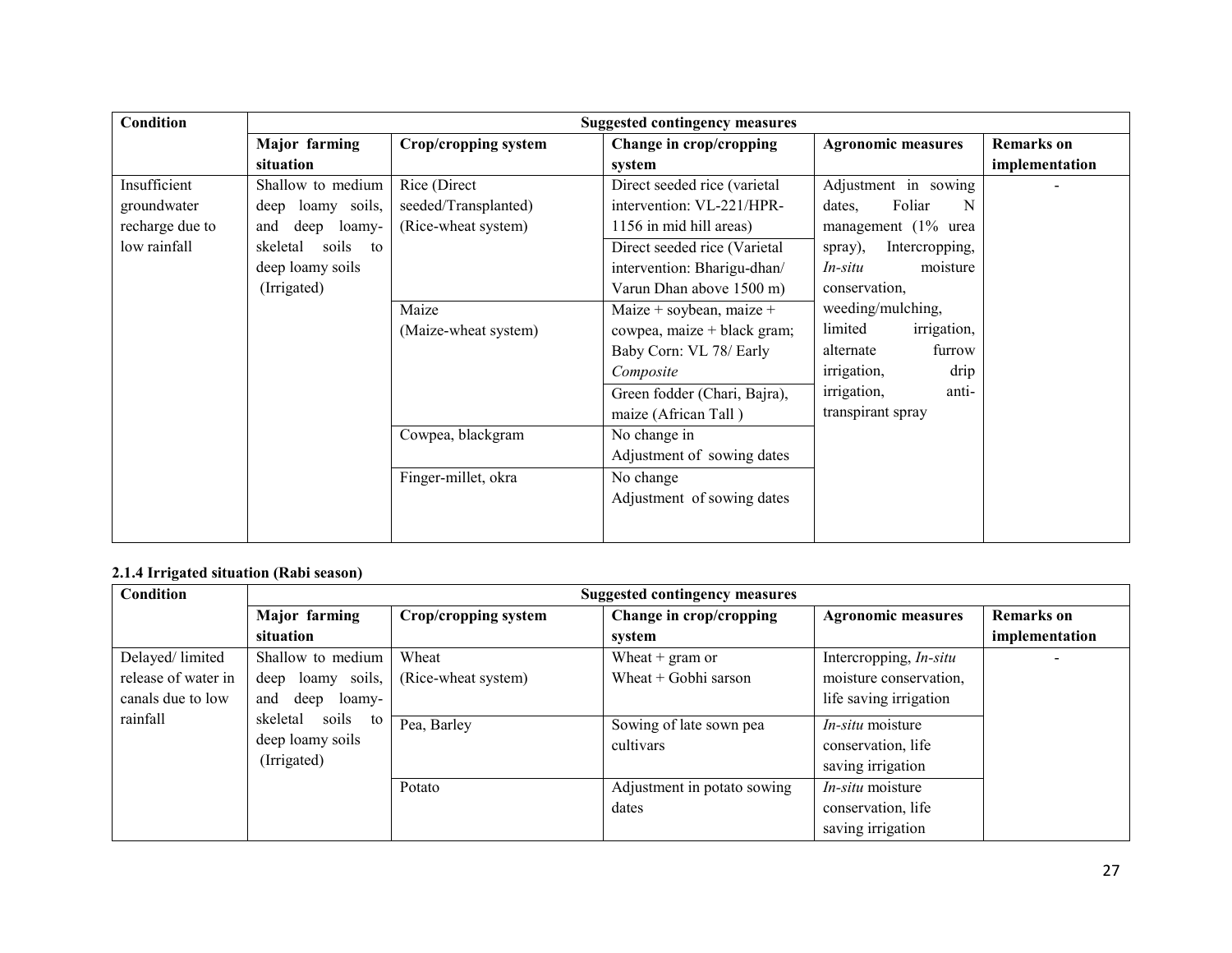| <b>Condition</b>      | <b>Suggested Contingency measures</b> |                      |                         |                           |                   |
|-----------------------|---------------------------------------|----------------------|-------------------------|---------------------------|-------------------|
|                       | <b>Major farming</b>                  | Crop/cropping system | Change in crop/cropping | <b>Agronomic measures</b> | <b>Remarks</b> on |
|                       | situation                             |                      | system                  |                           | implementation    |
| Non release of water  |                                       |                      |                         |                           |                   |
| in canals under       | Not applicable                        |                      |                         |                           |                   |
| delayed onset of      |                                       |                      |                         |                           |                   |
| rainfall in catchment |                                       |                      |                         |                           |                   |
| Lack of inflows into  |                                       |                      |                         |                           |                   |
| tanks due to          | Not applicable                        |                      |                         |                           |                   |
| insufficient/delayed  |                                       |                      |                         |                           |                   |
| onset of rainfall     |                                       |                      |                         |                           |                   |
| Insufficient          |                                       |                      |                         |                           |                   |
| groundwater recharge  | Not applicable                        |                      |                         |                           |                   |
| due to low rainfall   |                                       |                      |                         |                           |                   |

# 2.2.1 Unusual rains (untimely, unseasonal etc) (for both Rain fed and irrigated situations) Kharif season

| Condition                                            | <b>Suggested contingency measure</b>                                                                                                             |                                                                                                |                                                                                                                            |                                                                                                                                      |  |
|------------------------------------------------------|--------------------------------------------------------------------------------------------------------------------------------------------------|------------------------------------------------------------------------------------------------|----------------------------------------------------------------------------------------------------------------------------|--------------------------------------------------------------------------------------------------------------------------------------|--|
| <b>Continuous high</b>                               | <b>Vegetative stage</b>                                                                                                                          | <b>Flowering stage</b>                                                                         | Crop maturity stage                                                                                                        | Post harvest                                                                                                                         |  |
| rainfall in a short                                  |                                                                                                                                                  |                                                                                                |                                                                                                                            |                                                                                                                                      |  |
| span leading to                                      |                                                                                                                                                  |                                                                                                |                                                                                                                            |                                                                                                                                      |  |
| water logging                                        |                                                                                                                                                  |                                                                                                |                                                                                                                            |                                                                                                                                      |  |
| Rice                                                 | Strengthening of field bunds, In<br>water logged condition, arrange the<br>open drains about 60cm in depth<br>and 45cm width across the<br>field | Drain out excess water through<br>drainage channels, top dressing of<br>N after water draining | Drain out excess water<br>Harvesting at<br>physiological<br>maturity                                                       | Storage at safer farmer<br>warehouse/tent covering<br>of produce, proper drying<br>and storage of<br>grains, use mechanical<br>drier |  |
| Maize, Cowpea,<br>Blackgram, Finger-<br>Millet, Okra | Construct open drainage channels<br>across the field                                                                                             | water through<br>Drain out excess<br>drainage channel                                          | Cob<br>harvesting<br>from<br>standing<br>drain<br>crop,<br>out<br>excess water,<br>Harvesting at physiological<br>maturity | Proper drying and storage<br>of grains                                                                                               |  |
| Green fodder                                         | drainage<br>Form<br>channels<br>open                                                                                                             | Drain out excess water through                                                                 | $\blacksquare$                                                                                                             |                                                                                                                                      |  |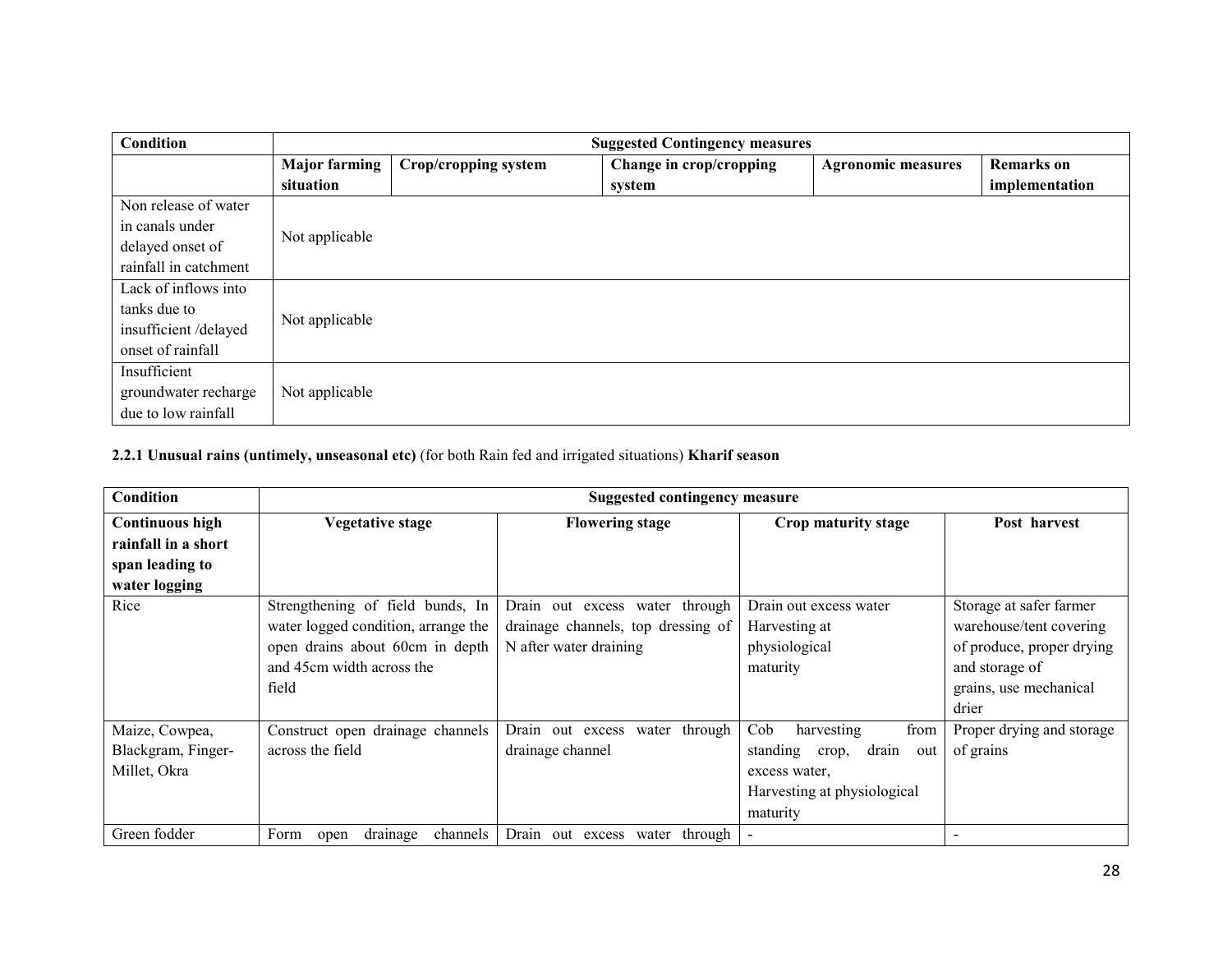|                               | across the                                                                                                                                                                                                                                                                                                            | drainage channel                                                                                                                                                                                                                                                                                                                                                                                                                                                                                     |                                                                                                                                                                                                                                                                                      |                                                                                                                                                                                             |
|-------------------------------|-----------------------------------------------------------------------------------------------------------------------------------------------------------------------------------------------------------------------------------------------------------------------------------------------------------------------|------------------------------------------------------------------------------------------------------------------------------------------------------------------------------------------------------------------------------------------------------------------------------------------------------------------------------------------------------------------------------------------------------------------------------------------------------------------------------------------------------|--------------------------------------------------------------------------------------------------------------------------------------------------------------------------------------------------------------------------------------------------------------------------------------|---------------------------------------------------------------------------------------------------------------------------------------------------------------------------------------------|
|                               | field                                                                                                                                                                                                                                                                                                                 |                                                                                                                                                                                                                                                                                                                                                                                                                                                                                                      |                                                                                                                                                                                                                                                                                      |                                                                                                                                                                                             |
| Horticulture                  |                                                                                                                                                                                                                                                                                                                       |                                                                                                                                                                                                                                                                                                                                                                                                                                                                                                      |                                                                                                                                                                                                                                                                                      |                                                                                                                                                                                             |
| Apple                         |                                                                                                                                                                                                                                                                                                                       |                                                                                                                                                                                                                                                                                                                                                                                                                                                                                                      |                                                                                                                                                                                                                                                                                      | Proper storage and                                                                                                                                                                          |
|                               |                                                                                                                                                                                                                                                                                                                       |                                                                                                                                                                                                                                                                                                                                                                                                                                                                                                      |                                                                                                                                                                                                                                                                                      | immediate transportation                                                                                                                                                                    |
|                               |                                                                                                                                                                                                                                                                                                                       |                                                                                                                                                                                                                                                                                                                                                                                                                                                                                                      |                                                                                                                                                                                                                                                                                      | to market/godown                                                                                                                                                                            |
| Mango                         |                                                                                                                                                                                                                                                                                                                       |                                                                                                                                                                                                                                                                                                                                                                                                                                                                                                      |                                                                                                                                                                                                                                                                                      | Proper storage and                                                                                                                                                                          |
|                               |                                                                                                                                                                                                                                                                                                                       |                                                                                                                                                                                                                                                                                                                                                                                                                                                                                                      |                                                                                                                                                                                                                                                                                      | immediate transportation                                                                                                                                                                    |
|                               |                                                                                                                                                                                                                                                                                                                       |                                                                                                                                                                                                                                                                                                                                                                                                                                                                                                      |                                                                                                                                                                                                                                                                                      | to market/godown                                                                                                                                                                            |
| Pea, potato, tomato,          | drainage<br>channels<br>Form<br>open                                                                                                                                                                                                                                                                                  | Drain out excess water through                                                                                                                                                                                                                                                                                                                                                                                                                                                                       | Harvesting at                                                                                                                                                                                                                                                                        | Storage and immediate                                                                                                                                                                       |
| cucurbits                     | across the                                                                                                                                                                                                                                                                                                            | drainage channel                                                                                                                                                                                                                                                                                                                                                                                                                                                                                     | proper stage                                                                                                                                                                                                                                                                         | transportation to market                                                                                                                                                                    |
|                               | field                                                                                                                                                                                                                                                                                                                 |                                                                                                                                                                                                                                                                                                                                                                                                                                                                                                      |                                                                                                                                                                                                                                                                                      |                                                                                                                                                                                             |
|                               | Heavy rainfall with high speed winds in a short span <sup>2</sup>                                                                                                                                                                                                                                                     |                                                                                                                                                                                                                                                                                                                                                                                                                                                                                                      |                                                                                                                                                                                                                                                                                      |                                                                                                                                                                                             |
| Rice, maize, cowpea,          | In water logged condition, form                                                                                                                                                                                                                                                                                       | Drain out excess water through                                                                                                                                                                                                                                                                                                                                                                                                                                                                       | Drain out excess water                                                                                                                                                                                                                                                               | Storage at safer                                                                                                                                                                            |
| black gram, finger-           | open drains across the field                                                                                                                                                                                                                                                                                          | drainage channel                                                                                                                                                                                                                                                                                                                                                                                                                                                                                     | Harvesting at                                                                                                                                                                                                                                                                        | warehouse, Proper drying                                                                                                                                                                    |
| millet                        |                                                                                                                                                                                                                                                                                                                       |                                                                                                                                                                                                                                                                                                                                                                                                                                                                                                      | physiological maturity                                                                                                                                                                                                                                                               | and storage of grains                                                                                                                                                                       |
| Horticulture                  |                                                                                                                                                                                                                                                                                                                       |                                                                                                                                                                                                                                                                                                                                                                                                                                                                                                      |                                                                                                                                                                                                                                                                                      |                                                                                                                                                                                             |
| Pome Fruits<br>(Apple & Pear) | Complete drainage<br>$\bullet$<br>Drain excess water from<br>the basin of the tree<br>Till the soil within the<br>basin to improve soil aeration<br>and to control weeds<br>Apply 40-50 kg FYM/<br>tree or recommended nutrients to<br>avoid deficiencies of nutrients<br>due to leaching losses for better<br>growth | Complete drainage<br>$\bullet$<br>Drain excess water from<br>$\bullet$<br>the basin of tree<br>Till the soil within the<br>basin to improve soil aeration<br>and to control weeds<br>Apply 40-50 kg FYM/ tree<br>or recommended nutrients to<br>avoid deficiencies of nutrients due<br>to leaching losses for better<br>growth<br>Hormonal or multi<br>nutrient spray to promote<br>flowering and fruit set.<br>Use supplementing<br>pollination techniques to improve<br>pollination and fruit set. | Complete drainage<br>$\bullet$<br>Till the soil within<br>$\bullet$<br>the basin to improve soil<br>aeration and to control<br>weeds<br>Apply 40-50 kg<br>FYM/ tree or<br>recommended nutrients to<br>avoid deficiencies of<br>nutrients due to leaching<br>losses for better growth | Complete<br>$\bullet$<br>drainage,<br>Channelization of<br>excess water<br>Harvest the fruit<br>on clear sunny day<br>Proper storage<br>and immediate<br>transportation to<br>market/godown |
| Mango                         | Complete drainage<br>$\bullet$                                                                                                                                                                                                                                                                                        | Complete drainage<br>$\bullet$                                                                                                                                                                                                                                                                                                                                                                                                                                                                       | Complete drainage<br>$\bullet$                                                                                                                                                                                                                                                       | Proper storage and                                                                                                                                                                          |
|                               | Drain excess water from<br>$\bullet$                                                                                                                                                                                                                                                                                  | Drain excess water from<br>$\bullet$                                                                                                                                                                                                                                                                                                                                                                                                                                                                 | Till the soil within<br>$\bullet$                                                                                                                                                                                                                                                    | immediate transportation                                                                                                                                                                    |
|                               |                                                                                                                                                                                                                                                                                                                       |                                                                                                                                                                                                                                                                                                                                                                                                                                                                                                      |                                                                                                                                                                                                                                                                                      |                                                                                                                                                                                             |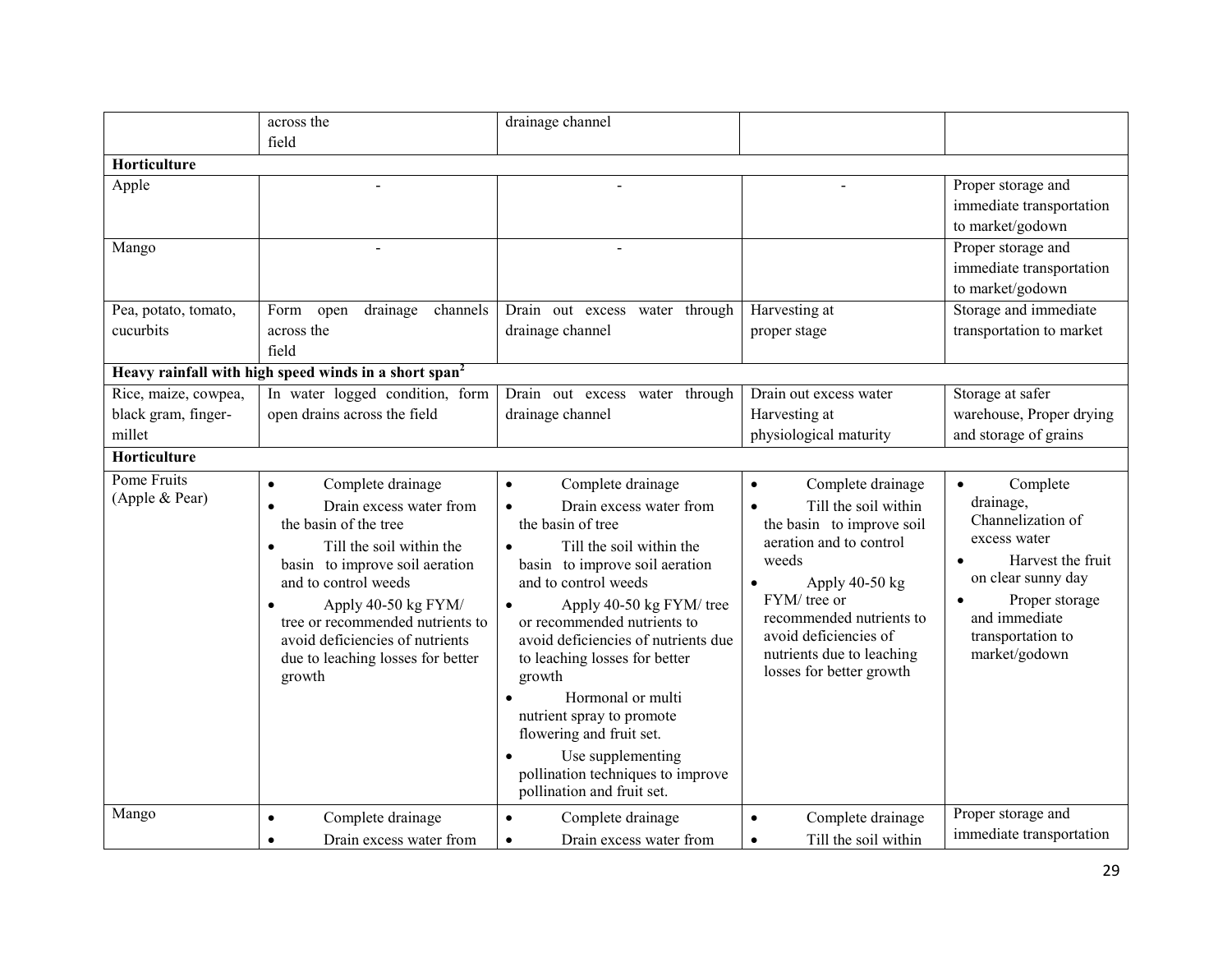|                     | the basin of the tree<br>Till the soil within the<br>basin to improve soil aeration<br>and to control weeds<br>Apply 40-50 kg FYM/<br>tree or recommended nutrients to<br>avoid deficiencies of nutrients<br>due to leaching losses for better<br>growth | the basin of the tree<br>Till the soil within the<br>$\bullet$<br>basin to improve soil aeration<br>and to control weeds<br>Apply 40-50 kg FYM/ tree<br>$\bullet$<br>or recommended nutrients to<br>avoid deficiencies of nutrients due<br>to leaching losses for better<br>growth<br>Hormonal or multi<br>$\bullet$<br>nutrient spray to promote<br>flowering and fruit set.<br>Use of supplementing<br>pollination techniques to improve<br>pollination and fruit set. | the basin to improve soil<br>aeration and to control<br>weeds<br>Apply 40-50 kg<br>FYM/ tree or<br>recommended nutrients to<br>avoid deficiencies of<br>nutrients due to leaching<br>losses for better growth | to market/godown                                        |
|---------------------|----------------------------------------------------------------------------------------------------------------------------------------------------------------------------------------------------------------------------------------------------------|--------------------------------------------------------------------------------------------------------------------------------------------------------------------------------------------------------------------------------------------------------------------------------------------------------------------------------------------------------------------------------------------------------------------------------------------------------------------------|---------------------------------------------------------------------------------------------------------------------------------------------------------------------------------------------------------------|---------------------------------------------------------|
| Walnut & Dry Fruits | Complete drainage, Channelization<br>of excess water                                                                                                                                                                                                     | Complete drainage, Channelization<br>of excess water                                                                                                                                                                                                                                                                                                                                                                                                                     | Complete drainage,<br>Channelization of excess<br>water                                                                                                                                                       | Complete drainage,<br>Channelization of excess<br>water |
| Vegetables (Pea,    | Proper Staking/Drainage                                                                                                                                                                                                                                  | Staking                                                                                                                                                                                                                                                                                                                                                                                                                                                                  | Field drainage                                                                                                                                                                                                | Storage and immediate                                   |
| Tomato, Cucurbits)  |                                                                                                                                                                                                                                                          |                                                                                                                                                                                                                                                                                                                                                                                                                                                                          |                                                                                                                                                                                                               | transportation to market                                |
|                     | Outbreak of pests and diseases due to unseasonal rains                                                                                                                                                                                                   |                                                                                                                                                                                                                                                                                                                                                                                                                                                                          |                                                                                                                                                                                                               |                                                         |
| Rice                | Brown plant hopper                                                                                                                                                                                                                                       | Brown plant hopper                                                                                                                                                                                                                                                                                                                                                                                                                                                       | Cutworm: Prolonged<br>dry                                                                                                                                                                                     | Not applicable                                          |
|                     | Drain the water before                                                                                                                                                                                                                                   | Drain water before<br>of<br>use                                                                                                                                                                                                                                                                                                                                                                                                                                          | spell followed by heavy                                                                                                                                                                                       |                                                         |
|                     | use of insecticides and                                                                                                                                                                                                                                  | insecticides and direct the spray                                                                                                                                                                                                                                                                                                                                                                                                                                        | downpour leads to cutworm                                                                                                                                                                                     |                                                         |
|                     | direct the spray towards                                                                                                                                                                                                                                 | towards the base of the plants.                                                                                                                                                                                                                                                                                                                                                                                                                                          | outbreak.<br>Spray                                                                                                                                                                                            |                                                         |
|                     | the base of the plants.                                                                                                                                                                                                                                  | Monocrotophos @ 500 ml/ac. (or)                                                                                                                                                                                                                                                                                                                                                                                                                                          | Chloropyriphos 2.5 ml/lit or                                                                                                                                                                                  |                                                         |
|                     | Monocrotophos @ 1250                                                                                                                                                                                                                                     | Acephate 200 g/ac.                                                                                                                                                                                                                                                                                                                                                                                                                                                       | Thiodicarb 75 WP 1.25 g/lit.                                                                                                                                                                                  |                                                         |
|                     | ml/ha (or) Acephate                                                                                                                                                                                                                                      | Blast: Spray after observing initial                                                                                                                                                                                                                                                                                                                                                                                                                                     | False smut: Spray                                                                                                                                                                                             |                                                         |
|                     | 500 g/ha                                                                                                                                                                                                                                                 | infection<br>of<br>the<br>disease,                                                                                                                                                                                                                                                                                                                                                                                                                                       | copper hydroxide 0.25 %                                                                                                                                                                                       |                                                         |
|                     |                                                                                                                                                                                                                                                          | Carbendazim @ 1 g/l.                                                                                                                                                                                                                                                                                                                                                                                                                                                     |                                                                                                                                                                                                               |                                                         |
| Maize               | Drainage                                                                                                                                                                                                                                                 | Top N dress after rain spells                                                                                                                                                                                                                                                                                                                                                                                                                                            | Field drainage                                                                                                                                                                                                | Not applicable                                          |
| Cowpea, Blackgram,  | Wilt in low lying                                                                                                                                                                                                                                        | Root rot: Soil drenching with                                                                                                                                                                                                                                                                                                                                                                                                                                            |                                                                                                                                                                                                               |                                                         |
| Kidneybean          | water logged patches:                                                                                                                                                                                                                                    | carbendazim 0.1 %,                                                                                                                                                                                                                                                                                                                                                                                                                                                       |                                                                                                                                                                                                               |                                                         |
|                     | Drench Carbendazim                                                                                                                                                                                                                                       | Powdery mildew:                                                                                                                                                                                                                                                                                                                                                                                                                                                          |                                                                                                                                                                                                               |                                                         |
|                     | $1.0$ g/l at the base of                                                                                                                                                                                                                                 | Spray carbendazim 0.1 %                                                                                                                                                                                                                                                                                                                                                                                                                                                  |                                                                                                                                                                                                               |                                                         |
|                     | plants                                                                                                                                                                                                                                                   |                                                                                                                                                                                                                                                                                                                                                                                                                                                                          |                                                                                                                                                                                                               |                                                         |
|                     |                                                                                                                                                                                                                                                          |                                                                                                                                                                                                                                                                                                                                                                                                                                                                          |                                                                                                                                                                                                               |                                                         |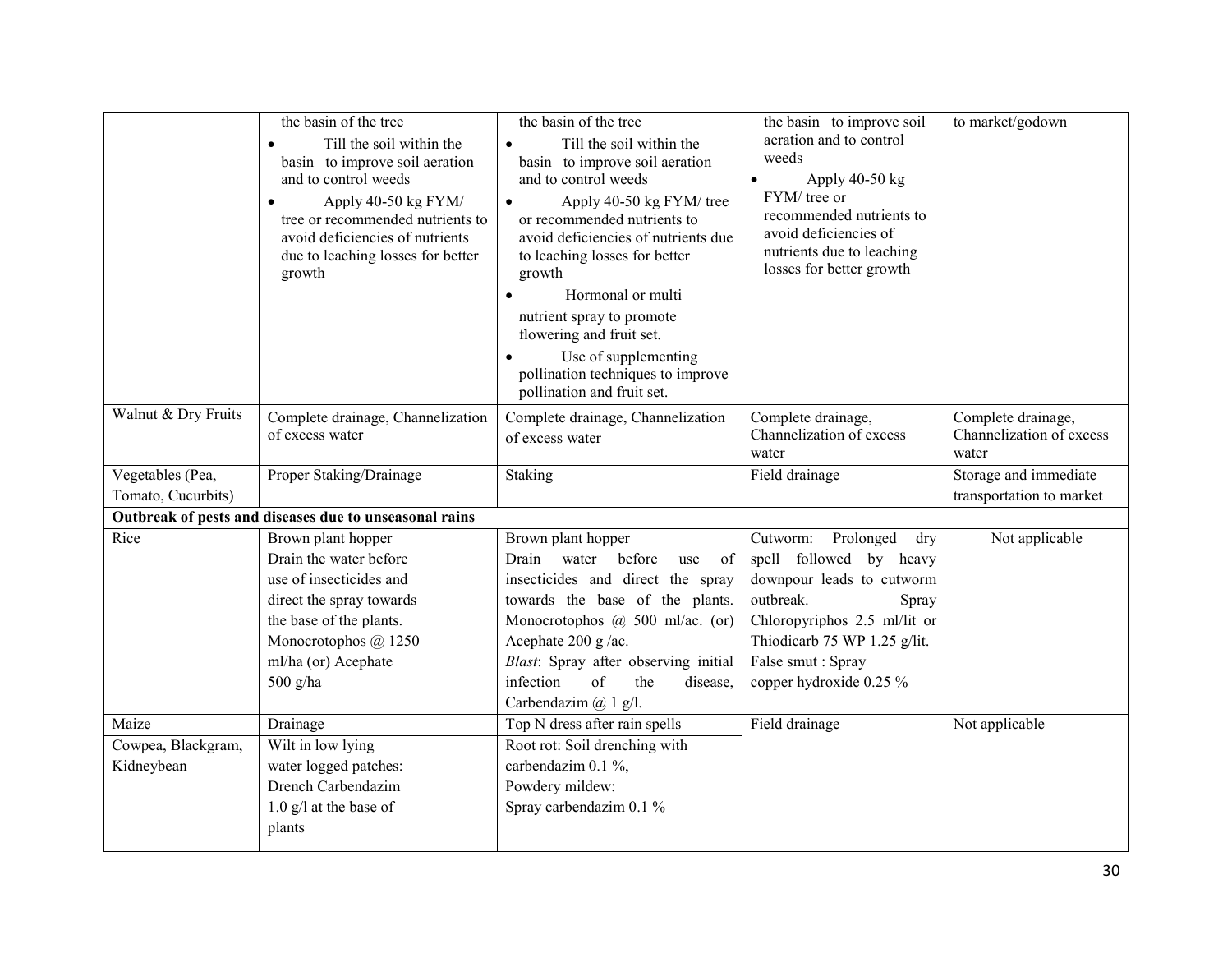| Horticulture |                                                                                                                                                                                                                                                                                         |                                                                                                                                                                                                                                                                                        |                                                                                                                                          |                                                                    |
|--------------|-----------------------------------------------------------------------------------------------------------------------------------------------------------------------------------------------------------------------------------------------------------------------------------------|----------------------------------------------------------------------------------------------------------------------------------------------------------------------------------------------------------------------------------------------------------------------------------------|------------------------------------------------------------------------------------------------------------------------------------------|--------------------------------------------------------------------|
| Apple        | Apple scab: Follow the<br>recommended schedule for the<br>control of Apple scab<br>White root rot : Drain out excess<br>water from the basin and drench<br>the basin with Carbendazim 200g,<br>or copper sulphate $100 g / 200 l$<br>water (3-4 time at an interval of<br>$15-20$ days) | Apple scab: Follow the<br>recommended schedule for the<br>control of Apple scab<br>White root rot : Drain out excess<br>water from the basin and drench the<br>basin with carbendazim 200g, or<br>copper sulphate $100 g / 200 l$ water<br>(3-4 time at an interval of 15-20)<br>days) | Premature leaf Fall: Follow<br>the recommended spray<br>schedule                                                                         | Proper storage and<br>immediate transportation<br>to market/godown |
| Mango        | Mango malformation: Follow the<br>recommended management<br>practices.                                                                                                                                                                                                                  | Mango hopper: Follow the<br>recommended spray schedule                                                                                                                                                                                                                                 | Mango fruit fly: Follow the<br>recommended spray<br>schedule, Gur $50g +$<br>malathion 10ml in 5 lt water<br>+ fruit fly traps $@$ 25/ha | Proper storage and<br>immediate transportation<br>to market/godown |
| Kharif onion | Not applicable                                                                                                                                                                                                                                                                          | Purple blotch: Spray<br>mancozeb $0.2 \%$ /<br>Tebuconazole 0.15 % / zineb 0.2 %<br>Thrips: spray profenophos 2ml/lit<br>or Acephate 1 g/lit                                                                                                                                           | Field drainage                                                                                                                           | Not applicable                                                     |
| Early Pea    | Wilt in low lying<br>water logged patches:<br>Drench Carbendazim<br>$1.0$ g/l at the base of<br>plants                                                                                                                                                                                  | Root rot: Soil drenching with<br>carbendazim 0.1 %,<br>Powdery mildew:<br>Spray Carbendazim 0.1 %                                                                                                                                                                                      | Field drainage                                                                                                                           |                                                                    |

# 2.2.2 Unusual rains (untimely, unseasonal etc) (for both Rain fed and irrigated situations) Rabi season

| Condition                   | Suggested contingency measure |                                      |                     |                |
|-----------------------------|-------------------------------|--------------------------------------|---------------------|----------------|
| Continuous high rainfall in | Vegetative stage              | <b>Flowering stage</b>               | Crop maturity stage | Post harvest   |
| a short span leading to     |                               |                                      |                     |                |
| water logging               |                               |                                      |                     |                |
| Wheat                       | Drainage                      | Top N dress after rain spells, field | Field drainage      | Proper storage |
|                             |                               | drainage                             |                     |                |
| Barley                      | Drainage                      | Top N dress after rain spells, field | Field drainage      | Proper storage |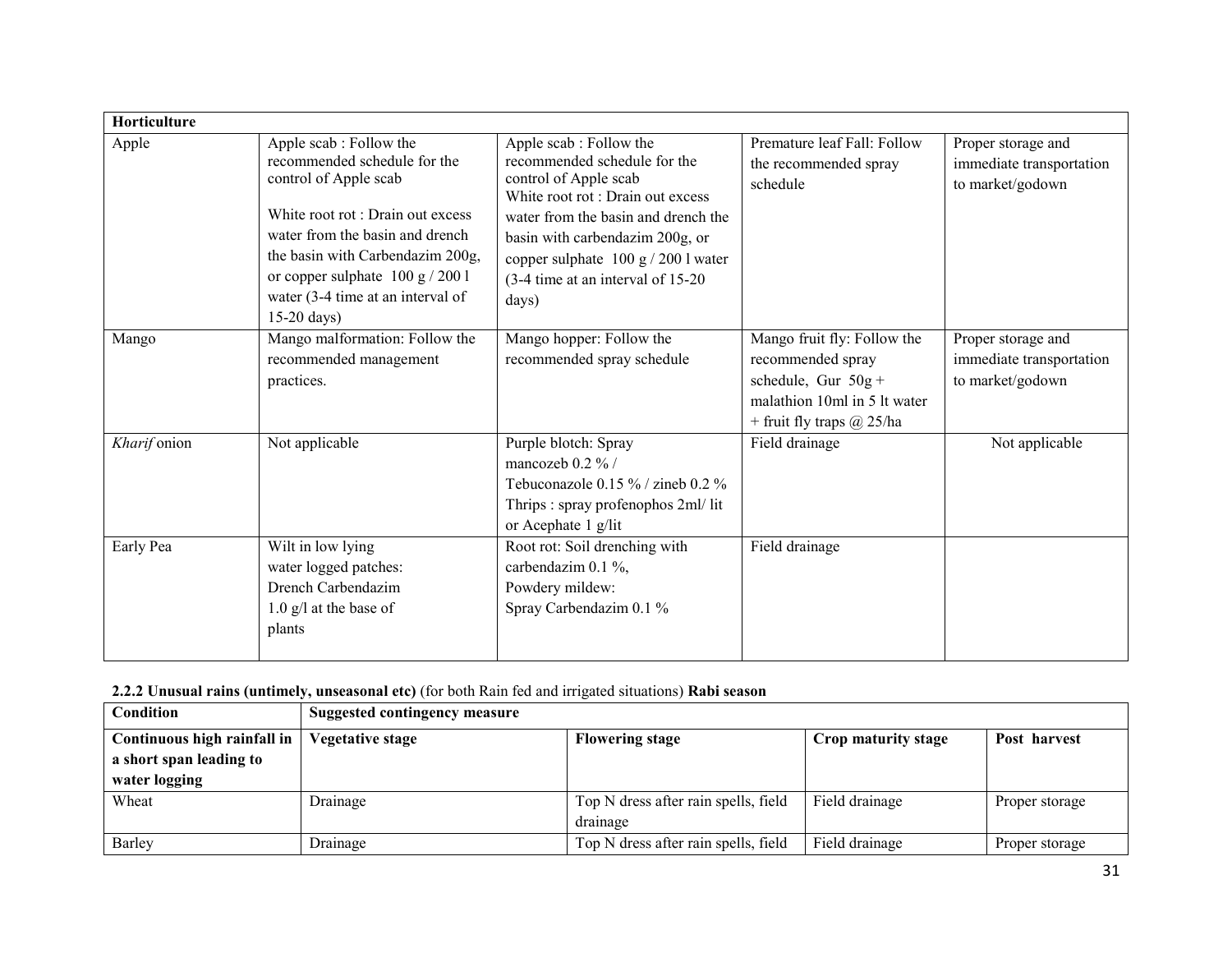|              |                                                      | drainage                            |                |                                                         |
|--------------|------------------------------------------------------|-------------------------------------|----------------|---------------------------------------------------------|
| Horticulture |                                                      |                                     |                |                                                         |
| Pea          | Drainage/IDM/IPM                                     | <b>IDM/IPM</b>                      | Field drainage | Storage and<br>immediate<br>transportation to<br>market |
| Potato       | Drainage/IDM/IPM                                     | <b>IDM/IPM</b>                      | Field drainage | Storage and<br>immediate<br>transportation to<br>market |
| Cole crops   | Drainage/IDM/IPM                                     | <b>IDM/IPM</b>                      | Field drainage | Storage and<br>immediate<br>transportation to<br>market |
|              | Heavy rainfall with high speed winds in a short span |                                     |                |                                                         |
| Wheat        | Drainage                                             | Top dressing of N after rain spells | Field drainage | Storage and<br>immediate<br>transportation to<br>market |
| Barley       | Drainage                                             | Top dressing of N after rain spells | Field drainage | Storage and<br>immediate<br>transportation to<br>market |
| Horticulture |                                                      |                                     |                |                                                         |
| Pea          | Staking/Drainage                                     | Staking                             | Field drainage | Storage and<br>immediate<br>transportation to<br>market |
| Potato       | Drainage                                             | $\mathbf{u}$                        | Field drainage | Storage and<br>immediate<br>transportation to<br>market |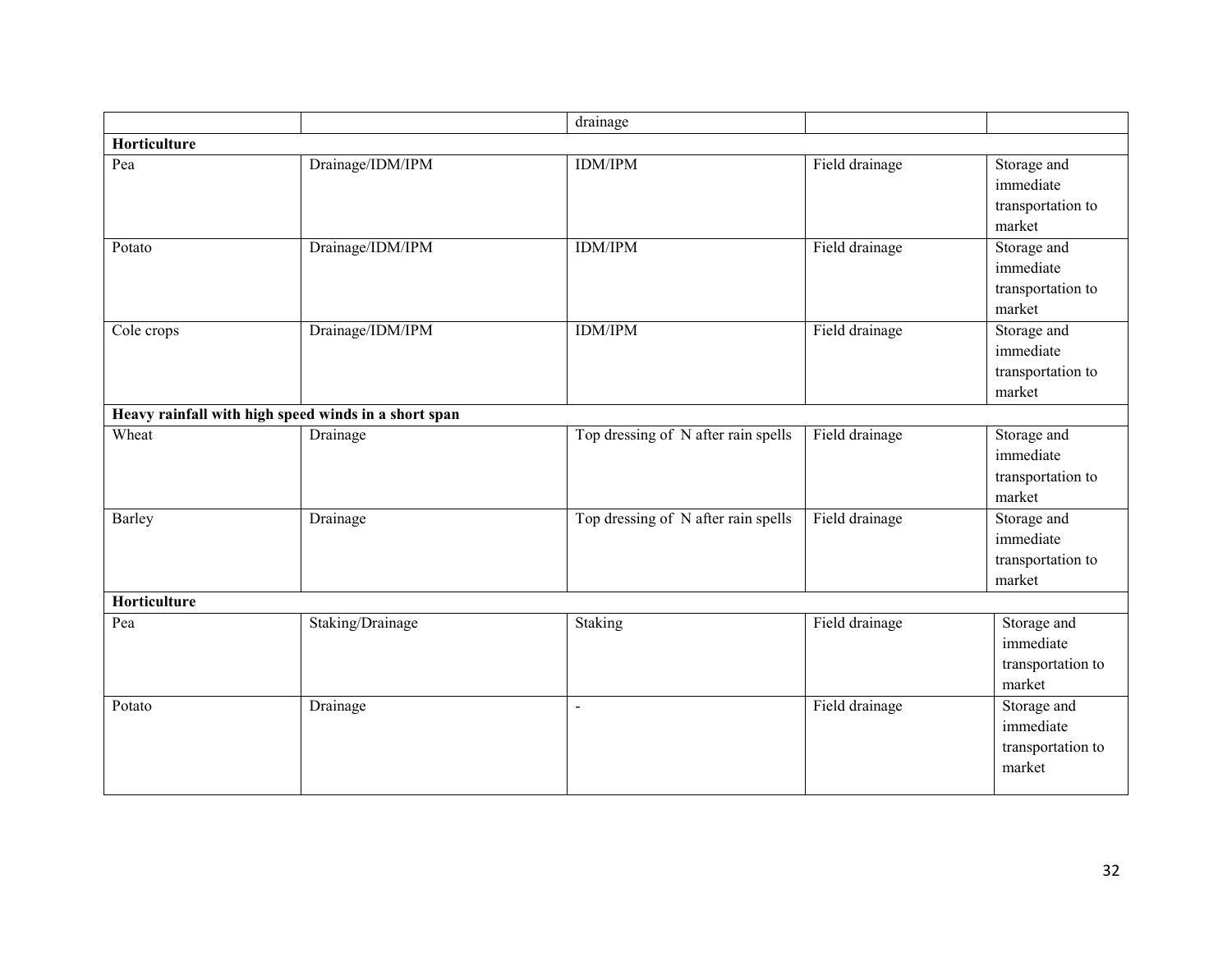| Cole crops   | Drainage                                               | $\overline{\phantom{a}}$            | Field drainage | Storage and<br>immediate<br>transportation to<br>market |
|--------------|--------------------------------------------------------|-------------------------------------|----------------|---------------------------------------------------------|
|              | Outbreak of pests and diseases due to unseasonal rains |                                     |                |                                                         |
| Wheat        | Drainage                                               | Top dressing of N after rain spells | Field drainage | Storage and<br>immediate<br>transportation to<br>market |
| Barley       | Drainage                                               | Top dressing of N after rain spells | Field drainage | Storage and<br>immediate<br>transportation to<br>market |
| Horticulture |                                                        |                                     |                |                                                         |
| Pea          | Staking/Drainage/IDM/IPM                               | Staking/IDM/IPM                     | Field drainage | Storage and<br>immediate<br>transportation to<br>market |
| Potato       | Drainage/IDM/IPM                                       | <b>IDM/IPM</b>                      | Field drainage | Storage and<br>immediate<br>transportation to<br>market |
| Cole crops   | Drainage/IDM/IPM                                       | <b>IDM/IPM</b>                      | Field drainage | Storage and<br>immediate<br>transportation to<br>market |

## 2.3 Floods

| Condition                                                                       | Suggested contingency measure |                  |                    |            |
|---------------------------------------------------------------------------------|-------------------------------|------------------|--------------------|------------|
| Transient water logging/ partial inundation                                     | Seedling / nursery stage      | Vegetative stage | Reproductive stage | At harvest |
| <b>Continuous submergence for more than 2 days<sup>2</sup>   Not applicable</b> |                               |                  |                    |            |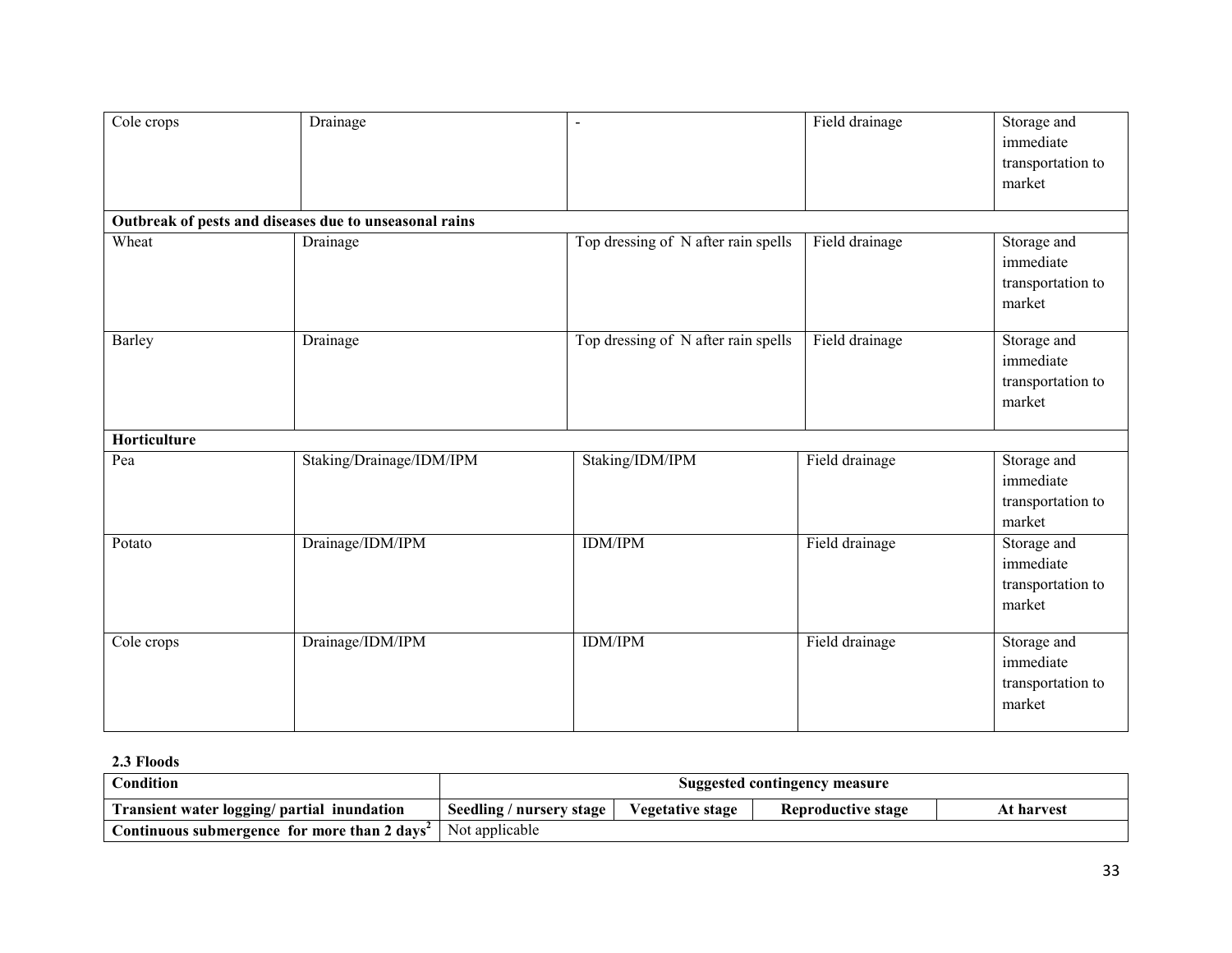| inundation<br>Sea<br>$\cdots$<br>. |  |
|------------------------------------|--|
|                                    |  |

## 2.4 Extreme events: Heat wave / Cold wave/Frost/ Hailstorm /Cyclone

| <b>Extreme</b>   | Suggested contingency measure <sup>r</sup>                                       |                                                                                                                                             |                           |                |
|------------------|----------------------------------------------------------------------------------|---------------------------------------------------------------------------------------------------------------------------------------------|---------------------------|----------------|
| event type       | Seedling / nursery stage                                                         | <b>Vegetative stage</b>                                                                                                                     | <b>Reproductive stage</b> | At harvest     |
| <b>Heat Wave</b> |                                                                                  |                                                                                                                                             |                           |                |
| Rice             | Not applicable                                                                   |                                                                                                                                             |                           |                |
| Maize            | Not applicable                                                                   |                                                                                                                                             |                           |                |
| Horticulture     |                                                                                  |                                                                                                                                             |                           |                |
| Mango            |                                                                                  | Irrigation if available may be applied to combat the effect of high temperature                                                             |                           |                |
| Citrus           |                                                                                  | Irrigation if available may be applied to combat the effect of high temperature                                                             |                           |                |
| Litchi           | Irrigation if available may be applied to combat the effect of high temperature  |                                                                                                                                             |                           |                |
| Cold wave        | Not applicable                                                                   |                                                                                                                                             |                           |                |
| Horticulture     |                                                                                  |                                                                                                                                             |                           |                |
| Mango            |                                                                                  | Light frequent irrigation may be practiced wherever irrigation facilities are available, mulching, thatching and creating smoke screens and |                           |                |
|                  |                                                                                  | lighting of fire is also practiced where irrigation facilities are not available                                                            |                           |                |
| Litchi           |                                                                                  | Light frequent irrigation may be practiced wherever irrigation facilities are available, mulching, thatching and creating smoke screens and |                           |                |
|                  | lighting of fire is also practiced where irrigation facilities are not available |                                                                                                                                             |                           |                |
| Frost            | Not applicable                                                                   |                                                                                                                                             |                           |                |
| <b>Hailstrom</b> |                                                                                  |                                                                                                                                             |                           |                |
| Horticulture     |                                                                                  |                                                                                                                                             |                           |                |
| Mango            | Not applicable                                                                   | Anti hail netting at fruit bearing stage                                                                                                    |                           | Not applicable |
| Apple            | Not applicable                                                                   | Anti hail netting at fruit bearing stage                                                                                                    |                           | Not applicable |
| Cyclone          | Not applicable                                                                   |                                                                                                                                             |                           |                |

# 2.5 Contingent strategies for Livestock, Poultry & Fisheries

# 2.5.1 Livestock

| Livestock      | Suggested contingency measures                                 |  |  |  |
|----------------|----------------------------------------------------------------|--|--|--|
|                | <b>Before the event</b><br>During the event<br>After the event |  |  |  |
| <b>Drought</b> |                                                                |  |  |  |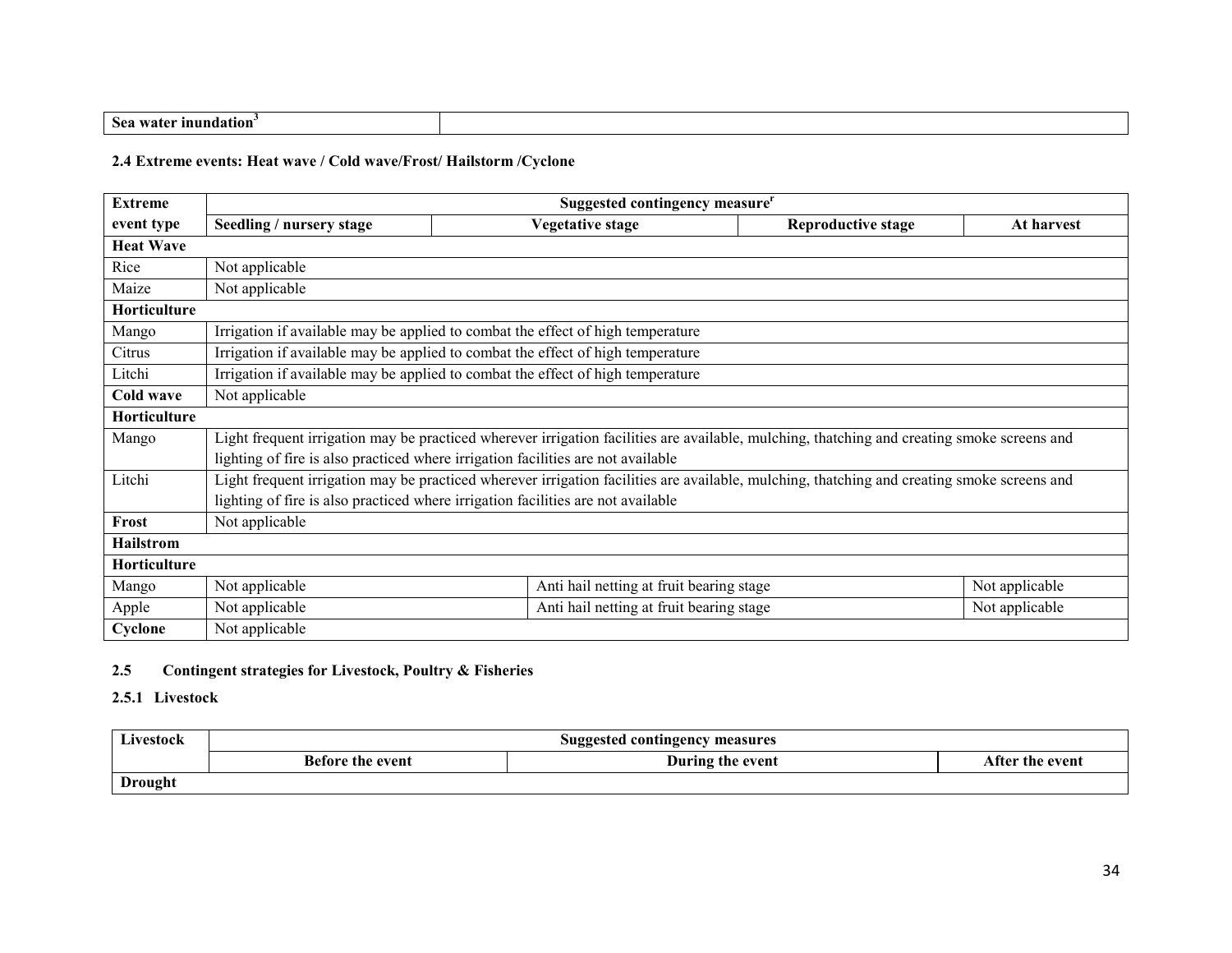| Feed and fodder<br>availability | Increasing area under fodder<br>crops; collect crop residues,<br>collect tree fodder, use mangers,<br>use chaff cutters, hay storage<br>Establishment of fodder bank at<br>village level with available dry<br>fodder (paddy/wheat straw)<br>Increase area under perennial<br>cultivation with high<br>fodder<br>yielding Hybrid Napier varieties.<br>Collection and conservation of<br>local grsses<br>Conservation of maize green<br>fodder as silage<br>Sowing of cereals (Bajra) and<br>leguminous crops during North-<br>East monsoon under dry land<br>system for fodder production<br>Encourage fodder production with<br>$\bullet$<br>Maize, Jowar, Bajra<br>• Processing<br>$\&$<br>storage<br>of<br>feed/fodder and roughages in the<br>form of complete feed/blocks | • Utilization of fodder from Perennial & reserve sources, open<br>grazing in forests and alpine slopes/community lands and<br>feeding of crop residues ; use of mangers and chaff cutters,<br>feeding of household waste<br>• Harvest and use biomass of dried up crops (Maize, Wheat,<br>Paddy, barley, millets etc.,) material as fodder<br>• Utilizing fodder from fodder bank reserves<br>• Utilizing stored silage/hay<br>• Transporting complete feed/fodder and dry roughages to the<br>affected areas<br>• Continuous supplementation of mineral mixture to prevent<br>infertility<br>· Encourage mixing available kitchen waste with dry fodder<br>while feeding to the milch animals | • Availing Insurance,<br>raising of fodder trees,<br>replacement of<br>unproductive animals<br>with improved ones<br>Training/educating<br>farmers for feed $\&$<br>fodder storage<br>Maintenance/repair of<br>$\bullet$<br>silo<br>pits<br>and<br>feed/fodder stores<br>Encourage progressive<br>farmers to grow multi<br>cut fodder crops of<br>sorghum/bajra/maize<br>(UP chari, MP chari,<br>African Tall etc.,<br>of<br>Supply<br>quality<br>fodder seed (multi cut<br>sorghum/Bajra /maize<br>varieties) and fodder<br>slips of Napier, guinea<br>well<br>before<br>grass<br>monsoon<br>Replenish the feed and<br>fodder banks |
|---------------------------------|--------------------------------------------------------------------------------------------------------------------------------------------------------------------------------------------------------------------------------------------------------------------------------------------------------------------------------------------------------------------------------------------------------------------------------------------------------------------------------------------------------------------------------------------------------------------------------------------------------------------------------------------------------------------------------------------------------------------------------------------------------------------------------|------------------------------------------------------------------------------------------------------------------------------------------------------------------------------------------------------------------------------------------------------------------------------------------------------------------------------------------------------------------------------------------------------------------------------------------------------------------------------------------------------------------------------------------------------------------------------------------------------------------------------------------------------------------------------------------------|--------------------------------------------------------------------------------------------------------------------------------------------------------------------------------------------------------------------------------------------------------------------------------------------------------------------------------------------------------------------------------------------------------------------------------------------------------------------------------------------------------------------------------------------------------------------------------------------------------------------------------------|
| Drinking water                  | • Storage of water in tanks,<br>traditional water ponds, rivers<br>Adopt various water conservation<br>methods at village level to<br>improve the ground water level<br>for adequate water supply<br>Identification of water resources<br>$\bullet$<br>Desilting of ponds<br>$\bullet$<br>Rain water harvesting and create                                                                                                                                                                                                                                                                                                                                                                                                                                                     | Utilization of stored water, stall drinking, rivers, traditional<br>$\bullet$<br>water ponds<br>Adequate supply of drinking water.<br>$\bullet$<br>Restrict wallowing of animals in water bodies/resources<br>$\bullet$<br>Use of ground water frm bore wells<br>$\bullet$                                                                                                                                                                                                                                                                                                                                                                                                                     | of wa<br>Rejuvenation<br>$\bullet$<br>Watersh<br>sources,<br>practic<br>management<br>shall be promoted<br>conserve the rainwater<br>Bleach $(0.1\%)$ drinking<br>water / water sources                                                                                                                                                                                                                                                                                                                                                                                                                                              |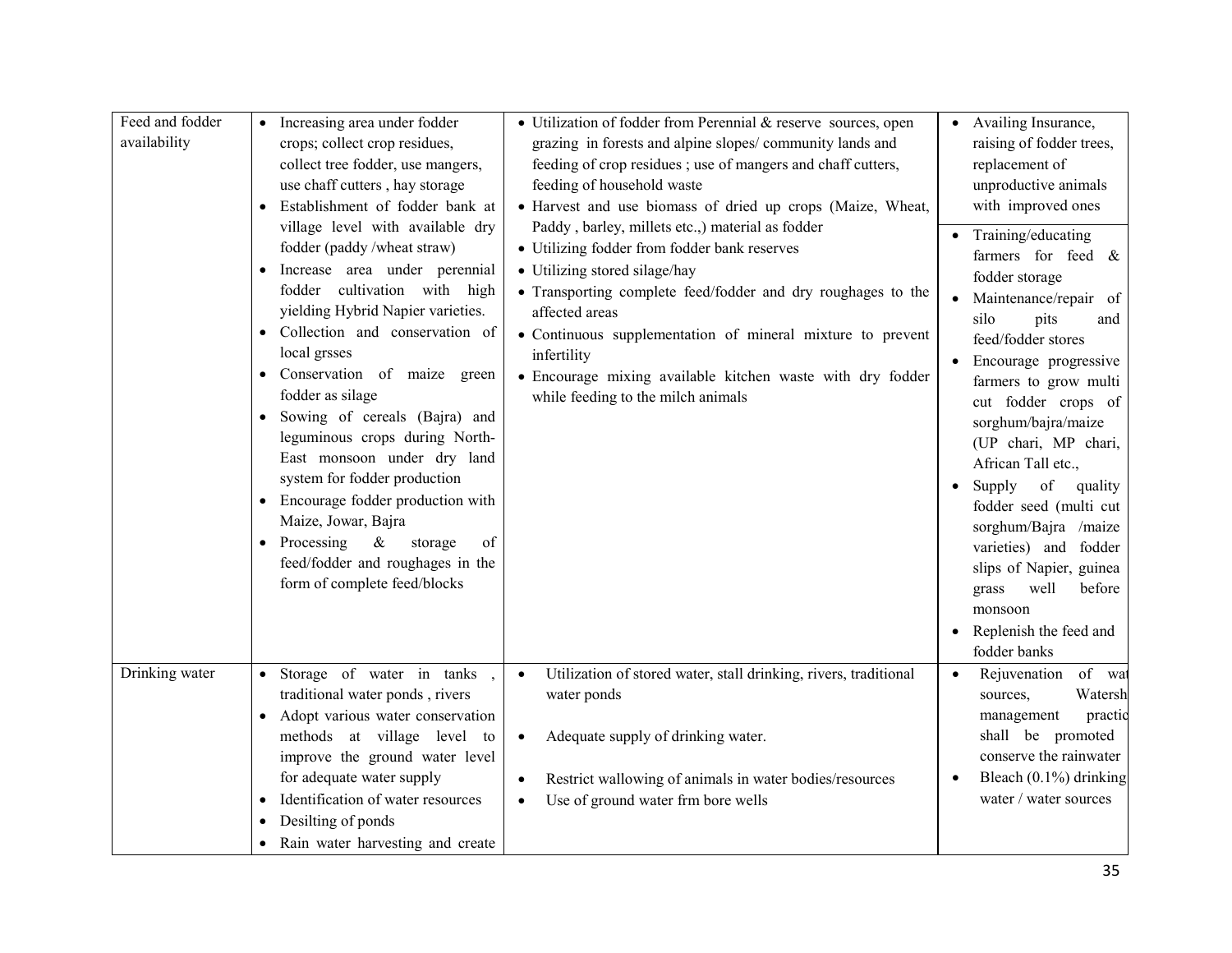|                                  | bodies/watering<br>points<br>water<br>(when water is scarce use only as<br>drinking water for animals)<br>Prohibition of ground water from<br>$\bullet$<br>bore-wells<br>• Construction of drinking water<br>tanks in herding places/village<br>junctions/relief camp locations<br>Community drinking water trough<br>$\bullet$<br>can be arranged in shandies<br>/community grazing areas                                                                                                                                                                                                                                                                              |                                                                                                                                                                                                                                                                                                                                                                                                                                                                                                                                                                                                                                                                                                              |                                                                                                                                                                                                                                                                                                                                                                                                                                                                                                                                                                                                                                                      |
|----------------------------------|-------------------------------------------------------------------------------------------------------------------------------------------------------------------------------------------------------------------------------------------------------------------------------------------------------------------------------------------------------------------------------------------------------------------------------------------------------------------------------------------------------------------------------------------------------------------------------------------------------------------------------------------------------------------------|--------------------------------------------------------------------------------------------------------------------------------------------------------------------------------------------------------------------------------------------------------------------------------------------------------------------------------------------------------------------------------------------------------------------------------------------------------------------------------------------------------------------------------------------------------------------------------------------------------------------------------------------------------------------------------------------------------------|------------------------------------------------------------------------------------------------------------------------------------------------------------------------------------------------------------------------------------------------------------------------------------------------------------------------------------------------------------------------------------------------------------------------------------------------------------------------------------------------------------------------------------------------------------------------------------------------------------------------------------------------------|
| Health and disease<br>management | Advance<br>preparation<br>with<br>medicines and vaccination, local<br>ethno pharmaceutical<br>and<br>modern medicines<br>• Rapid mobile veterinary team<br>(RMVT) may be formed<br>• Procure and stock emergency<br>medicines<br>and<br>vaccines<br>for<br>important endemic diseases of the<br>area<br>All the stock must be immunized<br>for endemic diseases of the area<br>Surveillance<br>and<br>disease<br>monitoring network to be<br>established at district HQ<br>Adequate refreshment training on<br>drought management to VOs'<br>with regard to<br>health<br>&<br>management measures<br>Procure and stock multivitamins<br>& area specific mineral mixture | • Treatment of affected livestock by mass campaign, modern<br>veterinary care, veterinary camps, insulation<br>• Carryout deworming to all animals entering into relief<br>camps<br>Identification and isolation of sick animals<br>Constitution of Rapid Action Veterinary Force<br>Performing ring vaccination (8 km radius) in case of<br>any outbreak<br>• Restricting movement of livestock in case of any<br>Epidemic & isolation of sick animals<br>Tick control measures be undertaken to prevent tick borne<br>diseases in animals<br>Rescue of sick and injured animals and their treatment<br>Organize with community, daily lifting of dung from relief<br>camps to maintain hygienic conditions | • Proper veterinary care,<br>awareness.<br>capacity<br>building<br>of<br>locals,<br>health<br>care<br>management<br>Keep<br>close<br>$\bullet$<br>surveillance on<br>disease outbreak.<br>Undertake<br>the<br>vaccination<br>depending on need<br>$\bullet$ Keep<br>the<br>animal<br>houses clean and spray<br>disinfectants<br>Farmers<br>should be advised to<br>their<br>milch<br>breed<br>animals during July-<br>September so that the<br>peak milk production<br>does not coincide with<br>mid summer<br>• Claim and<br>availing<br>insurance<br>benefit<br>Purchase<br>of<br>new<br>productive<br>Animals and replace<br>unproductive animals |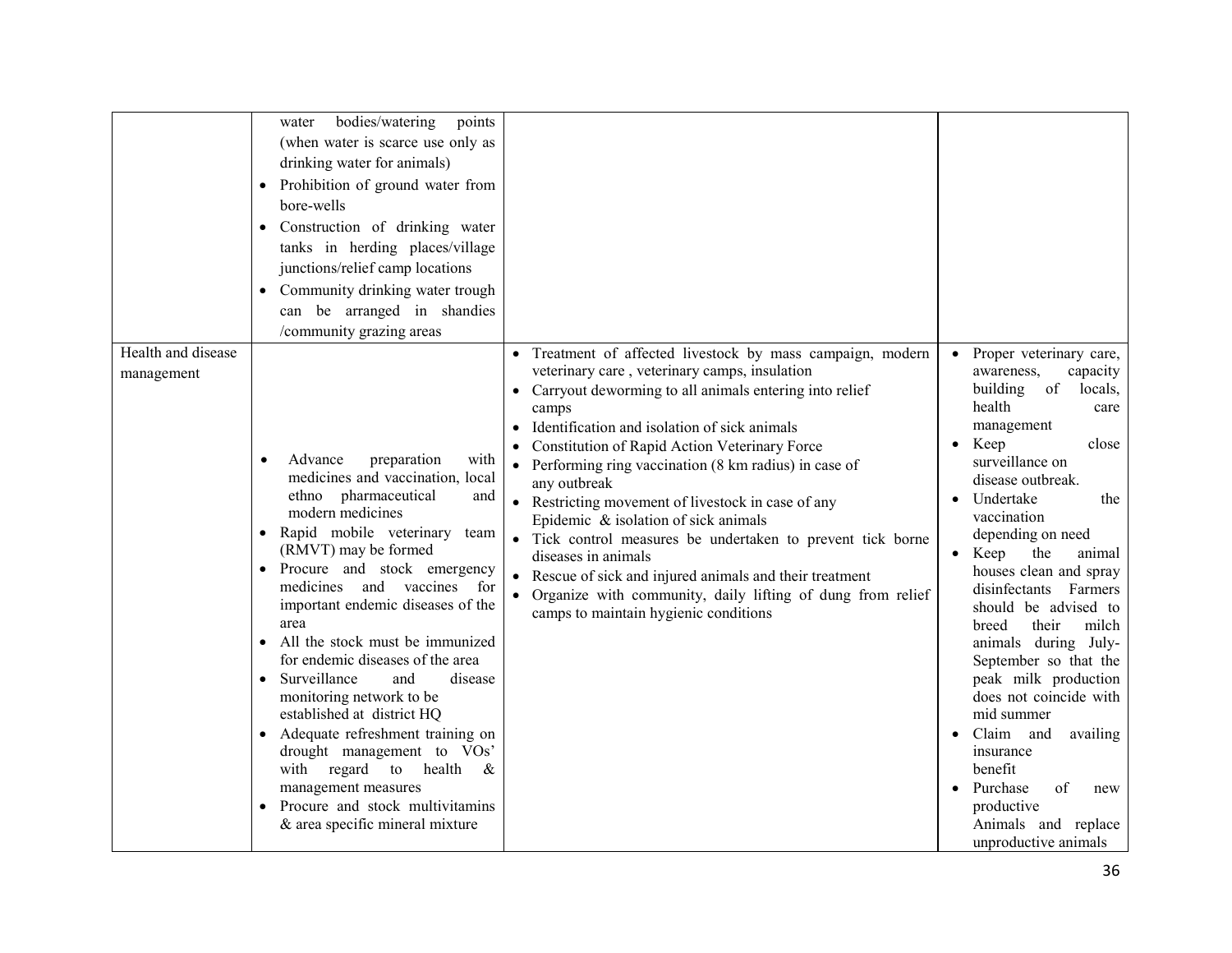| <b>Floods</b>      | Not applicable |
|--------------------|----------------|
| Feed and fodder    |                |
| availability       |                |
| Drinking water     |                |
| Health and disease |                |
| management         |                |
| Cyclone            | Not applicable |
| Feed and fodder    |                |
| availability       |                |
| Drinking water     |                |
| Health and disease |                |
| management         |                |
| Cold wave          | Not applicable |
| Shelter/environmen |                |
| t management       |                |
| Health and disease |                |
| management         |                |

# 2.5.2 Poultry

|                               | <b>Suggested contingency measures</b>                                                                                                                                                                                                           |                                                                                        |                                                                                   |  |
|-------------------------------|-------------------------------------------------------------------------------------------------------------------------------------------------------------------------------------------------------------------------------------------------|----------------------------------------------------------------------------------------|-----------------------------------------------------------------------------------|--|
|                               | Before the event                                                                                                                                                                                                                                | During the event                                                                       | After the event                                                                   |  |
| Drought                       |                                                                                                                                                                                                                                                 |                                                                                        |                                                                                   |  |
| Shortage of feed ingredients  | Storage of feed at the farm                                                                                                                                                                                                                     | Supply of feed from the adjoining<br>Departmental<br>through<br>areas<br>interventions | Promotion of feed resources                                                       |  |
| Drinking water                | problem,<br>though<br>Not.<br>major<br>a<br>construction of small rain harvesting<br>structures for contingent<br>storage<br>plans.                                                                                                             | of<br>through<br>Supply<br>water<br>Departmental interventions                         | Construction of small rain harvesting<br>storage structures for contingent plans. |  |
| Health and disease management | • Rapid mobile veterinary<br>team<br>(RMVT) may be formed<br>• Surveillance and management by<br>animal husbandry department<br>with<br>$\bullet$ Advance<br>preparation<br>medicines and vaccination, local<br>ethno pharmaceutical and modern | Surveillance and management by<br>animal husbandry department                          | Surveillance<br>and<br>management<br>by<br>animal husbandry department            |  |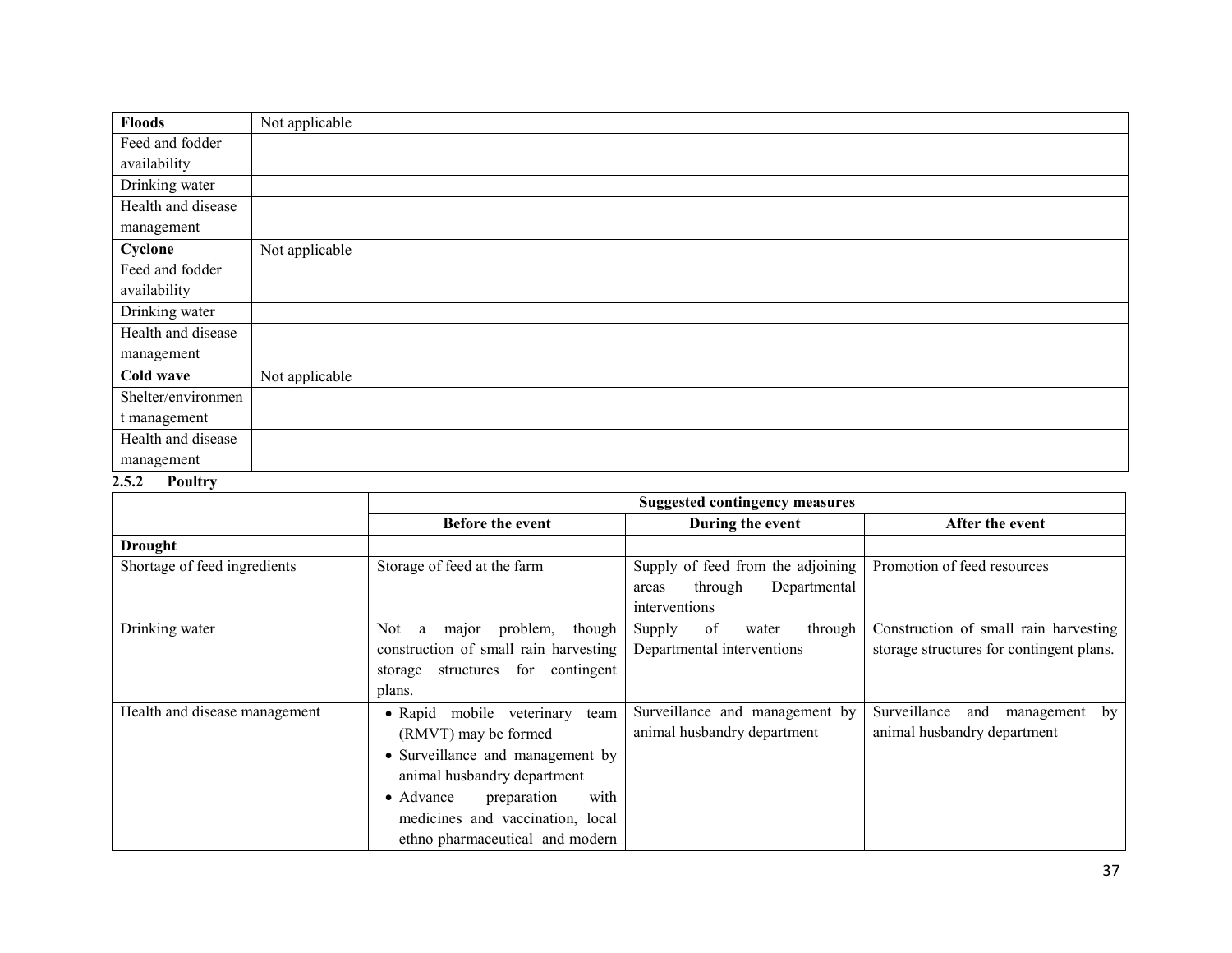|                                | medicines                              |  |  |
|--------------------------------|----------------------------------------|--|--|
|                                | • Procure and stock emergency          |  |  |
|                                | medicines<br>vaccines for<br>and       |  |  |
|                                | important endemic diseases of the      |  |  |
|                                | area                                   |  |  |
|                                | • All the stock must be immunized      |  |  |
|                                | for endemic diseases of the area       |  |  |
|                                | • Procure and stock multivitamins $\&$ |  |  |
|                                | area specific mineral mixture          |  |  |
| <b>Floods</b>                  | Not applicable                         |  |  |
| Shortage of feed ingredients   |                                        |  |  |
| Drinking water                 | Not applicable                         |  |  |
| Health and disease management  |                                        |  |  |
| Cyclone                        | Not applicable                         |  |  |
| Shortage of feed ingredients   |                                        |  |  |
| Drinking water                 | Not applicable                         |  |  |
| Health and disease management  |                                        |  |  |
| Heat wave and cold wave        | Not applicable                         |  |  |
| Shelter/environment management | Not applicable                         |  |  |
| Health and disease management  |                                        |  |  |

#### 2.5.3 Fisheries

|                                           | <b>Suggested contingency measures</b>        |                                   |                                       |
|-------------------------------------------|----------------------------------------------|-----------------------------------|---------------------------------------|
|                                           | <b>Before the event</b>                      | During the event                  | After the event                       |
| <b>Drought</b>                            |                                              |                                   |                                       |
| Shallow<br>in ponds<br>to<br>water<br>due | Water harvesting structures with rain        | Impounding of<br>through<br>water | Water harvesting structures with rain |
| insufficient rains/inflows                | water impounding from catchment              | department Interventions to save  | impounding from catchment<br>water    |
|                                           | areas                                        | fish germplasm                    | development<br>watershed<br>areas:    |
|                                           |                                              |                                   | planning and implementations.         |
| Impact of heat and salt load build up in  | Not applicable                               |                                   |                                       |
| ponds / change in water quality           |                                              |                                   |                                       |
| <b>Floods</b>                             | Not manageable in the torrent monsoon season |                                   |                                       |
| Inundation with flood waters              | Not applicable                               |                                   |                                       |
| Water contamination and changes in        |                                              |                                   |                                       |
| <b>BOD</b>                                | Not applicable                               |                                   |                                       |